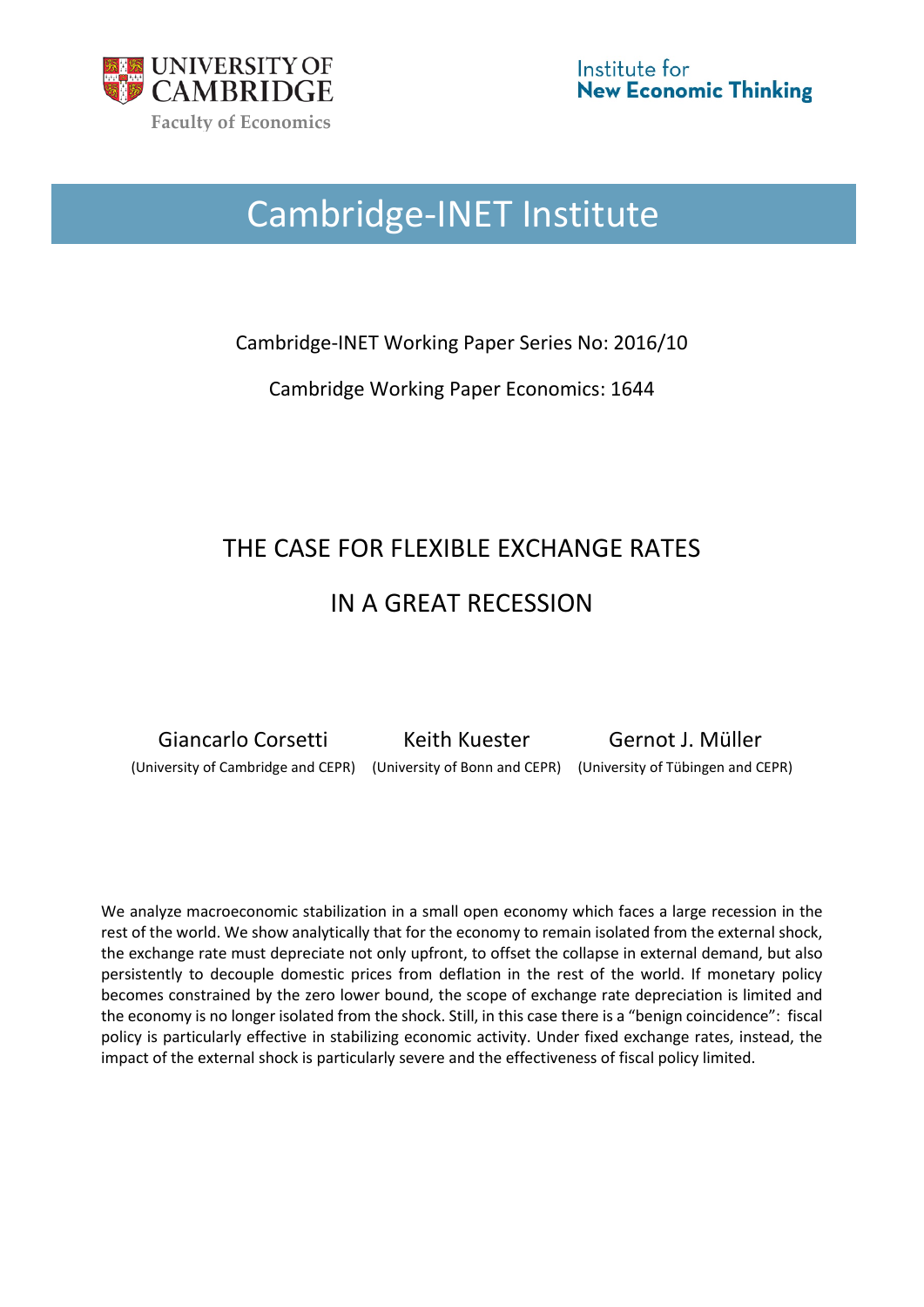## The Case for Flexible Exchange Rates in a Great Recession

Giancarlo Corsetti, Keith Kuester and Gernot J. Müller<sup>\*</sup>

August 2016

#### Abstract

We analyze macroeconomic stabilization in a small open economy which faces a large recession in the rest of the world. We show that for the economy to remain isolated from the shock, the exchange rate must depreciate not only to offset the collapse in external demand, but also to decouple domestic prices from deflation in the rest of the world. If monetary policy becomes constrained by the zero lower bound, the scope of exchange rate depreciation is limited. Still, in this case there is a "benign coincidence": fiscal policy is particularly effective in stabilizing economic activity. Under fixed exchange rates, instead, the impact of the external shock is particularly severe and the effectiveness of fiscal policy reduced.

Keywords: External shock, Great Recession, Exchange rate, Zero lower bound, Fiscal Multiplier, External-demand multiplier, Benign coincidence JEL-Codes: F41, F42, E31

<sup>∗</sup>Corsetti: Cambridge University and CEPR. Kuester: University of Bonn and CEPR. M¨uller: University of Tübingen and CEPR. This paper was prepared for the SNB/IMF/IMFER conference on "Exchange Rates and External Adjustment". We thank conference participants, our discussant Giovanni Lombardo, the editors of the IMF Economic Review, and Martin Wolf for very useful comments. Corsetti acknowledges support from the Centre for Macroeconomics, and the Keynes Fellowship at Cambridge University. Müller acknowledges support by the German Science Foundation (DFG) under the Priority Program 1578. Francesco D'Ascanio provided excellent research assistance. We also thank an anonymous referee for useful comments. The usual disclaimer applies.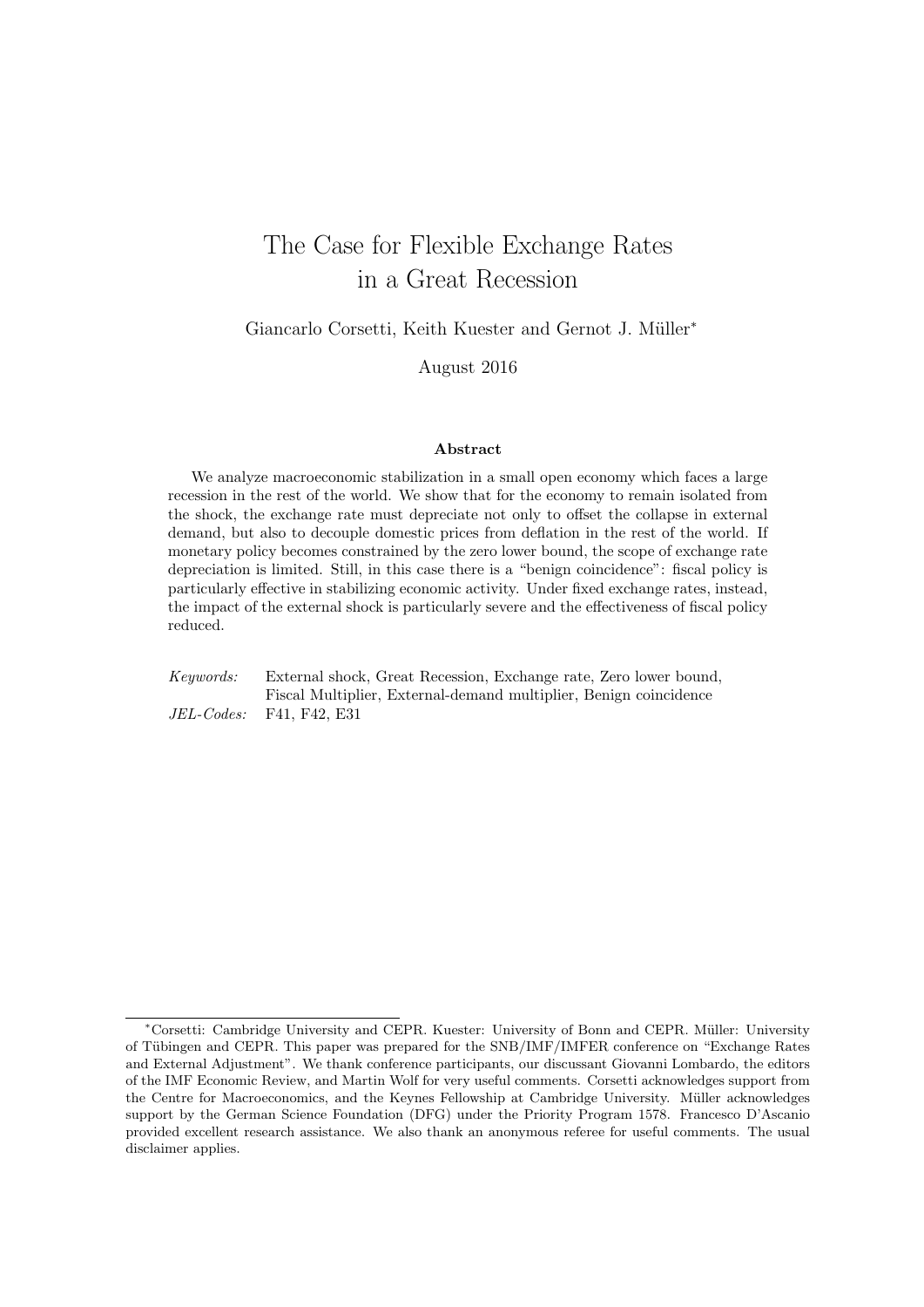### 1 Introduction

The case for flexible exchange rates rests on the ability of monetary policy to adjust its stance. Hence, even economies with floating exchange rates may suffer as a consequence of large external shocks, if monetary policy becomes constrained by the the zero lower bound (ZLB) on interest rates. Although the nature of the ZLB constraint is quite different from that implied by an exchange rate peg or participation in a currency union, the implications for macroeconomic resilience in the face of external shocks are potentially severe.

This has been illustrated forcefully during the Great Recession. Figure 1 shows the evolution of output and exchange rates in four Scandinavian countries after 2007. Two of these countries have given up exchange rate flexibility: Finland is a member of the euro area; Denmark operates an independent currency, but maintains a narrow peg to the euro. The other two, Sweden and Norway, pursue inflation targeting, but only in Sweden did policy rates fall to the ZLB in 2009–10. The left panel shows a sizeable output contraction for Finland and Denmark, but not for Norway. The contraction in Sweden, in turn, is much larger than in Norway and, in fact, as strong as in Denmark and Finland. The right panel shows that the Norwegian Krone and the Swedish Krona both depreciated sharply during the first year of the crisis, but initially the depreciation was stronger in Norway.

In this paper, we reassess the ability of the exchange rate to act as shock absorber. We do so from the vantage point of a small open economy facing a great recession, during which demand and inflation in the rest of the world collapse. We provide a comparative analysis of stabilization policy across exchange rate regimes, explicitly accounting for constraints on monetary policy—be it the ZLB or an exchange rate peg—as well as for the monetary-fiscal policy mix. Indeed, it is well understood that an effective fiscal policy requires an adequate degree of monetary accommodation (see, e.g, Woodford, 2011). This may be jeopardized in the absence of exchange rate flexibility or with policy rates at the zero lower bound.

We find that during a global great recession the case for flexible exchange rates in a small open economy is actually stronger still than classic arguments suggest (for the classic case, see Friedman, 1953). Provided that the central bank is not constrained in pursuing its inflation objective, the role of floating rates as a shock absorber vis- $\grave{a}$ -vis an adverse shock to global demand is twofold. First, upfront real depreciation counteracts the fall in net exports driven by the contraction of external demand. Second, further, sustained depreciation decouples domestic prices from the deflationary crawl in the rest of the world.

Importantly, floating rates continue to be beneficial even if the external shock is so large that domestic policy rates become constrained by the ZLB. Anticipating a future monetary expansion, the exchange rate still depreciates (although less than in the unconstrained case),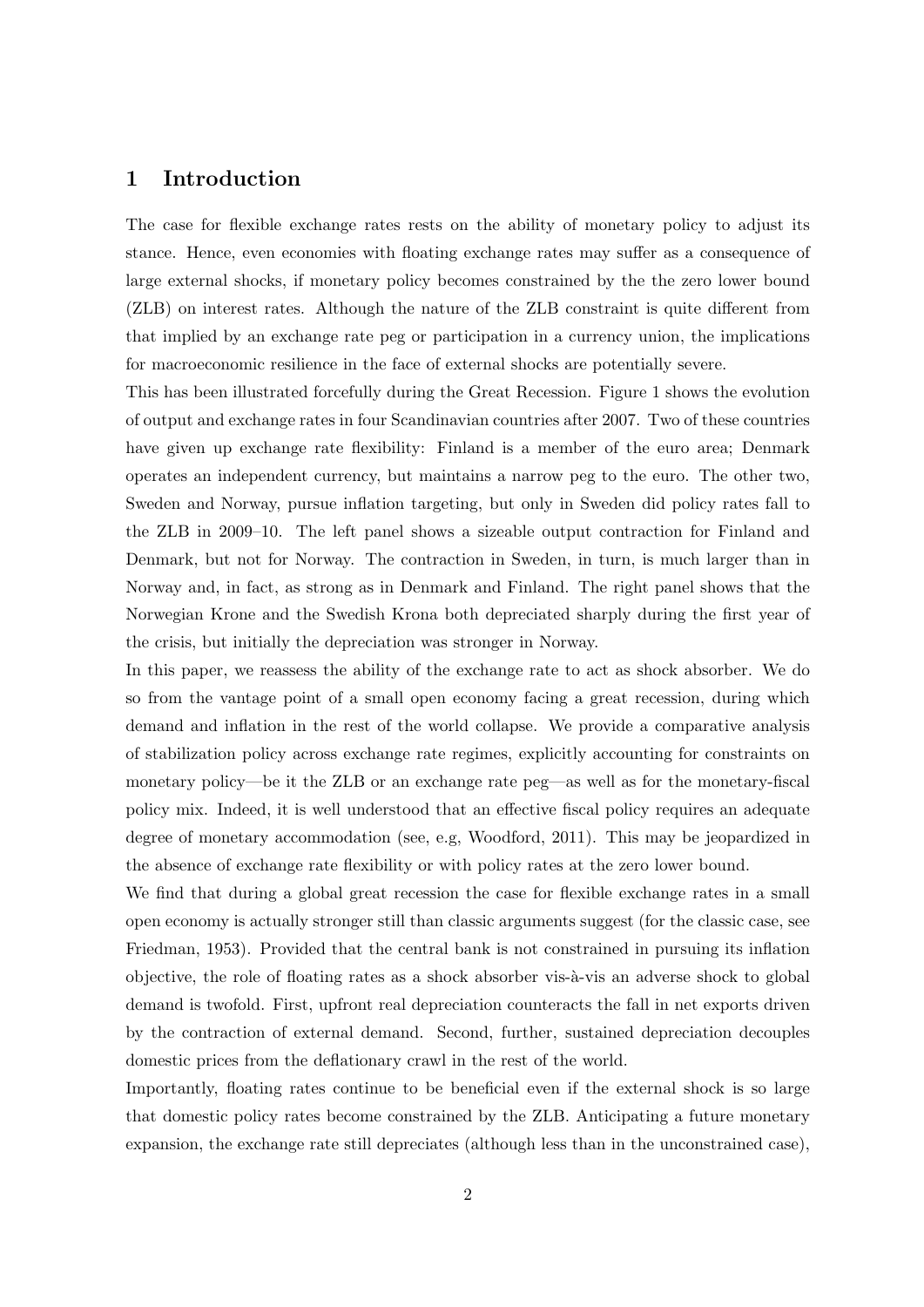

Figure 1: Real GDP (left) and change of exchange rate (end of quarter price of euro, in local currency) in four Scandinavian countries. Sample period: 2007Q4–2012Q4. GDP is normalized to 100 Percent in 2007Q4, the exchange rate is expressed in percentage changes relative to 2007Q4. Source: OECD Economic Outlook 98 and Bundesbank.

thereby providing some isolation from the adverse developments in the rest of the world. In addition, floating exchange rates allow fiscal stimulus to become more effective precisely when monetary policy can deliver less stabilization—a "benign coincidence."

The opposite holds in case of a fixed exchange rate regime. Lack of exchange rate flexibility not only exposes the economy fully to the adverse consequences of the external demand shock. It also amplifies the transmission of a global great recession. This is so because fixed exchange rates anchor the domestic price level to the foreign deflationary crawl. Anticipated domestic deflation, in turn, pushes up domestic real interest rates and induces a collapse of internal demand. Last but not least, as the external nominal anchor keeps it tied to inflation abroad, an exchange rate peg also prevents fiscal policy from having a significant and persistent effect on domestic inflation. Very much at odds with the received wisdom, fiscal policy is not necessarily more effective in a fixed exchange rate. Rather, the benign coincidence breaks down.

We establish these results analytically in a stylized framework as well as through model simulations. To state our results as clearly as possible, we build on the workhorse monetary model of a small open economy in its standard New Keynesian specification.<sup>1</sup> Throughout our analysis, we posit a large rise in world preferences for current savings. This shock cannot be fully offset by appropriate monetary policy measures in the rest of the world and, thus, causes a sustained drop in rest-of-the world demand, as well as rest-of-the world deflation.

<sup>&</sup>lt;sup>1</sup>In the New Keynesian specification, the small open economy takes the global equilibrium as given but maintains some monopoly power on its terms of trade—see, for instance, Galí and Monacelli (2005) and De Paoli (2009) which, in turn, build on the New Open Economy Macroeoconomics literature (Obstfeld and Rogoff, 1996).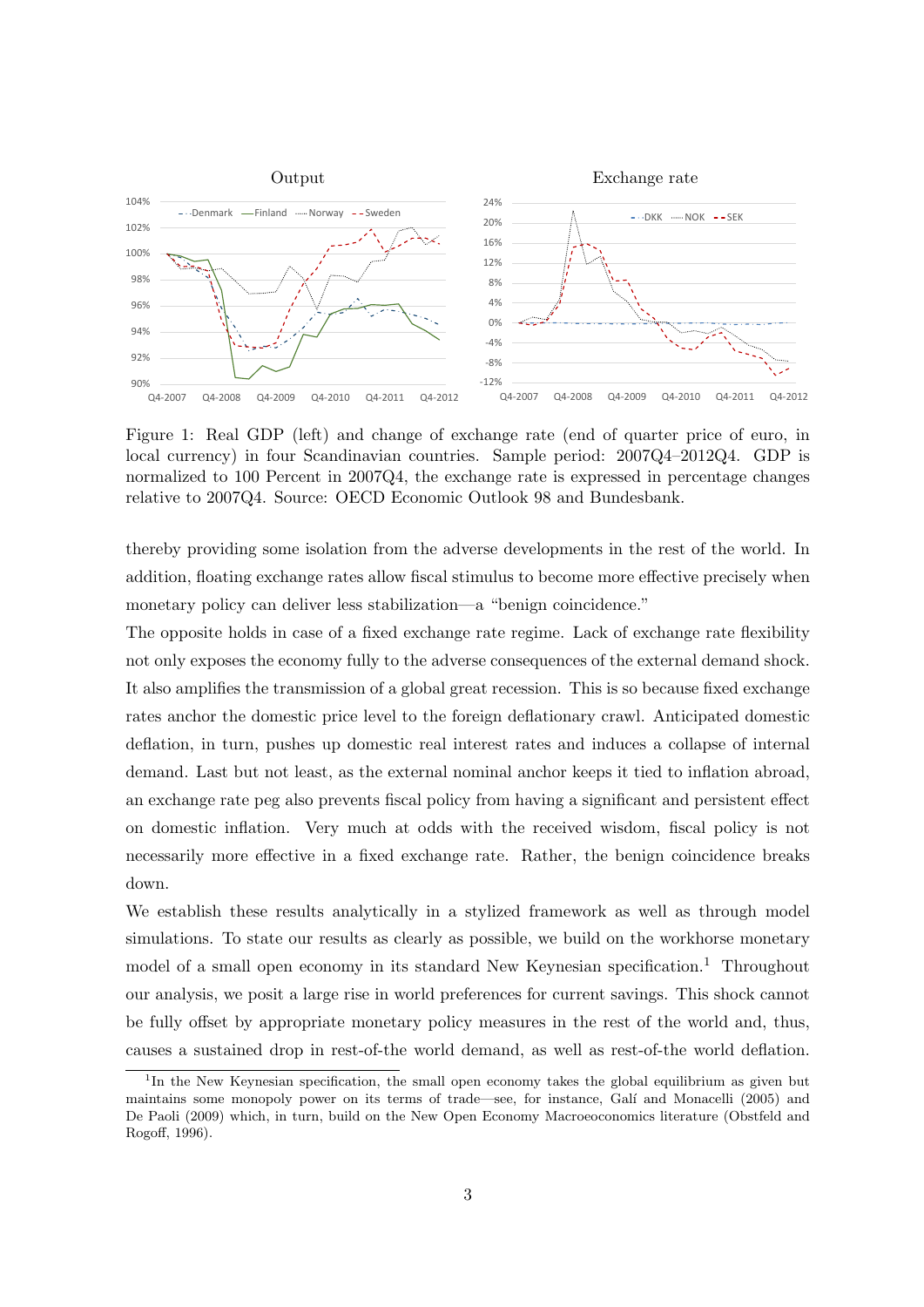The exchange rate regime entertained by the small open economy that is faced with these developments is essential for the extent to which the domestic economy remains insulated from both the real drag of global demand and the global deflationary pressure.

To verify the robustness of our findings to varying the degree of capital market integration and financial frictions, we consider model extensions which capture financial imperfections. Building on previous work of ours we consider economies in which there is limited risk sharing and vulnerability to sovereign risk crises, which may spill over to borrowing costs and conditions faced by the private sector—a mechanism that we dub "sovereign-risk channel" (Corsetti et al., 2013b). We find that this modification has little bearing on the transmission of the external shock to the small open economy under consideration. Yet, the "sovereign risk channel" causes fiscal policy to become much less effective in stabilizing economic activity exactly when monetary policy is constrained. This is so particularly under a peg.

Our paper relates to an emerging literature which has begun to reassess the costs and benefits of flexible exchange rates in light of recent developments. In line with Schmitt-Groh´e and Uribe (2015), we show that macroeconomic adjustment is indeed particularly painful under a currency peg. The mechanisms that they and we highlight differ, though. Whereas we highlight the lack of effectiveness of both monetary and fiscal stabilization policy, they see wage-setting frictions as the central element. In any case, empirical evidence suggests that exchange-rate flexibility has mitigated the adverse impact of the Great Recession (Berkmen et al., 2012). Krugman (2014), however, emphasizes the benefits of flexible exchange rates in the face of sovereign risk.

The paper in the literature closest to ours is Cook and Devereux (2016). They show within a two-country model that a flexible exchange rate regime can make an economy more, rather than less, vulnerable to a large shock. The main difference to our work is the focus and main scenario of the analysis. Whereas we focus on the transmission of a large adverse external shock to a small open economy, they focus on the domestic stabilization of a large domestic demand shock. Cook and Devereux (2013) study the case for international policy coordination if in one of two countries monetary policy becomes constrained by the zero lower bound. Amador et al. (2016) instead consider how to overcome the ZLB problem via exchange rate and international reserve policies in a world with segmented financial markets. Their analysis is motivated by the the recent Swiss experience of large capital inflows.

A number of recent studies have emphasized that fiscal policy is particularly effective in stabilizing open economies once monetary policy becomes constrained by the ZLB (Cook and Devereux, 2011; Erceg and Lindé, 2012), while other studies have highlighted that the effectiveness of fiscal policy is limited under an exchange rate peg has been (Corsetti et al.,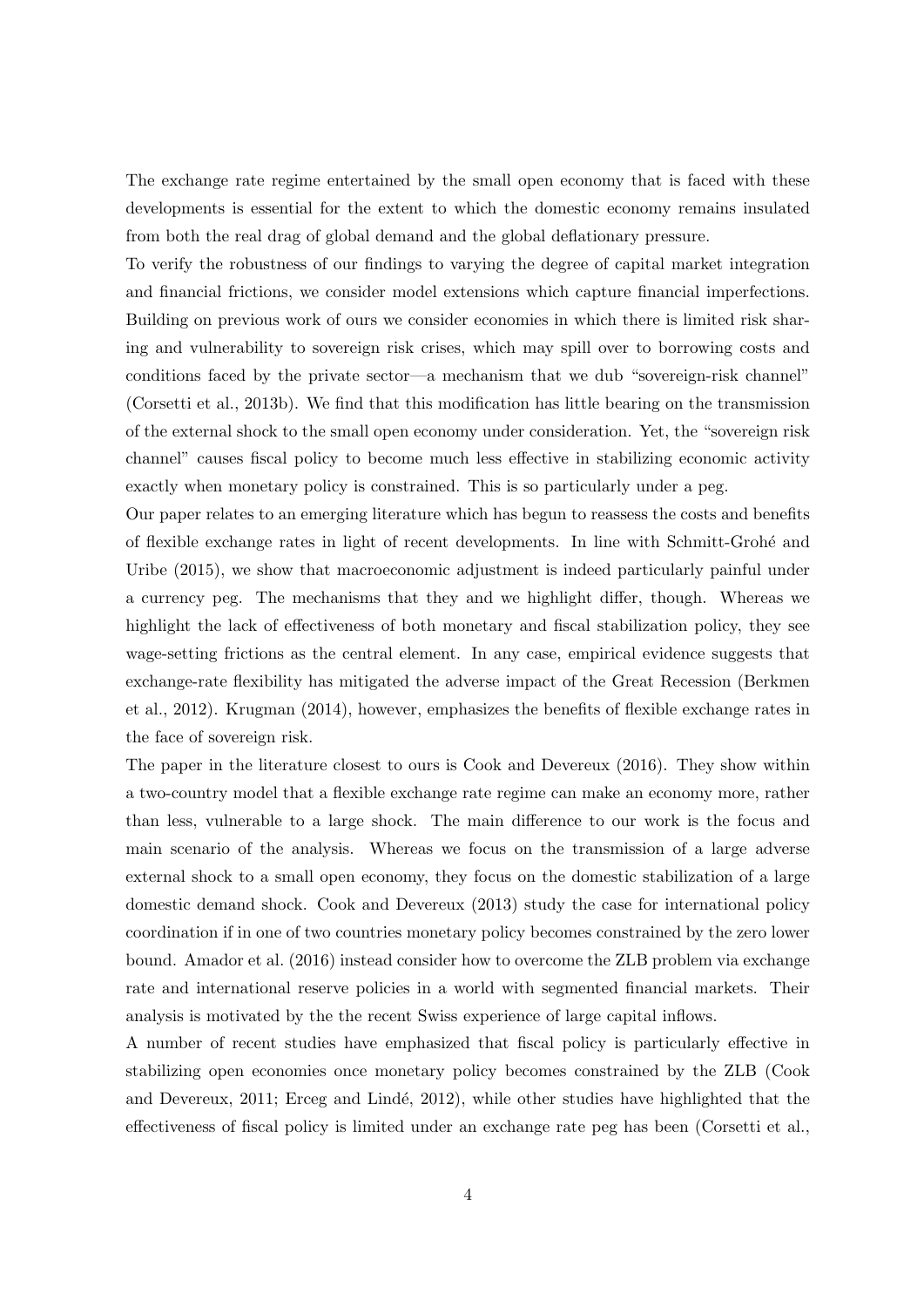2013a; Erceg and Lindé, 2012; Fahri and Werning, 2016). In the present paper we reconsider those findings in circumstances where a need for effective stabilization arises from a large external shock.

Finally, a recent body of literature has reconsidered macroeconomic and stabilization issues when the global economy is in a secular stagnation steady state, whereby inefficiently low economic activity at the ZLB is a permanent, rather than a temporary, condition as in the present paper (Caballero et al., 2015; Eggertsson et al., 2016). Taking the vantage point of a small open economy, exactly as in the present paper, Corsetti et al. (2016) study the conditions under which a single country can escape stagnation and reach a full-employment steady state. While the escape path and policies are not strictly comparable with the dynamic response to the external shock studied in this paper, there is a notable common conclusion: exchange rate flexibility is required to ensure that domestic inflation rises enough and to overcome the ZLB problem, while the country's net foreign asset absorbs its excess saving. Exchange rate flexibility appears once more a pre-condition for maintaining full employment when the world suffer a slump, independently of whether this is temporary or permanent.

The text is organised as follows. Section 2 outlines the model by focusing on a log-linear approximation of the equilibrium conditions. Section 3 provides a number of closed-form results on the transmission and stabilization of a great recession under alternative policy scenarios in the small open economy. Section 4 illustrates the quantitative relevance of these results through model simulations. It also provides results for a modified environment with financial friction and sovereign risk. Section 5 concludes.

## 2 A New Keynesian small open-economy model

We conduct our analysis in a standard New Keynesian framework, using a version of the two-country model put forward in Corsetti et al. (2012). Both countries produce a variety of country-specific intermediate goods, with the number of intermediate good producers in the world normalized to unity. Goods market integration is incomplete due to home bias. Hence, while we assume that the law of one price holds at the level of intermediate goods, purchasing power parity fails in the short run. The countries have isomorphic structures, but may differ in terms of size, policies, and shocks.

We build a scenario in which a small open economy faces a great recession in the rest of the world. For this purpose we make the following assumptions. First, the size of the domestic economy ("Home") in the world economy approaches zero, while the rest of the world is consolidated in "Foreign". As a result, Home behaves like a small open economy, while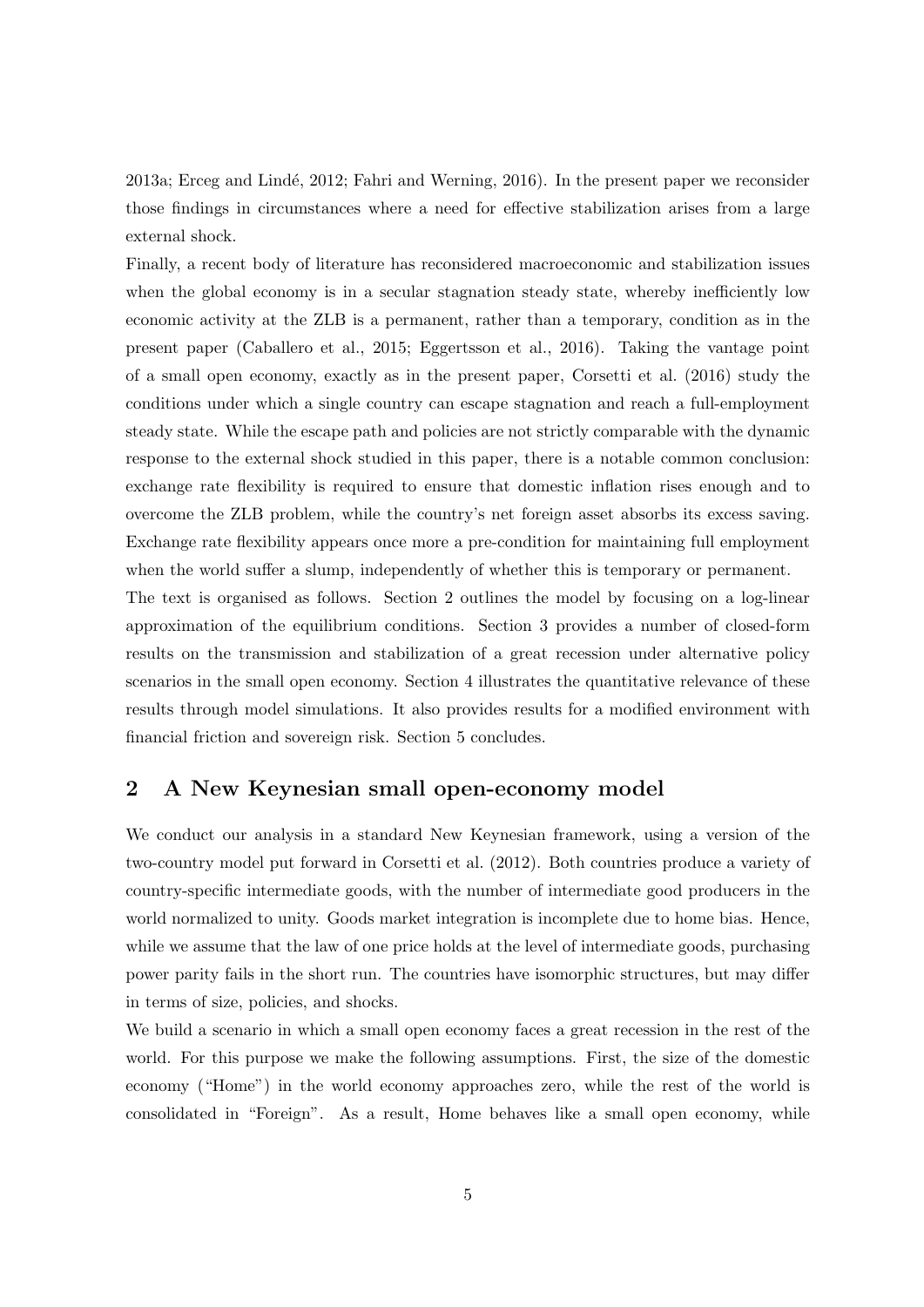Foreign behaves like a closed economy.<sup>2</sup> Second, the only source of variation at the world level is a foreign "saving shock." This shock effectively alters the time-discount factor. Such preference shocks are frequently used to model an exogenous variation of the intertemporal allocation of private expenditures (for a textbook treatment see Gal´ı, 2015). In order to determine the effect of the shock on Home, one needs to know the effect of the shock on foreign demand and prices. We shall, third, assume that the shock in Foreign occurs when monetary policy in Foreign is unable to contain its effect.

Importantly, while our focus is on Home, we are explicit about the dynamics in Foreign so that the external shock which impacts Home is fully micro-founded. As a result we may account for the cross-equation restrictions of the model along two dimensions. First, the saving shock in Foreign impacts Home not only via goods markets, but also via financial markets.<sup>3</sup> Second, the model restricts the joint dynamics of output and inflation in Foreign during a great recession thus modelled. As we shall see, the dynamics of both of these matter for Home.

The structure of the model is well known. We give a detailed description in Appendix A. In the following, instead, we provide a compact exposition, based on a log-linear approximation of the equilibrium conditions around a deterministic and symmetric zero-inflation steady state.<sup>4</sup> Output is normalized to one. In both the appendix and the text, foreign variables are indexed with a star. Variables carry a time-subscript,  $t$ . Variables without a hat refer to  $log$ deviations from the steady state. Variables that carry a hat refer to deviations in levels. We begin with Foreign and discuss the equilibrium conditions in Home afterwards.

In order to simplify the exposition and derive tractable pencil-and-paper solutions, we initially posit that financial markets are complete across borders, and make some simplifying assumptions. These assumptions will be relaxed later, when we resort to numerical simulations, with little effect as to the qualitative conclusions of our analysis.

#### 2.1 Foreign

Under our assumptions, Foreign operates like a closed economy. The equilibrium dynamics of output,  $y_t^*$ , inflation,  $\pi_t^*$ , and nominal interest rates,  $r_t^*$ , are driven by the dynamics of the saving shock in Foreign,  $\xi_t^*$ . We will specify a law of motion for the shock later. The evolution of the foreign economy is captured by the following three equations. The first is the dynamic

 ${}^{2}$ In this case Home is identical to the small open economy of Galí and Monacelli (2005), except for the fact that we allow for government consumption and restrict preferences to log-utility.

<sup>&</sup>lt;sup>3</sup>The global fall in demand (including the demand for the Home output), the adjustment in the world interest rate and the price of foreign exports are all taken as given by the small open economy. Because of the fluctuation in the relative price of Home to foreign consumption, however, full insurance via complete markets does not insulate Home consumption from the external shock.

<sup>4</sup>See appendix B for more details on the approximated model.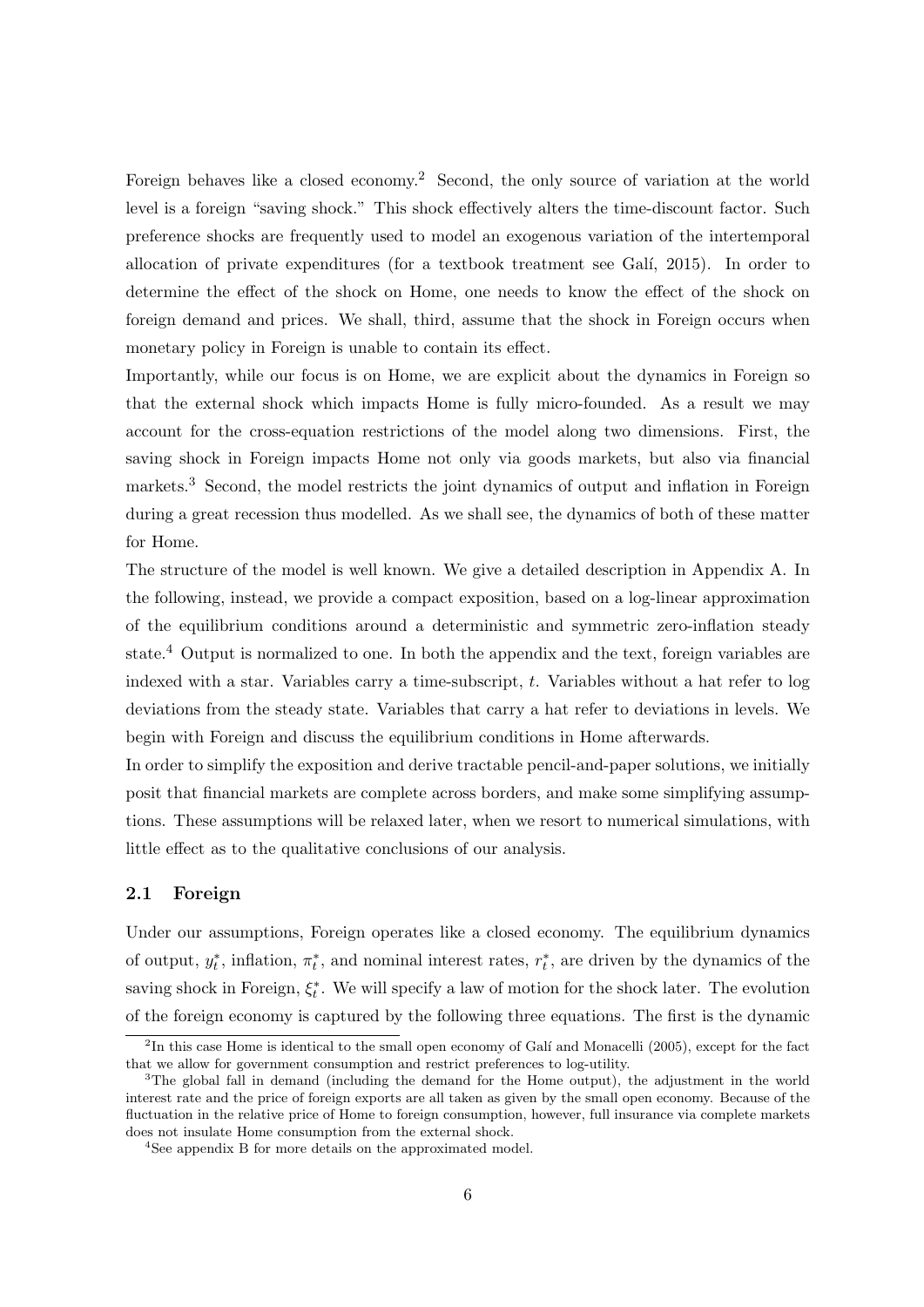IS-equation:

$$
y_t^* = E_t y_{t+1}^* - (r_t^* - E_t \pi_{t+1}^* + E_t \Delta \xi_{t+1}^*). \tag{1}
$$

Here  $E_t$  is the expectations operator and  $\Delta$  marks the difference operator. We abstract from government consumption in Foreign. Next, there is the New Keynesian Phillips curve:

$$
\pi_t^* = \beta E_t \pi_{t+1}^* + \kappa (\varphi + 1) y_t^*.
$$
 (2)

Here,  $\beta$  is the steady-state time-discount factor.  $\kappa := (1 - \alpha)(1 - \beta \alpha)/\alpha$  measures the slope of the Phillips curve, with  $\alpha \in [0, 1)$  measuring the degree of price stickiness.  $\varphi > 0$  is the inverse of the Frisch elasticity of labor supply. The next (and last) equation for Foreign is an instrument rule for the foreign central bank that describes the behavior of monetary policy.<sup>5</sup> We assume that

$$
r_t^* = \max\{\phi_\pi \pi_t^* - E_t \Delta \xi_{t+1}^*, -(1 - \beta)\}.
$$
\n(3)

Here,  $\phi_{\pi} > 1$  is the response to inflation in normal times. Foreign monetary policy can become constrained by the ZLB, however, explaining the max operator. As long as the foreign central bank can pursue rule (3) without being constrained by the ZLB, the time-discount factor shock does not have an effect on foreign inflation or output. In this case, foreign monetary policy implements the flexible price allocation under which the saving shock is fully absorbed by changes in the real rate of interest. If, instead, policy becomes constrained, the flexibleprice allocation can no longer be implemented by monetary policy (alone). In this case eqs.  $(1)$ – $(2)$  restrict the joint dynamics of output and inflation in Foreign.

#### 2.2 Home

While the dynamics in Foreign are independent of what happens in Home, Foreign does matter for Home. The following set of equations describes the equilibrium dynamics in Home, given the realization of Foreign variables. The dynamic IS-relation in Home is:

$$
y_t = E_t y_{t+1} - (1 - \varpi) E_t \Delta y_{t+1}^* - E_t \Delta \hat{g}_{t+1} + [1 - \upsilon - \varpi] \Delta \xi_{t+1}^* - \varpi (r_t - E_t \pi_{H, t+1}). \tag{4}
$$

Here  $\hat{g}_t$  denotes government expenditure (in units of output). In the steady state, government consumption is zero. We allow for positive government consumption shocks in Home. Government spending is financed through lump-sum taxes and falls exclusively on domestically

<sup>&</sup>lt;sup>5</sup>We abstract, both in Foreign and in Home, from issues related to forward guidance, the effectiveness of which requires some degree of credibility of policy announcements, and its puzzling effectiveness in theoretical models (Giannoni et al., 2016). By the same token, we also abstract from non-conventional balance sheet policies, such as Quantitative Easing. Given the results of Gertler and Karadi (2011), the latter can have a strong effect in the model extension studied in section 4.3 below, but its study is beyond the scope of our paper.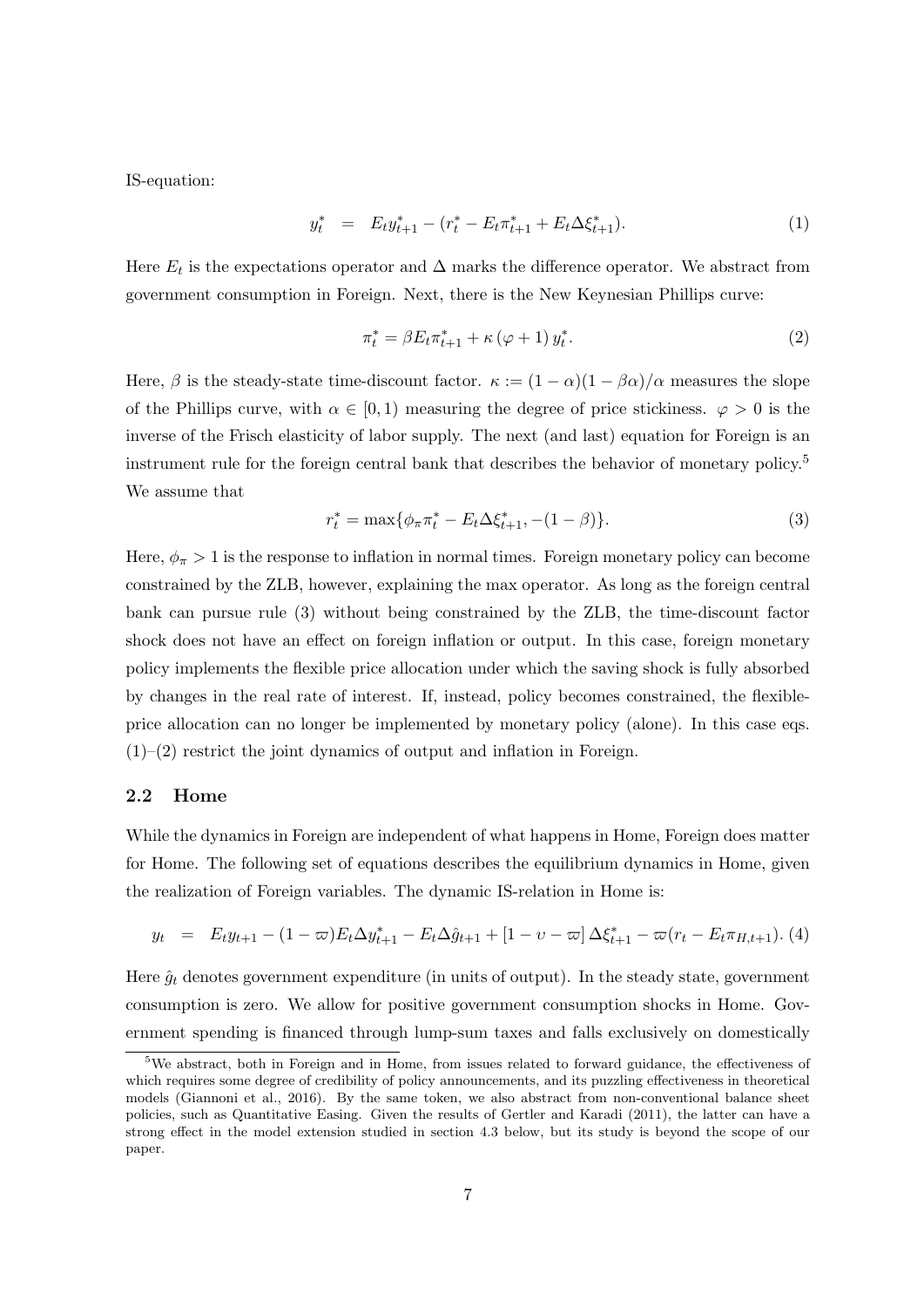produced goods. The term  $(1 - \varpi)y_t^*$  captures external demand for domestically produced goods (as a function of foreign output), where  $\varpi := 1 - v(2 - v)(1 - \sigma)$ . Here,  $v \in (0, 1)$ measures the degree of openness, with a low value of  $v$  implying a strong home bias (little openness), and  $\sigma > 0$  measures the trade-price elasticity of international demand.<sup>6</sup> In deriving the above equation, we have substituted for Home consumer-price inflation rates. Thus, what remains in the IS-equation is producer-price inflation,  $\pi_{H,t}$ .

The New Keynesian Phillips curve links inflation to expected inflation, as well as a number of variables that determine the evolution of marginal costs in our small open economy

$$
\pi_{Ht} = \beta E_t \pi_{Ht+1} + \kappa \left\{ \left( \varphi + \varpi^{-1} \right) y_t - \tilde{\varpi}^{-1} [(1-\varpi) \hat{y}_t^* + \hat{g}_t] + \frac{1-\nu-\varpi}{\varpi} \xi_t^* \right\}.
$$
 (5)

Note that both the dynamic IS-relation and the New Keynesian Phillips curve in Home are a function of foreign output (that is the same as foreign consumption) as well as the foreign saving shock, which enter the equations as separate arguments. This is because a foreign saving shock spills over internationally through two channels. The first is a direct demand channel: given prices, a saving shock leads to less foreign demand for domestic goods—this is the key effect of a global recession that we wish to focus on in our analysis. The second channel works through prices: because of home bias in consumption, for given relative prices the fall in Foreign demand falls disproportionately on foreign-produced goods. In equilibrium, the relative price of foreign-produced goods must fall, which in turn crowds out demand for domestic goods.

Our aim is to provide tractable analytical expressions for the impact of the demand shock and fiscal spending. Therefore, we make the following

**Parametric assumption:** The parameters governing openness  $(v)$  and the trade elasticity ( $\sigma$ ) are related as  $1 - \sigma = (2 - v)^{-1}$ .

The above constraint implies  $1-v-\overline{\omega} = 0$ , so that the foreign savings shock disappears from equations (4) and (5) and we can focus on the demand channel. Note also that in this case external demand for domestically produced goods is simply given by  $vy_t^*$ . The assumption greatly simplifies the readability of the analytical expressions that we derive below. However, it turns out it is not consequential for our main results. Namely, for the numerical solutions of the model (shown in Section 4) we will not impose this assumption and still find the results fully bear out the main implications that we derive analytically.

The terms of trade in Home,  $s_t$ , are defined as the price of imports relative to the price of exports. Foreign being large, the foreign consumer price level equals the foreign producer

<sup>&</sup>lt;sup>6</sup>External demand for domestically produced goods thus increases with foreign output as long as  $\sigma < 1$ .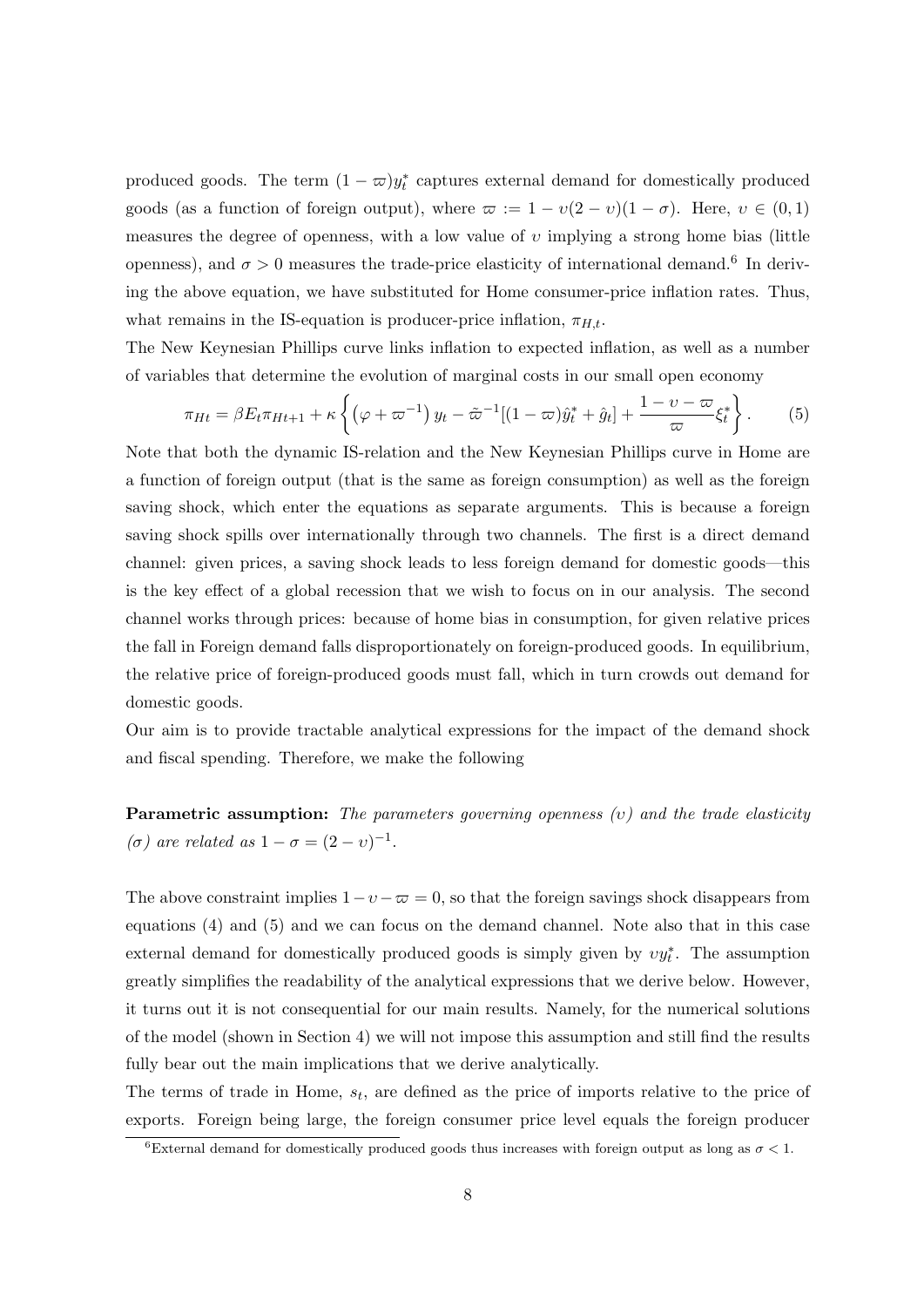price level. With the law of one price assumed to hold and producer currency pricing, we have that

$$
s_t = e_t + p_t^* - p_{H,t}.\tag{6}
$$

Here,  $e_t$  is the nominal exchange rate, defined as the price of foreign currency in units of domestic currency,  $p_t^*$  is the (consumer and producer) price level in Foreign and  $p_{H,t}$  is the producer price level in Home. Note that  $\pi_{H,t} = p_{H,t} - p_{H,t-1}$  and  $\pi_t^* = p_t^* - p_{t-1}^*$ . In equilibrium, demand for domestically-produced goods satisfies

$$
y_t = (1 - v)s_t + \hat{g}_t + y_t^* - (1 - v)\xi_t^*.
$$
\n<sup>(7)</sup>

This is derived from goods market clearing for domestically-produced goods using the risk sharing condition under complete international financial markets.<sup>7</sup> All else equal, Home output depends positively on foreign demand, the terms of trade and Home government consumption.

The model is closed by specifying the monetary policy regime in Home. We will, in the next section, consider three different scenarios: an independent monetary policy in Home that follows the analog of rule (3), with and without being constrained by the ZLB, as well as the case of a currency peg.

In equilibrium, eqs. (4)–(7) determine a sequence of Home variables  $\{y_t, \pi_{H,t}, p_{H,t}, s_t, e_t, r_t, \hat{g}_t\}_{t=0}^{\infty}$ given a specification of (i) monetary policy in Home, (ii) fiscal policy in Home, (iii)  $\pi_{H,t}$  =  $p_{H,t} - p_{H,t-1}$ , (iv) the sequence  $\{y_t^*, \pi_t^*, p_t^*, \xi_t^*\}_{t=0}^{\infty}$ , as well as initial conditions  $(p_{-1}^*, p_{H,-1})$ . Below we will also refer to the natural output and the natural rate of interest in Home. They are given by:

$$
y_t^n = \underbrace{\frac{1}{1 + \varphi(1 - v)}}_{< 1} (vy_t^* + \hat{g}_t) \tag{8}
$$

and

$$
r_t^n = -\frac{\varphi}{1 + \varphi(1 - v)} \left( v E_t \Delta y_{t+1}^* + E_t \Delta \hat{g}_{t+1} \right), \tag{9}
$$

respectively.

## 3 The impact of a global recession

In this section, we provide analytical insight on the transmission of a large external demand shock to Home—a small open economy specialized in the production of country-specific varieties. We study, in particular, how the effects of the shock vary with the extent to which

 ${}^{7}$ Again, in our setup complete financial markets do not imply equal consumption in Home and Foreign because of home bias. Moreover, the saving shock will affect consumption-risk sharing, as it impacts the marginal utility in Foreign.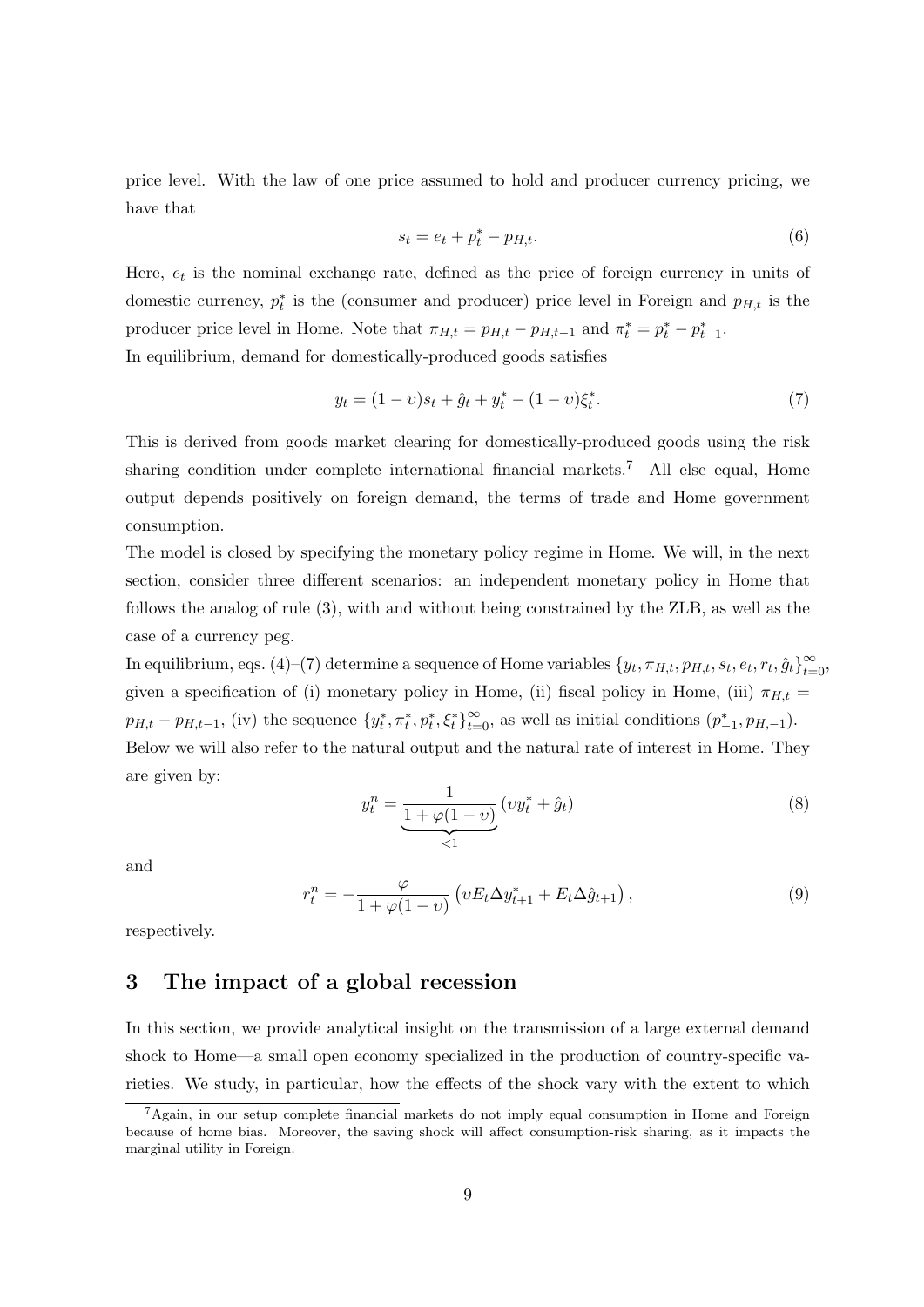monetary instruments in Home are constrained, either by the zero lower bound or by a commitment to an exchange rate peg. Then, we analyze how effectively fiscal instruments can substitute for monetary ones in each regime.

Throughout, we focus on the effect of the saving shock in Foreign that directly affects only foreign households. The effect of this shock on global demand and production, the world interest rate and the prices of goods produced abroad are endogenous to the world economy. From the vantage point of the (small) domestic economy, however, they are exogenous. And so is the decline of world demand for domestically-produced goods and the price drift in foreign exports denoted in foreign currency.

More in detail, we model the great recession scenario as follows: in the initial period  $(t = 0)$ , foreign households become more patient, so that  $\xi_t^*$  drops to  $\xi_L^* < 0$ . Each period afterwards, with probability  $\mu \in (0,1)$ ,  $\xi_t^*$  will remain at that same low level for another period, or otherwise permanently revert to the level of  $\xi_t^* = 0$ . Having the Great Recession in mind, we will—in addition—assume that the shock hits the foreign economy when foreign monetary policy does not respond to the shock, for example, because the foreign economy was at its ZLB to start with. That is, the foreign interest rate,  $r_t^*$ , does not react to the shock while it lasts. Government spending in Home follows the same stochastic structure as the savings shock in Foreign. Throughout the paper, we shall focus on those cases only in which the equilibrium is determinate both in Foreign and in Home. Parameters of the model are restricted to satisfy the determinacy conditions in each scenario.

#### 3.1 The impact on Foreign

With these assumptions, we obtain a unique representation of the dynamics of foreign output and foreign prices. Output and inflation in Foreign inherit the Markov property of the saving shock, that is, they will look the same in any period in which the shock lasts. We use the subscript " $L$ " to indicate the value that endogenous variables take during the shock period (for "Low"). The impact of the shock on output in Foreign is given by

$$
y_L^* = \underbrace{\frac{(1 - \beta \mu)(1 - \mu)}{(1 - \beta \mu)(1 - \mu) - \mu \kappa(1 + \varphi)}}_{:=1/\chi > 1} \xi_L^*.
$$
\n(10)

It is important to note here that  $\chi$  < 1 and decreasing in the persistence of the shock  $\mu$ . In words, due to the ZLB constraint binding in Foreign, the discount-factor shock has a disproportionate effect on Foreign's output. This effect tends to be stronger the more persistent the shock is and the longer foreign monetary policy remains constrained.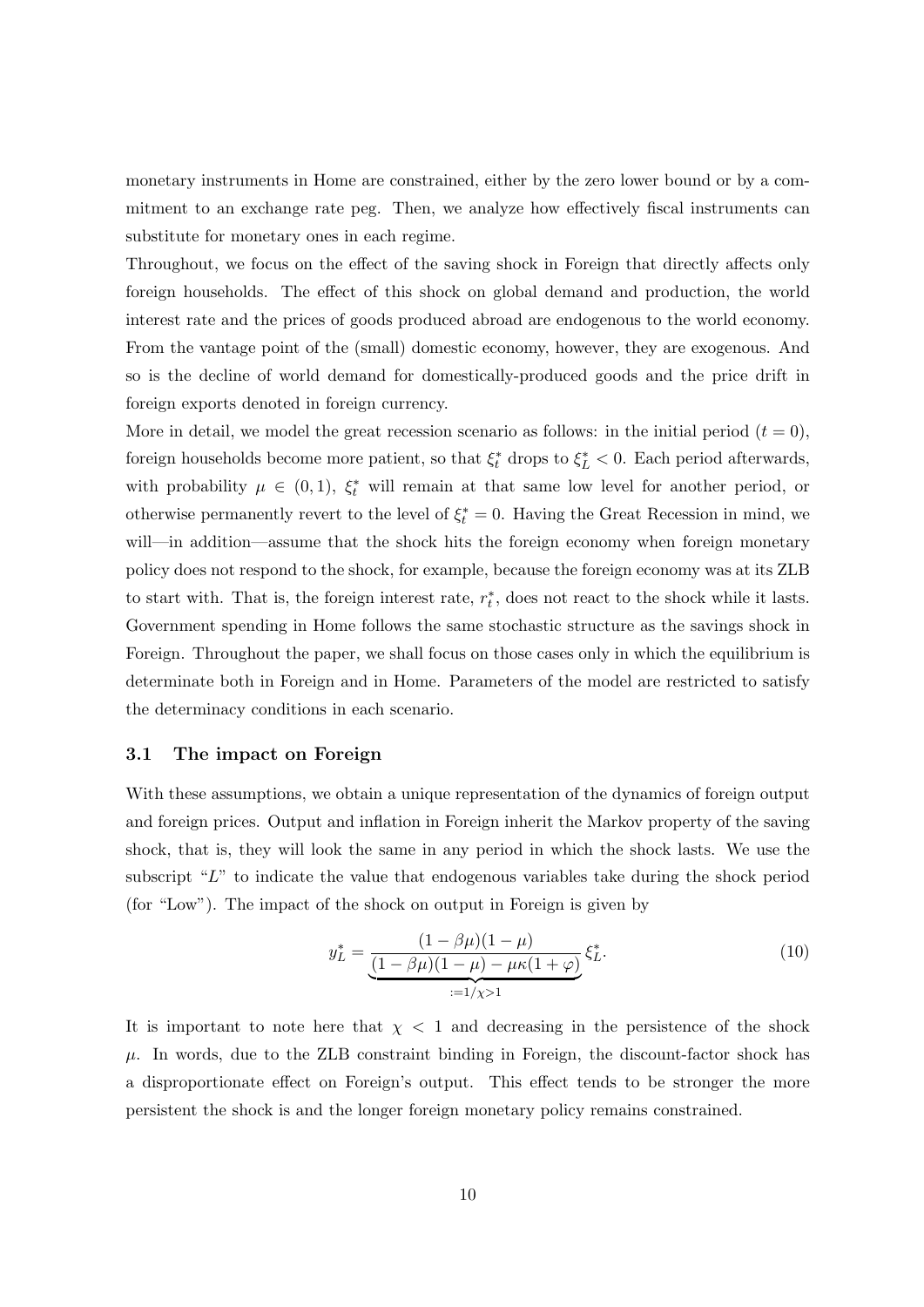Foreign inflation also falls in response to the negative shock:

$$
\pi_L^* = \underbrace{\frac{\kappa(1+\varphi)(1-\mu)}{(1-\beta\mu)(1-\mu) - \mu\kappa(1+\varphi)}}_{>0} \xi_L^*.
$$
\n(11)

#### 3.2 The impact on Home

Having characterized the evolution of foreign demand (output) and foreign inflation, we now take the perspective of the small open economy (Home). We will consider three types of policy environments. In turn, we will assume that the Home monetary policy either (i) permits floating exchange rates and is unconstrained by the ZLB; (ii) is constrained by the ZLB for some time amid a floating exchange rate; (iii) is constrained by a credible (and permanent) currency peg.

#### 3.2.1 Unconstrained monetary policy in Home

We begin by revisiting, analytically, a classic result: under flexible exchange rates a small open economy has the ability to stabilize the output gap and inflation in response to a large external-demand shock. It can do so through its own monetary policy, as long as this policy remains unconstrained. To show this, we postulate that the monetary authority in Home is able to implement a rule akin to that in Foreign, but unconstrained by the ZLB:

$$
r_t = \phi \pi_{H,t} + r_t^n, \text{ with } \phi > 1. \tag{12}
$$

Under our shock scenario,  $r_t^n$  will be zero after the shock has ceased. Otherwise,

$$
r_L^n = \frac{(1-\mu)\varphi}{1+\varphi(1-\upsilon)} \left(v y_L^* + \hat{g}_L\right).
$$

Here  $\hat{g}_L$  is the value that government consumption in Home is assumed to take during the shock episode. By following rule (12), Home monetary policy targets producer-price inflation and adjusts policy rates to changes in the natural rate of interest. Combining the interest rate rule specified above with equations (4) and (5), we can determine the equilibrium interest rate, inflation and output in Home. The model shows the well-established isomorphism between open and closed-economy settings, as is common in New Keynesian models (Clarida et al., 2001). This is not to say that openness is irrelevant for Home. It matters for Home through openness parameter  $v$ . In addition, openness matters here by opening the door to external shocks.

Moreover, provided that the central bank follows the rule above, we obtain the other wellknown result (see, for instance, Gali, 2015, chapter 4): with complete markets and in the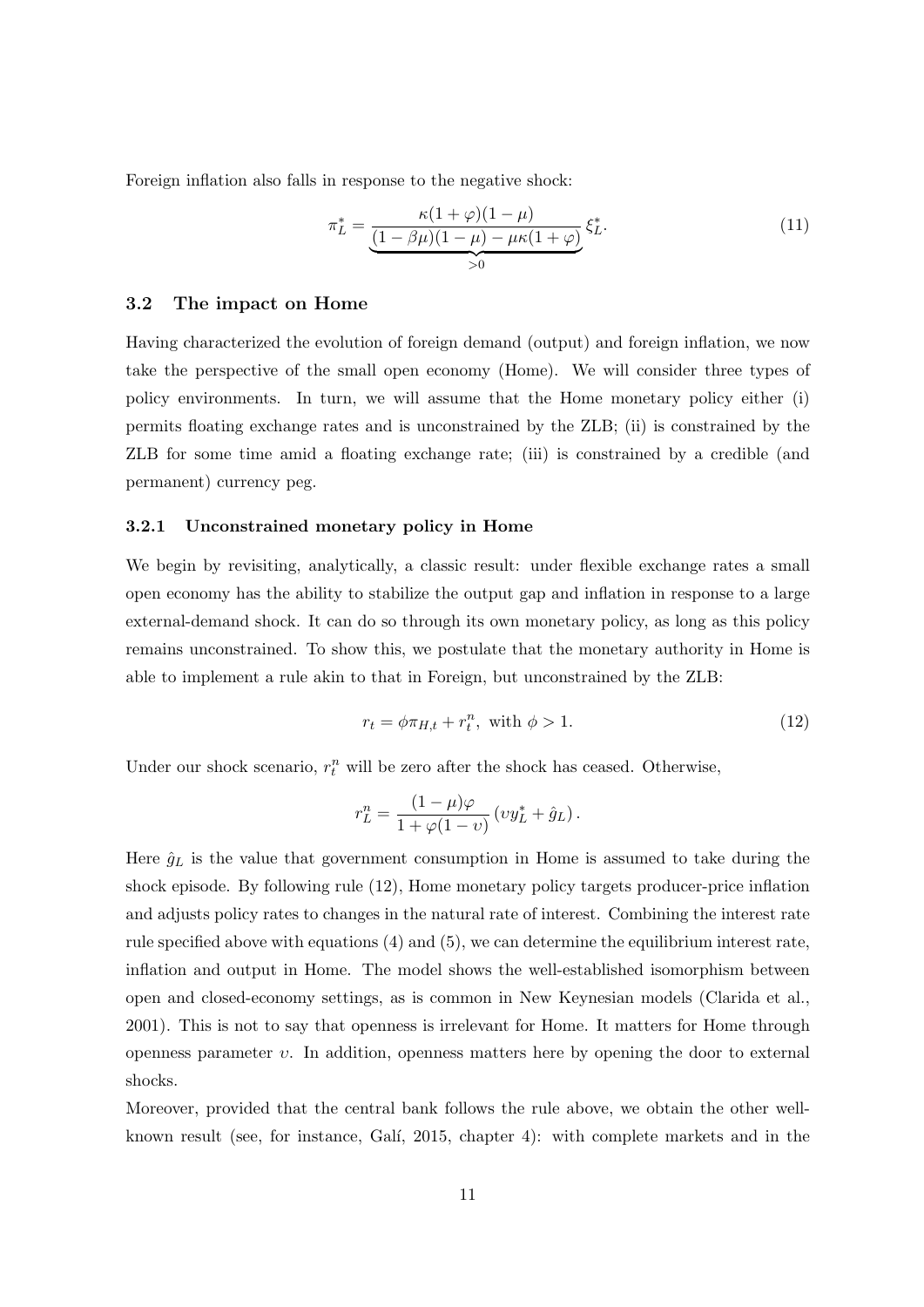absence of markup shocks, rule (12) above supports the flexible-price allocation. In particular, there is no inflation  $(\pi_{H,t} = 0)$  and output equals its natural level given in (8). This expression shows that domestic output,  $y_L$ , falls by less than external demand,  $vy_L^*$ , meaning that the external-demand multiplier,  $\frac{dy_t}{d(vy_t^*)}$ , is smaller than unity. Under flexible exchange rates the isolation from the shock in terms of output is thus not complete. Rather, monetary policy stabilizes Home output at the natural level. Under the assumptions made above, the natural level of output declines in response to the external shock. Another way to read equation (8) is that a one percent fall in foreign output will translate into less than a  $v$ -percent fall in Home output. Naturally, the impact of the foreign shock increases in the openness parameter  $v$  (which determines the exports-to-GDP ratio in steady state).

It is instructive to analyze the accompanying movements in the terms of trade and the nominal exchange rate. The following expression for the terms of trade can be derived by combining the solution for output  $(8)$  with the market-clearing condition equation  $(7)$ :

$$
s_L = -\left[1 - \chi + \frac{\upsilon \varphi}{1 + \varphi(1 - \upsilon)}\right] y_L^* - \frac{\varphi}{1 + \varphi(1 - \upsilon)} \hat{g}_L^*.
$$
(13)

We observe that the terms of trade in Home automatically and unambiguously depreciate if foreign output—and hence external demand—declines. Expansionary government spending in Home, all else equal, appreciates the Home terms of trade.

The following expressions illustrate how exactly the nominal exchange rate operates as a shock absorber in our environment, as long as monetary policy is unconstrained. From (6), the nominal exchange rate,  $e_t$ , is given by

$$
e_t = s_t + p_{H,t} - p_t^*,\tag{14}
$$

As long as monetary policy can and does pursue price stability in Home, we have  $p_{H,t} = 0$ . In this case, taking first differences of equation (14) implies

$$
\Delta e_t = \Delta s_t - \pi_t^*.\tag{15}
$$

Two observations are in order. First, the movement in the nominal exchange rate perfectly insulates the domestic economy from movements in foreign inflation. In our shock scenario, the nominal exchange rate will depreciate one-to-one with the continuing fall in Foreign's price level, at the disinflation rate  $\pi_L^* < 0$ . Second, the nominal exchange rate will depreciate in excess of the foreign deflationary crawl, so as to bring about the depreciation of the terms of trade required to sustain full employment.<sup>8</sup>

<sup>8</sup>Note that Foreign's exchange rate appreciates even though it is exposed to an adverse demand shock—just like in scenario studied by Cook and Devereux (2016). As emphasized in that paper, it is the ZLB which induces a "perverse" adjustment of exchange rates: a country which suffers from an adverse shocks sees its exchange rate appreciating.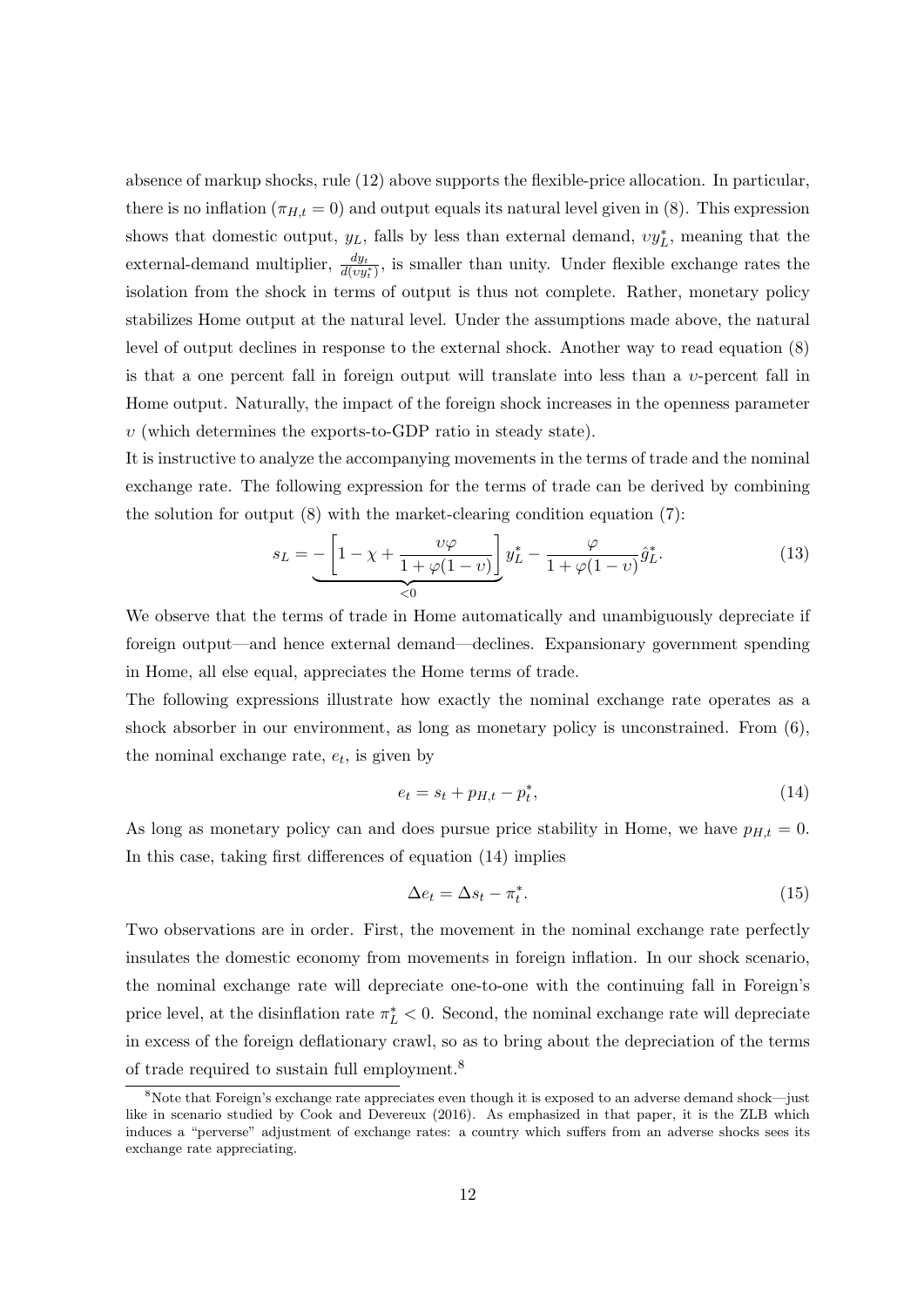We now solve formally for the exchange rate in Home, starting from the uncovered interest rate parity (UIP) condition:<sup>9</sup>

$$
r_t - r_t^* = E_t e_{t+1} - e_t.
$$

We iterate this equation forward as in Engel (2014) and rearrange terms:

$$
e_t = E_t \sum_{k=0}^{\infty} (r_{t+k}^* - r_{t+k} + \pi_{H,t+k} + \pi_{t+k}^*) + (p_{H,t-1} - p_{t-1}^*).
$$
 (16)

Here, we used the expression for the nominal exchange rate (14) and  $\lim_{t\to\infty} s_{t+k} = 0$ . The terms of trade converge back to the steady state in the long run because of complete financial markets and the assumption that the shock is temporary.

We now evaluate expression (16) for our crisis scenario. As long as Foreign remains at the ZLB while Home is unconstrained, we have  $r_t^* = 0$ ,  $r_t = r_L^n$  and  $\pi_{H,L} = 0$ . Hence, expression (16) implies—for as long as the shock lasts:

$$
e_k^{unconstrained} = -\frac{r_L^n + \pi_L^*}{1 - \mu} - k \cdot \pi_L^* > 0,\tag{17}
$$

with  $k = 0, 1, 2...$  indexing the periods since the start of the crisis in period  $t = 0.10$ 

The inequality in (17) follows from our solution for  $r_L^n$  and  $\pi_L^*$ : both are negative in our recession scenario. We thus see that there is nominal depreciation in response to a global recession which is currently under way expected to last for some time. This restores competitiveness (the first term captures the monetary policy response which aligns the policy rate with the natural rate) and isolates Home from deflation abroad. The second effect becomes stronger, as the crisis lasts: foreign prices are on a downward trajectory and the Home currency depreciates in order to shield domestic prices from the downward pressure (recall that PPP holds in the long run). Hence, for as long as the crisis goes on, the exchange rate continues to depreciate.

#### 3.2.2 The ZLB constraint under flexible exchange rates in Home

In our second scenario the exchange rate regime in Home is still a float, but now also the monetary policy in Home is assumed to be constrained when the adverse shock in Foreign materializes. Specially, we impose that domestic policy rates are constant as long as the foreign economy is in the shock state—for example, because Home had been at its ZLB already. So, at least temporarily, the monetary authority in Home is unable to cushion the foreign shock.

<sup>&</sup>lt;sup>9</sup>We obtain the UIP condition by combining the linearized Euler equations in Home and Foreign, see appendix B and by substituting for CPI inflation using the first difference of relation (6).

<sup>&</sup>lt;sup>10</sup>Here we use that prior to when the shock hits the economy is in steady state  $(p_{-1}^* = 0)$ .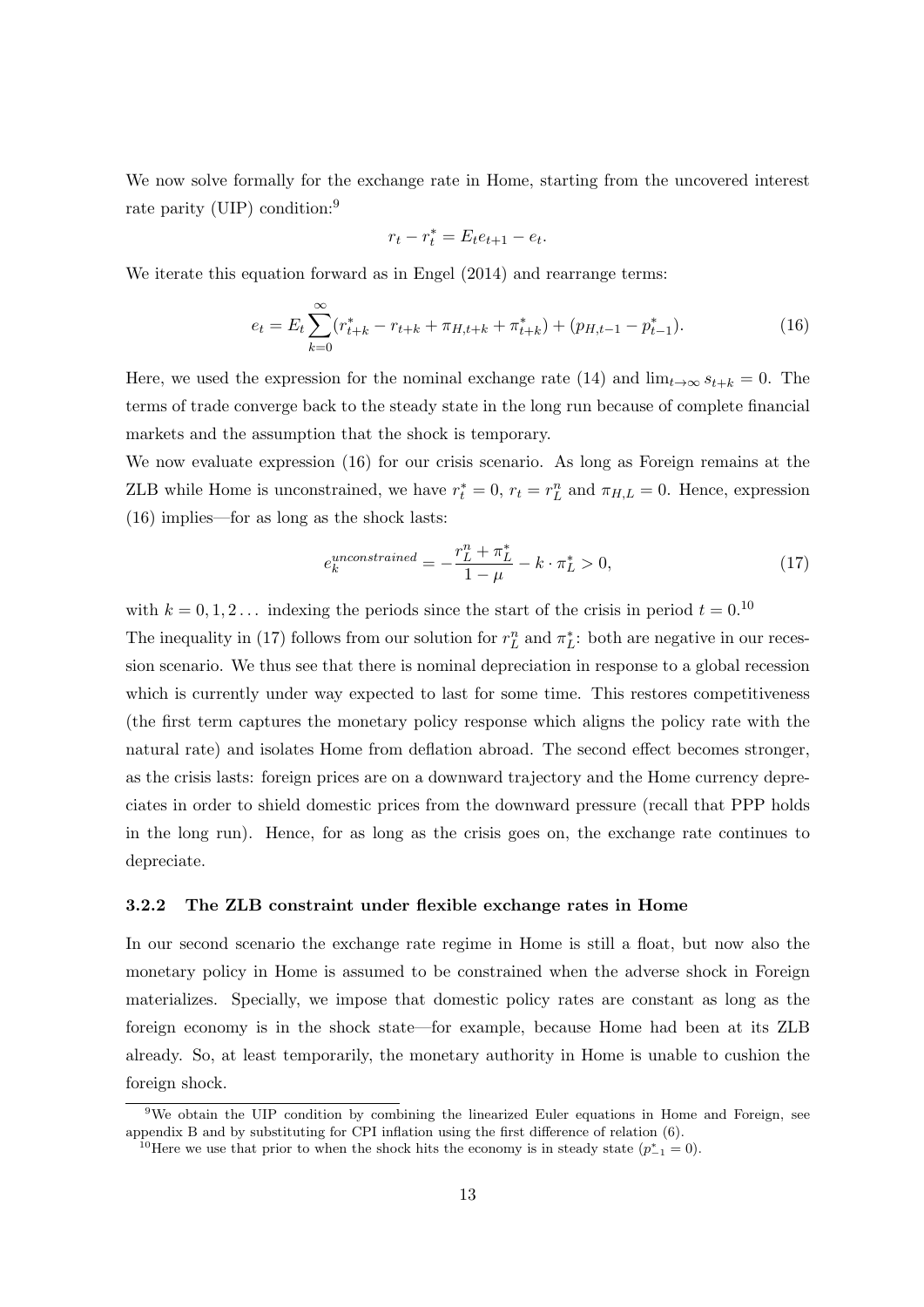In this case, the solution for domestic output is given by:

$$
y_L = \underbrace{\left(1 + \frac{\mu \kappa \varphi (1 - v)}{(1 - \mu)(1 - \beta \mu) - \mu \kappa (1 + \varphi (1 - v))}\right)}_{:=\Xi} (vy_L^* + \hat{g}_L).
$$
 (18)

One can show that

$$
1 < \Xi < \frac{1}{v}.
$$

In other words, the external-demand multiplier is unambiguously larger than unity and thus larger than when the ZLB constraint in Home is not binding, compare (18) with (8). Exchange rate flexibility alone is not sufficient to insulate the Home economy from the Foreign demand shock.

While the drop in domestic output will never exceed the drop of output in Foreign, the output loss due to an external-demand shock can be larger. The reason for why the multiplier is large at the ZLB (and larger than absent the ZLB) has been extensively explored in the context of fiscal policy (e.g., Woodford, 2011). The fall in external demand drives down inflation and inflation expectations in a significant and sustained way, causing a rise in (long-term) real interest rates. Specifically, the solution for inflation is given by:

$$
\pi_{H,L} = \frac{(1-\mu)\kappa\varphi}{\underbrace{(1-\beta\mu)(1-\mu) - \mu\kappa(1+\varphi(1-\nu))}_{>0}} (vy_L^* + \hat{g}_L), \tag{19}
$$

so that Home inflation will fall along with foreign demand.

Next, we turn to the accompanying movements of the terms of trade and the nominal exchange rate. The solution for the terms of trade is given by:

$$
s_L = -\frac{1}{(1-v)} \left[ 1 - (1-v)\chi - \Xi v \right] y_L^* - \underbrace{\frac{1-\Xi}{(1-v)}}_{>0} \hat{g}_L. \tag{20}
$$

It is instructive to compare this to the solution for the terms of trade when monetary policy follows rule (12) in an unconstrained way, that is, to the expression in equation (13) above. A close inspection of the terms multiplying foreign output reveals that the terms of trade depreciate to a lesser extent in response to a drop of external demand when the ZLB binds in Home.<sup>11</sup>

We can now turn to expression (16) to solve again for the nominal exchange rate (assuming, as above, that the shock strikes first in period  $t$ :

$$
e_k^{ZLB} = \frac{\pi_{H,L} - \pi_L^*}{1 - \mu} + k(\pi_{H,L} - \pi_L^*) > 0,
$$
\n(21)

<sup>&</sup>lt;sup>11</sup>While it is difficult to formally establish the sign of the terms of trade response to the external shock, we consistently find in our numerical experiments the terms of trade to depreciate even when the ZLB binds in Home.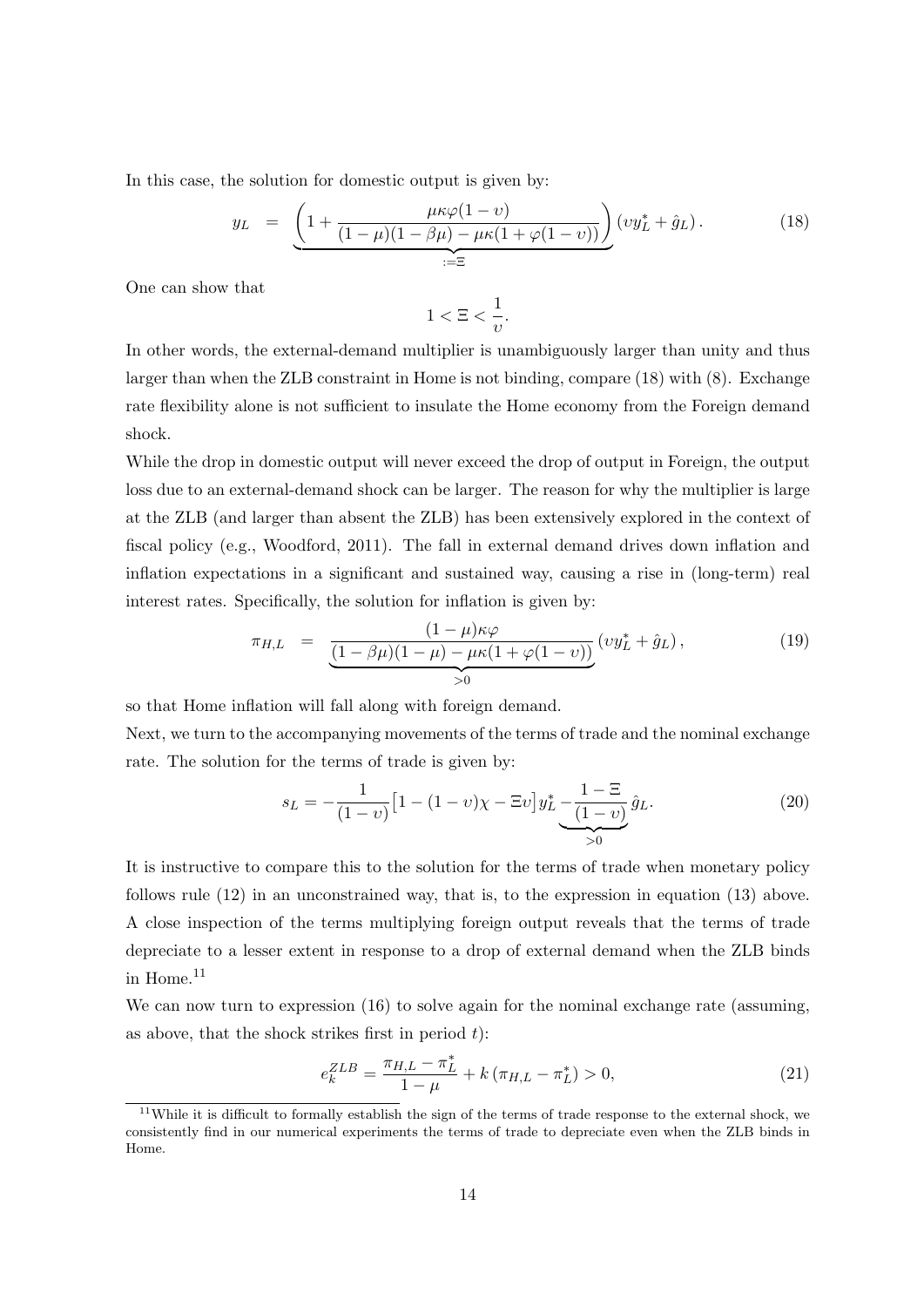where, as before,  $k = 0, 1, 2, \ldots$  indexes the period since the start of the crisis. In the expression above, the inequality follows because while both inflation rates drop below zero, foreign inflation falls more. Moreover, as  $\pi_{H,L} < 0$  the depreciation is muted relative to the unconstrained case, see (17), that is:

$$
e_k^{unconstrained} > e_k^{ZLB}.
$$

This formalizes the notion that the nominal exchange rate cannot fully fulfil its role as a shock absorber, once monetary policy is constrained by the ZLB. Still, Home does not fully import Foreign's deflationary crawl.

With monetary policy unable to cushion the shock, the question naturally arises if Home may nonetheless stabilize the economy through fiscal policy. The expressions above directly speak to this question (see expressions (18) and (19)). In fact, assuming that government spending is raised by  $\hat{g}_L$  for as long as the economy is in the shock state, we observe that fiscal policy is quite effective in raising output: The fiscal multiplier is just as large as the external-demand multiplier. We think of this result as highlighting a "benign coincidence": if the conditions are such that, due to the ZLB, the effect of an external demand shock is strongly amplified, domestic fiscal policy is also particularly effective in stabilizing economic activity.<sup>12</sup>

The mechanism underlying the power of fiscal policy at the ZLB is well understood: higher government spending lowers real interest rates to the extent that fiscal spending raises expected inflation and provided that its inflationary impact is not met by higher policy rates (Christiano et al., 2011; Woodford, 2011). Relative to analyses conducted in a closed-economy setting, our analysis sheds light on the contribution to stabilization of the exchange rate. Indeed, flexible exchange rates are an important element for the effectiveness of fiscal policy in the ZLB scenario. The next section will make this clear.

#### 3.2.3 An exchange-rate peg in Home

We turn to our third, and final, scenario for monetary policy in Home. Namely, we now assume that monetary policy adjusts interest rates so as to ensure the following target for the log exchange rate:

$$
e_t = 0.\t\t(22)
$$

<sup>&</sup>lt;sup>12</sup>Note, however, that while government spending may be used to effectively isolate Home from the externaldemand shock, this also alters the flexible-price allocation. As a result, at the ZLB it is not feasible to restore the allocation which obtains in the unconstrained case through government spending. To see this, note that if domestic inflation is fully stabilized, domestic output will not be at the natural level, but at the steady state level.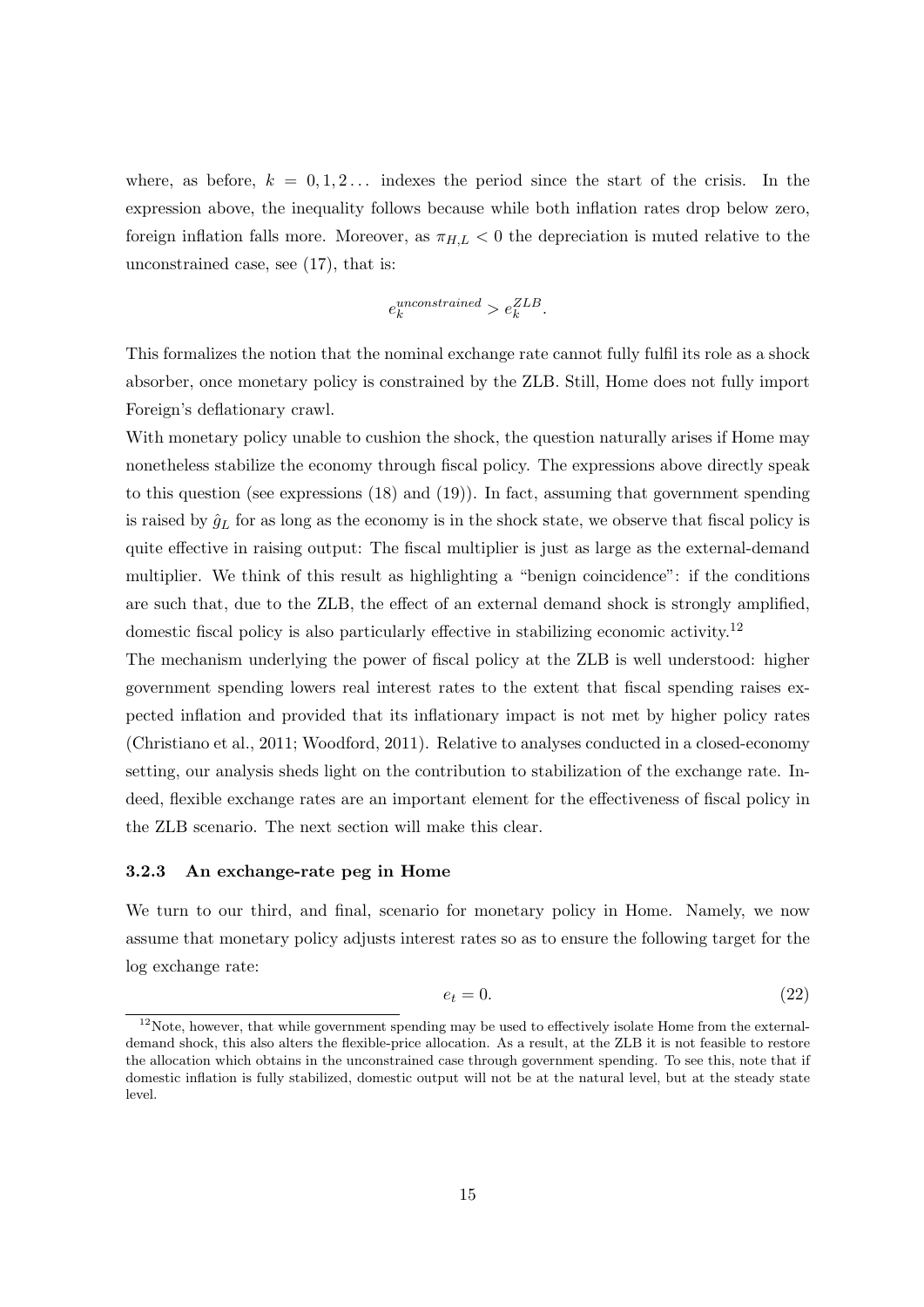Here we abstract from issues pertaining to implementation and from other possible constraints on monetary policy.<sup>13</sup>

To understand the implications of an exchange rate peg for the macroeconomic stabilization in a small open economy, we derive an expression for the evolution of the terms of trade. Home's terms of trade are given by the expression in equation (6). With permanently fixed exchange rates, the terms of trade then evolve as

$$
s_t - s_{t-1} = \pi_t^* - \pi_{H,t}.\tag{23}
$$

We may then subtract from the Phillips curve in Foreign  $(2)$  its counterpart in Home  $(5)$ . This gives

$$
\pi_t^* - \pi_{H,t} = \beta E_t (\pi_{t+1}^* - \pi_{H,t+1}) + \kappa \left( \chi [1 + \varphi (1 - \upsilon)] \hat{y}_t^* - \varphi \hat{g}_t - [1 + \varphi (1 - \upsilon)] s_t \right). \tag{24}
$$

Organizing terms leads to the following second-order difference equation in the terms of trade:

$$
s_t = \psi s_{t-1} + \beta \psi E_t s_{t+1} + \kappa \psi [\chi [1 + \varphi (1 - v)] y_t^* - \varphi \hat{g}_t],
$$
\n(25)

where  $\psi = [1 + \beta + \kappa(1 + \varphi(1 - \nu))]^{-1}$ . Under our assumptions on the structure of the shock, one can solve this difference equation using the method of undetermined coefficients. We obtain as a stable solution

$$
s_t = \delta s_{t-1} + \underbrace{\frac{\kappa \psi \chi [1 + \varphi (1 - v)]}{1 - \beta \psi [\delta + \mu]}}_{:=\Phi} y_t^* - \underbrace{\frac{\kappa \psi}{1 - \beta \psi [\delta + \mu]} \varphi \hat{g}_t}_{:=\Gamma},\tag{26}
$$

where  $\delta := \frac{1-\sqrt{1-4\beta\psi^2}}{2\psi\beta}$ , with  $0 < \delta < 1$ , and  $\Phi \in (0, \chi)$ , and  $\Gamma > 0$ . Expression (26) shows that the terms of trade unambiguously appreciate in response to a drop of external demand. This is in stark contrast with results for flexible exchange rates, when there was scope for the terms of trade to depreciate. Intuitively, with the nominal exchange rate fixed, the adjustment of the terms of trade depends on the relative adjustment of prices in Home and Foreign. It turns out that in response to the Foreign saving shock, Foreign prices decline more than in Home—hence, the real appreciation.

Two other dimensions set the fixed exchange rate regime apart from the flexible exchange rate regime. First, if the shock persists, and so  $y_L^* < 0$  for some time, the terms of trade will not only appreciate in the first period of the shock but will continue to do so going forward. Second, the terms of trade will not automatically reset once the shock ceases to exist. Rather, Home's terms of trade will remain appreciated for an extended period, with

<sup>&</sup>lt;sup>13</sup>See, for instance, Benigno et al. (2007). In the event of a binding ZLB constraint, one may think of an appropriate commitment to future policy rates as a way to ensure the exchange rate peg. Recall that one scenario we have in mind is the membership of a small open economy within a currency union.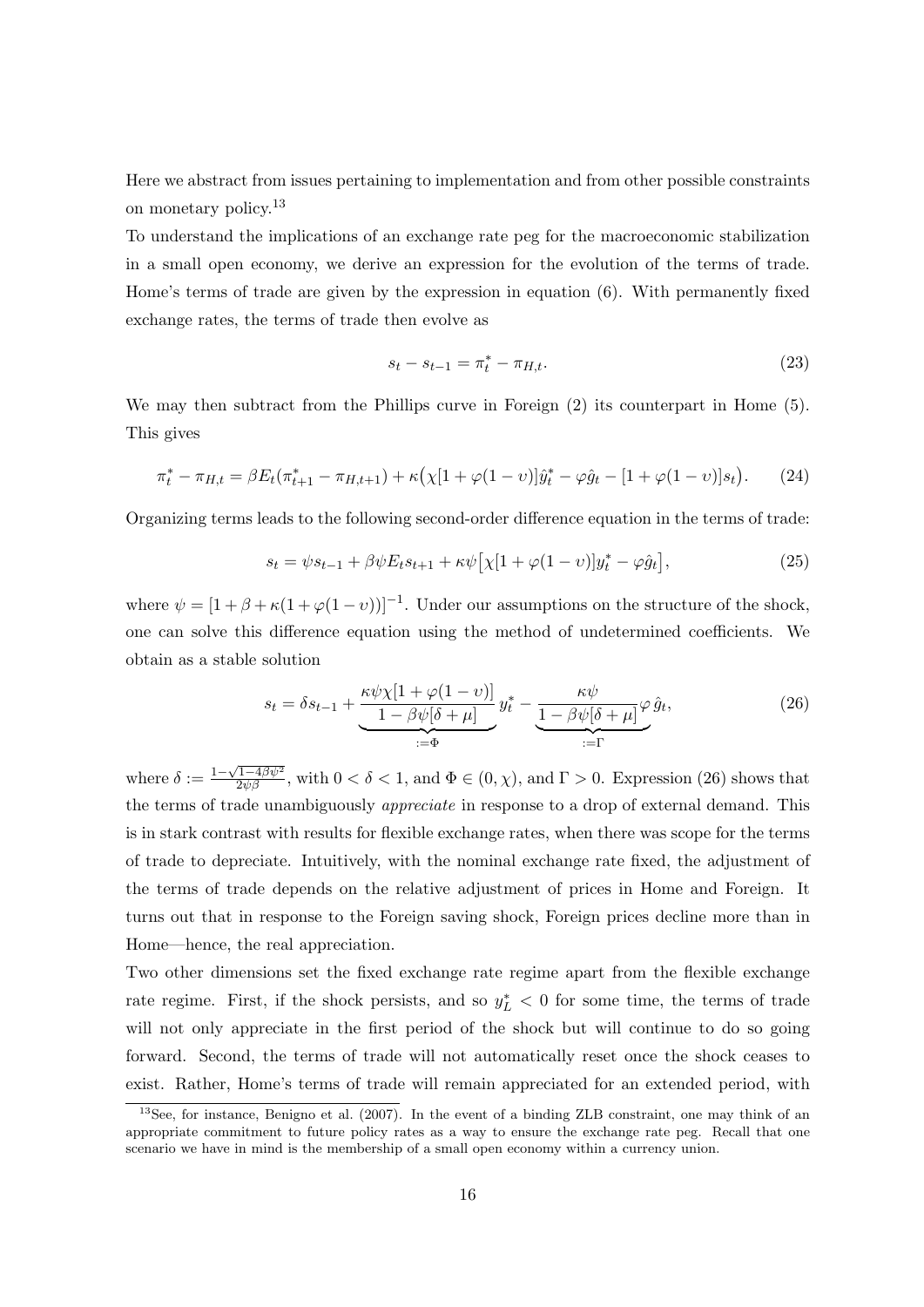detrimental results on domestic output and inflation even once Foreign no longer suffers from the shock and foreign demand has reverted to  $y_t^* = 0$ . This can be best seen by iterating the expression for the terms of trade backward in time, assuming that prior to the first period the terms of trade were at their steady-state value  $(s_{-1} = 0)$ :

$$
s_t = \sum_{k=0}^t \delta^{t-k} \left( \Phi y_k^* - \Gamma \hat{g}_k \right). \tag{27}
$$

In other words, fixed exchange rates not only mean reduced competitiveness upon a negative foreign demand shock. Worse, fixed exchange rates can mean that these effects keep lingering after the rest of the world has already recovered from the shock. Similarly, the effect of reduced competitiveness that goes in hand with higher fiscal spending in Home will be felt after the fiscal stimulus is no longer provided.

Last, we turn to the effect of the shock on Home's output. By equation (7), we have that

$$
y_t = (1 - v)s_t + \frac{1 - \chi(1 - v)}{v}vy_t^* + \hat{g}_t.
$$

Inserting the expression for the terms of trade under fixed exchange rates, we obtain:

$$
y_t = \frac{1 - \chi(1 - v)}{v} v y_t^* + (1 - v) \sum_{k=0}^t \delta^{t-k} \Phi y_k^* + \hat{g}_t - (1 - v) \Gamma \sum_{k=0}^t \delta^{t-k} \hat{g}_k.
$$
 (28)

The impact of the shock on Home's output will tend to be large in absolute terms. Indeed, one can show that on impact output in Home will fall more in response to the foreign demand shock under the peg than in the ZLB scenario discussed earlier. As discussed above, under floating exchange rates, the terms of trade do change on impact. They are constant thereafter for as long as the negative demand shock persists. Under the peg, instead, not only is the adverse effect of the shock on Home output larger on impact, but also do the terms of trade continue to appreciate, and remain appreciated even after the external demand disturbance is over. Thus, domestic output will be lower under the peg than under the float (with or without ZLB). Since the demand shock persistently appreciates the terms of trade, output remains lower under the peg than under floating exchange rates.

At the same time, the government spending multiplier is always smaller than one, and thereby smaller than under the ZLB. The government will need to commit more resources, on a more than one-to-one basis, to compensate for any given fall in output due to the external demand shock. As analyzed in our previous work, a credible exchange rate target amounts to a credible commitment to anchoring the domestic price level to that of Foreign in the medium and long run (Corsetti et al., 2013a). In our scenario above, Foreign suffers from a deep deflationary downturn. Hence, as Home pegs its own currency to Foreign, it anchors domestic expectations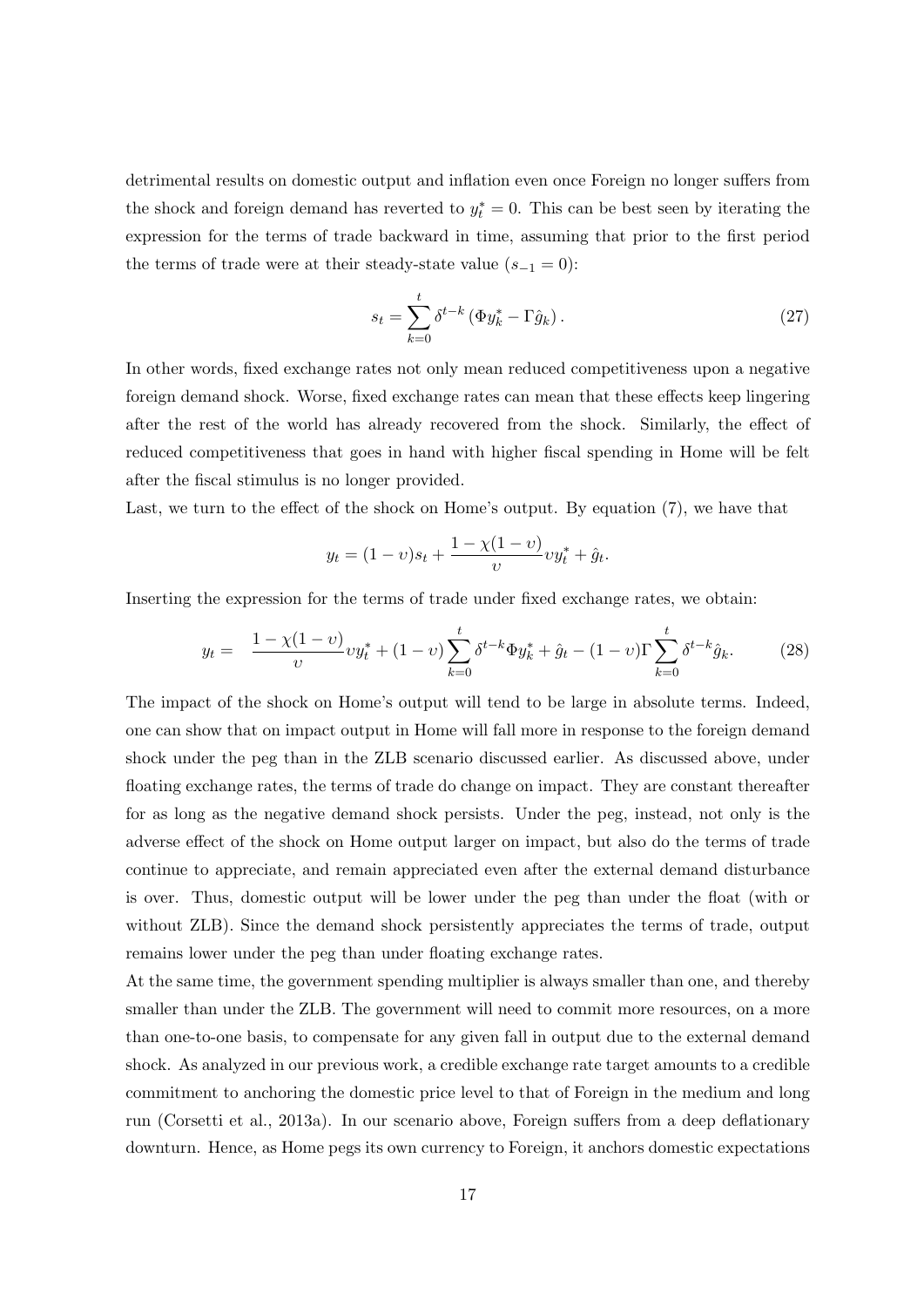to a falling price level, causing domestic real interest rates to rise substantially in tandem with the foreign ones.

Not only does the anchor to the foreign price level implicit in a peg exacerbate the transmission of the world recession. It is also the reason why fiscal stabilization is not particularly effective under the peg. This is because any inflationary effects that government spending has in the short run are offset, over time, by a rebalancing of demand in the goods market, causing enough (relative) deflation in Home to re-establish purchasing power parity.

## 4 Quantitative relevance

We now turn to model simulations in order to illustrate the quantitative relevance of our results. In doing so, we also assess to what extent our results are robust to relaxing the simplifying assumptions required to carry out our analytical derivations. For our numerical experiments we adopt the following parameter values (identical in Home and Foreign). Since a period in the model corresponds to one quarter, the discount factor  $\beta$  is set to 0.99. We assume that the inverse of the Frisch elasticity of labor supply,  $\varphi$ , takes the value of one. The tradeprice elasticity  $\sigma$  is set equal to 2/3. Home is assumed to be relatively open, corresponding to  $v = 0.3$ <sup>14</sup> The average price duration is assumed to be four quarters, requiring the Calvo parameter to be set equal to 0.75. Finally, we assume that the government-spending-to-GDP ratio is 20 percent in steady state.

For the sake of clarity, we consider the dynamic adjustment to the foreign shock separately from the dynamic adjustment to an increase in government spending. In the first experiment, we look at a saving shock in Foreign that cannot be stabilized by foreign monetary policy because of a zero-lower-bound problem in Foreign. More specifically, we assume that the foreign policy interest rate is fixed for 10 periods. Afterwards monetary policy in Foreign targets price stability  $(\pi_t^* = 0)$ . We assume that the shock follows an AR(1) process with persistence parameter 0.5. This assumption ensures that the ZLB in Foreign remains a binding constraint for as long as the shock has a significant impact. We normalize the size of the shock so that initially external demand drops by 1 percent of GDP.

In the second experiment, we consider an increase of government consumption in Home, also equal to 1 percent of GDP, assuming again an  $AR(1)$  process, and set the persistence parameter to 0.9. In all instances, we contrast the adjustment under the three policy scenarios analyzed above: the case in which an unconstrained monetary policy targets price stability

<sup>&</sup>lt;sup>14</sup>These assumptions imply that the restriction imposed on  $\sigma$  and v imposed in our analytical derivations is not satisfied. Yet it turns out that our simulation results are fully in line with our analytical results. This holds true also for a wide range of alternative values for  $\sigma$  and  $v$ .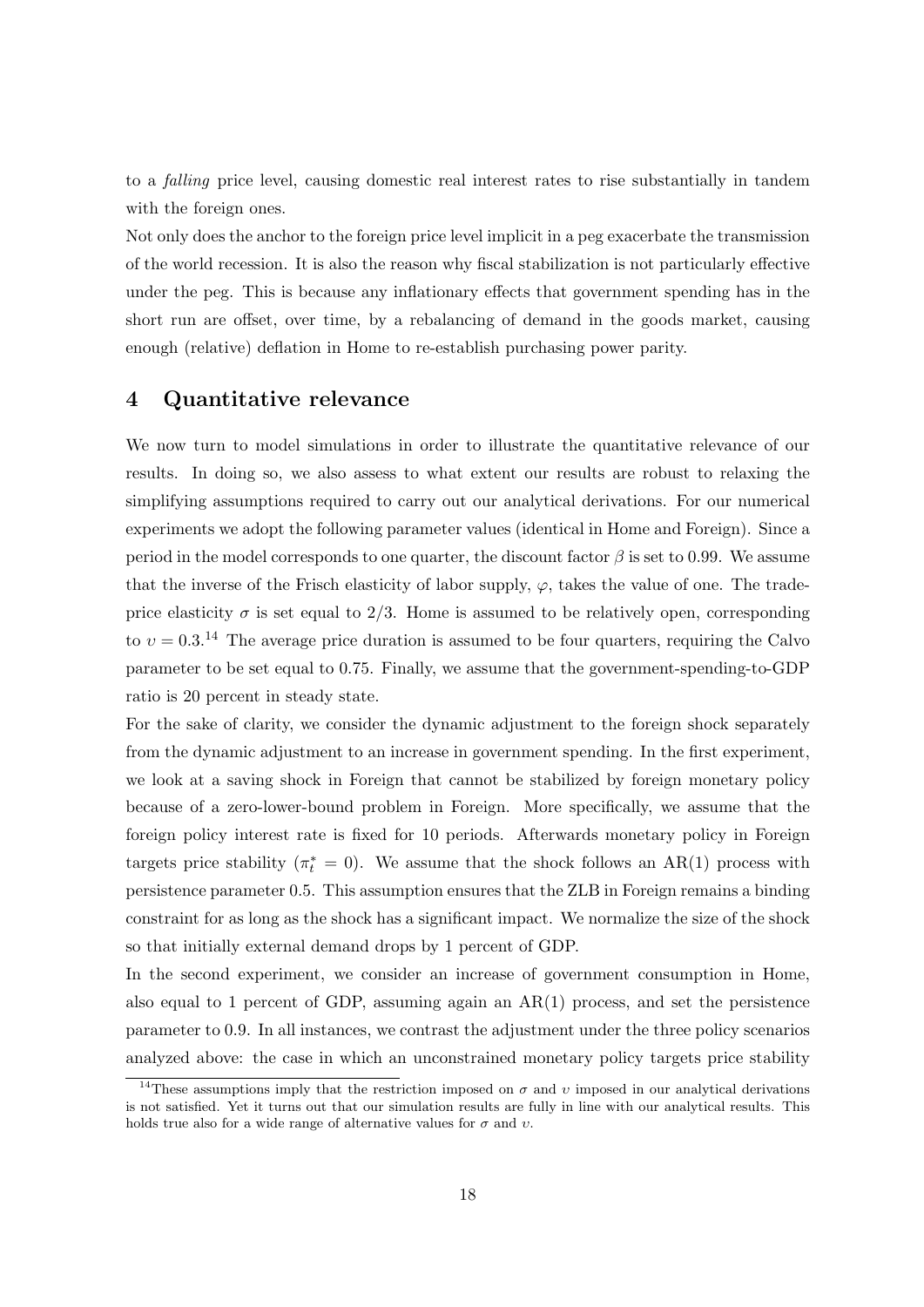$(\pi_{H,t} = 0)$ ; the case in which monetary policy does not respond to the shock for 10 periods (and targets price stability afterwards); and the case of a currency peg.

#### 4.1 Domestic implications of a global recession

In Figure 2, we look at the transmission of the Foreign saving shock, which causes a sharp and persistent contraction in Foreign consumption and inflation (not shown). In each panel vertical axes measure deviations from the pre-shock path, in percent of steady-state output (in case of quantities) or percent (in case of prices). From the perspective of the small open economy, the shock generates a drop of external demand (upper-left panel). In equilibrium, the shock generates financial inflows corresponding to an external deficit in the trade balance (depicted in lower-right panel). Contrasting the three scenarios for monetary policy in Home, we find large differences—notably in terms of the response of domestic output (upper row, middle panel). Initially, output falls by about four percent under a peg (dash-dotted line), about two percent if policy rates are fixed for 10 quarters (solid line), and by about one percent if monetary policy is unconstrained (dashed line).

Several aspects of the transmission mechanism are noteworthy. In case monetary policy is unconstrained, there is a large upfront cut of interest rates (2nd row, left panel), associated with a large depreciation of the nominal exchange rate (2nd row, right panel). As a result, internal demand remains insulated from the full fall-out of the external shock (3rd row, middle panel). In fact, it actually rises at the margin, since a regime of price stability means that expectations of inflation remain firmly anchored and the long-term real rate, which is relevant for the consumption decision, falls with the current and anticipated monetary stance. Despite nominal depreciation and a weakening of the terms of trade (3rd row, left panel), the contraction in external demand causes a trade deficit. By pursuing price stability, monetary policy effectively tilts aggregate demand towards domestic consumption.

Exchange rate flexibility plays a crucial role also when monetary policy in Home is constrained by the ZLB. The economic outlook worsens relative to that under an unconstrained monetary policy, since insufficient short-term monetary stimulus means that domestic demand remains inefficiently low. But the depth of the foreign contraction and deflation translates into a permanent depreciation of Home's nominal exchange rate. This weakens the link with the deflationary drift in Foreign: dynamically, the Home price level falls somewhat (2nd row, middle panel), but not as much as in Foreign (the latter is not shown in the figure). The terms of trade depreciate, although by less than in case monetary policy is unconstrained—net exports deteriorate by more. Overall, the contraction in both internal and external demand causes a fall of domestic output which is about twice as large as in case monetary policy is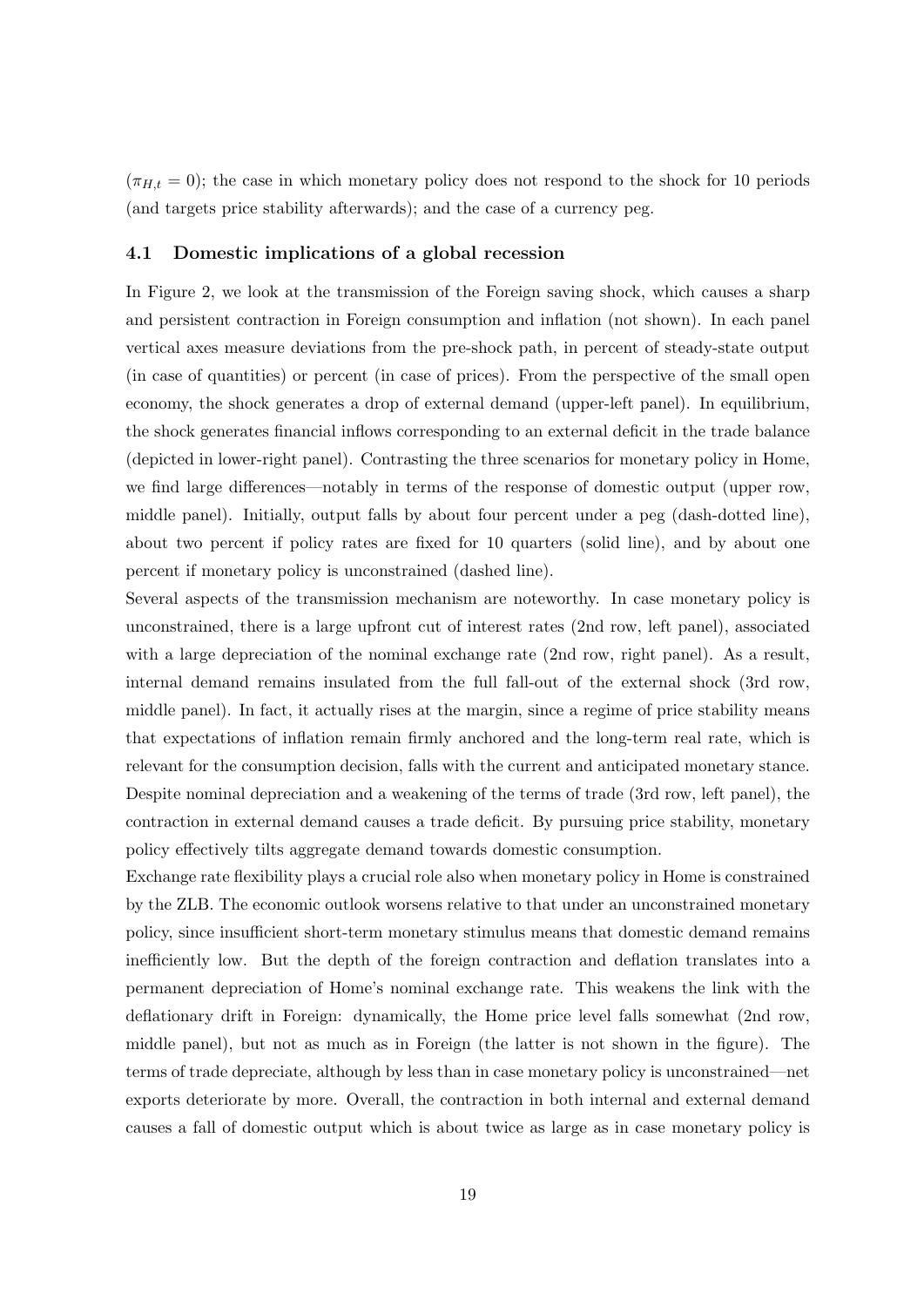

Figure 2: Adjustment to one-percent drop of external demand: unconstrained monetary policy in Home (dashed line) vs constant-interest-rate period of 10 quarters (solid line) and exchange rate peg (dash-dotted line). Horizontal axes measure time in quarters. Vertical axes measure deviations from the pre-shock path, in percent of steady state output (in case of quantities) or percent (in case of prices).

#### unconstrained.

The regime that performs worst, however, is the currency peg. This is because of deflation in Foreign. If Foreign were not at the ZLB and, hence, would not have suffered a deflationary drift, a peg would in fact have desirable features. Indeed, to the extent that a credible peg is an implicit commitment to a stable price level, the transmission of domestic adverse demand shocks would be muted by the peg. The reason is that any short-run fall in domestic prices associated with such domestic demand shocks would in the medium or long run be offset by positive domestic inflation (Cook and Devereux, 2016; Corsetti et al., 2013a). When the foreign country is at the ZLB and the shock is a demand shock that originates in Foreign, instead, this conclusion is turned on its head. The implicit domestic commitment that a pegging country makes to follow the unstable foreign price level works against the country.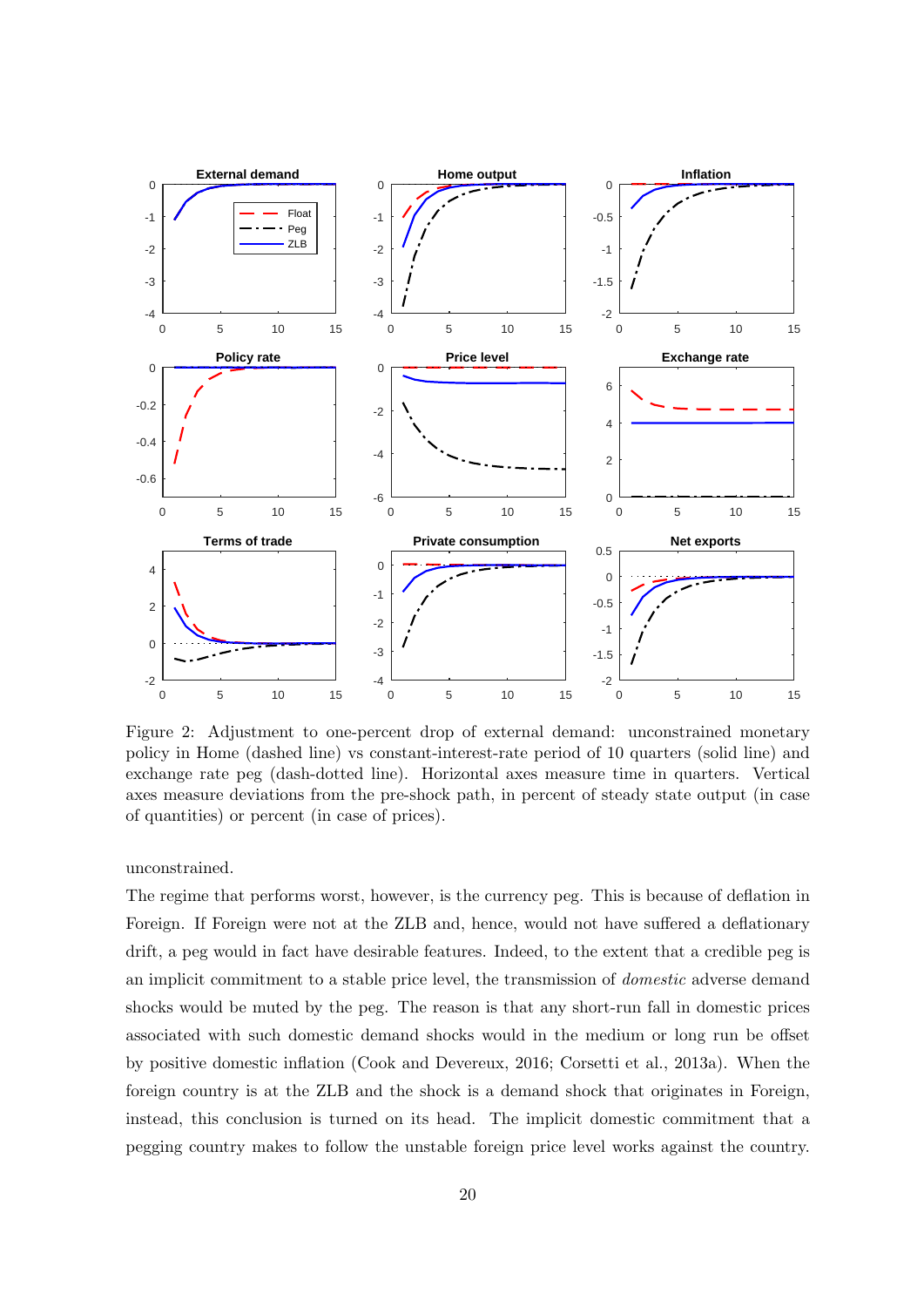

Figure 3: Effect of domestic government spending increase: unconstrained monetary policy (dashed line) vs constant-interest-rate period of 10 quarters (solid line) and exchange rate peg (dash-dotted line). Horizontal axes measure time in quarters. Vertical axes measure deviations from the pre-shock path, in percent of steady state output (in case of quantities) or percent (in case of prices).

Namely, it amplifies the domestic downturn by generating expectations of sustained domestic deflation. The terms of trade actually appreciate, exacerbating the contraction of domestic net exports in response to the shock to foreign demand.

#### 4.2 The scope for fiscal stabilization

Figure 3 traces the effect of an increase of government spending (itself depicted in the upperleft panel). In the case of a free float, as long as monetary policy is unconstrained, the fiscal expansion has moderate effects. With the monetary authority ensuring price stability, more government spending leads to a monetary contraction and real appreciation. It raises output, but only at the cost of crowding out domestic consumption and net exports. The multiplier is substantially below one. Conversely, fiscal policy is quite powerful when the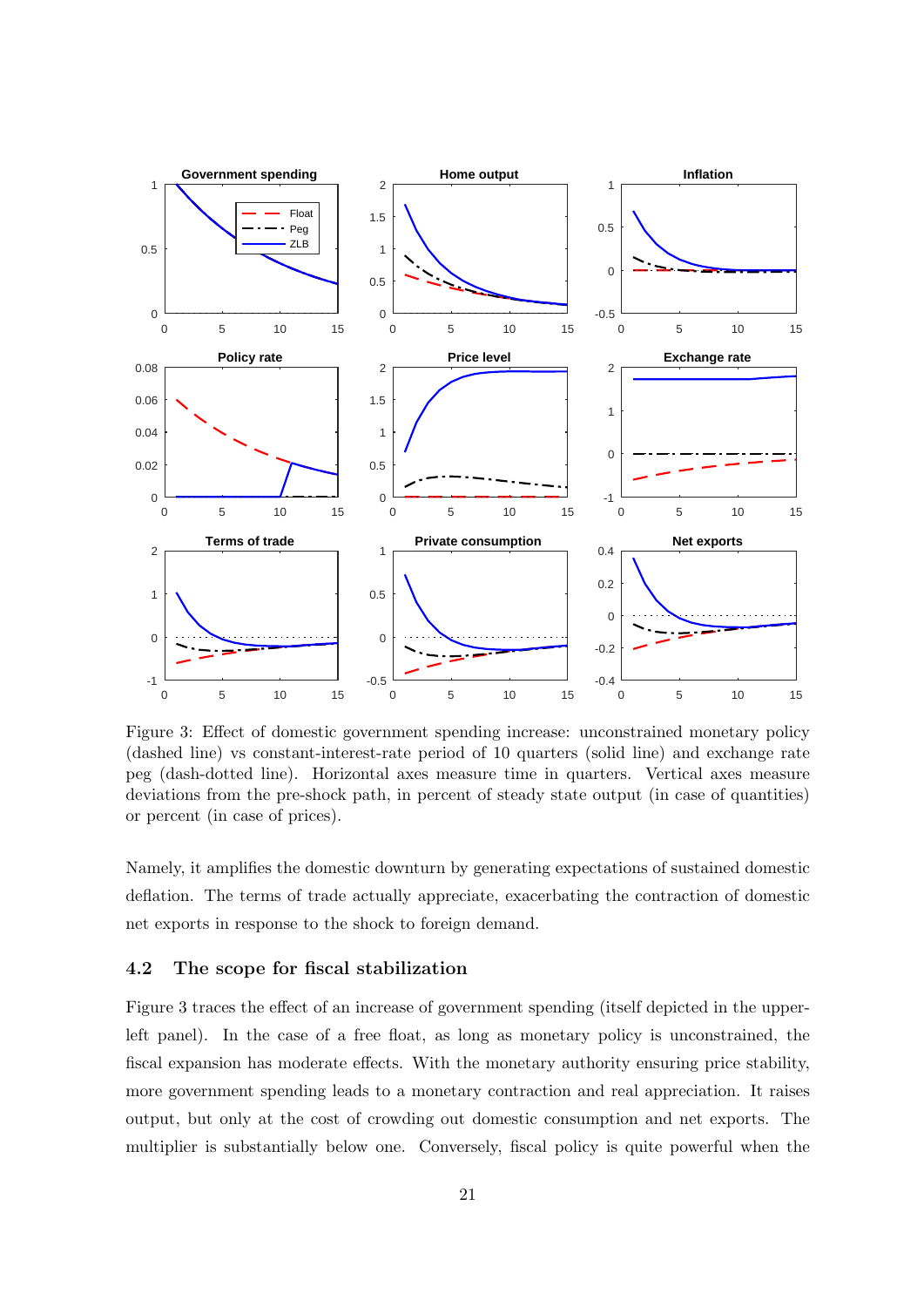domestic policy rates are temporarily constant at the ZLB. Persistently higher government spending raises expected inflation, thus lowering the long-term real rate: private consumption rises substantially. At the same time, the fall in long-term rates causes the nominal exchange rate to depreciate. Domestic consumption rises with domestic inflation. In addition, net exports rise on the back of the real depreciation. Comparing the ZLB case across Figures 2 and 3 illustrates the "benign coincidence" that we emphasized in Section 3: under those circumstances in which the external shocks become more damaging because of the ZLB, fiscal policy is a powerful substitute for monetary stabilization, if exchange rates are flexible.

This benign coincidence breaks down, however, when the country pursues a currency peg. Figure 3 shows that—contrary to conventional wisdom—fiscal policy is not particularly effective in a fixed exchange rate regime. Note that this is precisely the regime where the adverse external shock is most consequential for Home output and consumption—compare, again, Figures 2 and 3. The mechanism governing the transmission of fiscal policy, as discussed in Corsetti et al. (2013a), is illustrated by the panel in the middle of the figure: by the working of purchasing power parity in the medium and the long run, under a peg, the initial positive response of inflation to a government spending expansion will be offset over time: after a fiscal expansion the price level in Home eventually reverts back to the price level in Foreign. In the figure here, since Foreign did not receive any shocks, the Home price level reverts to its pre-shock level. This is in sharp contrast to the evolution of Home prices when Home monetary policy is constrained by the ZLB but pursues flexible exchange rates. There, the Home price level keeps increasing over the entire life of the fiscal expansion. Comparing the two scenarios, therefore, under a peg the overall monetary stance, measured by the rise in long-term real rates is less rather than more accommodative; and the fiscal multiplier is correspondingly lower.

#### 4.3 Model extensions: financial frictions and sovereign risk

So far we have proceeded under the assumption of frictionless financial markets, both within a country and across borders. This assumption is necessary in order to obtain the closedform results discussed in the previous section. Here we demonstrate that it is not particularly consequential for macroeconomic dynamics. In what follows, we perform a sensitivity analysis and relax the assumption of complete financial markets. We posit that cross-border asset trade is limited to non-contingent nominal bonds. In addition, we consider the possibility that Home is vulnerable to a deterioration in the markets' assessment of sovereign risk.<sup>15</sup>

<sup>15</sup>A full-fledged analysis of the role of financial frictions in designing exchange-rate policies is beyond the scope the present paper (for recent work on this issue see, for instance, Banerjee et al., 2016; Kolasa and Lombardo, 2014).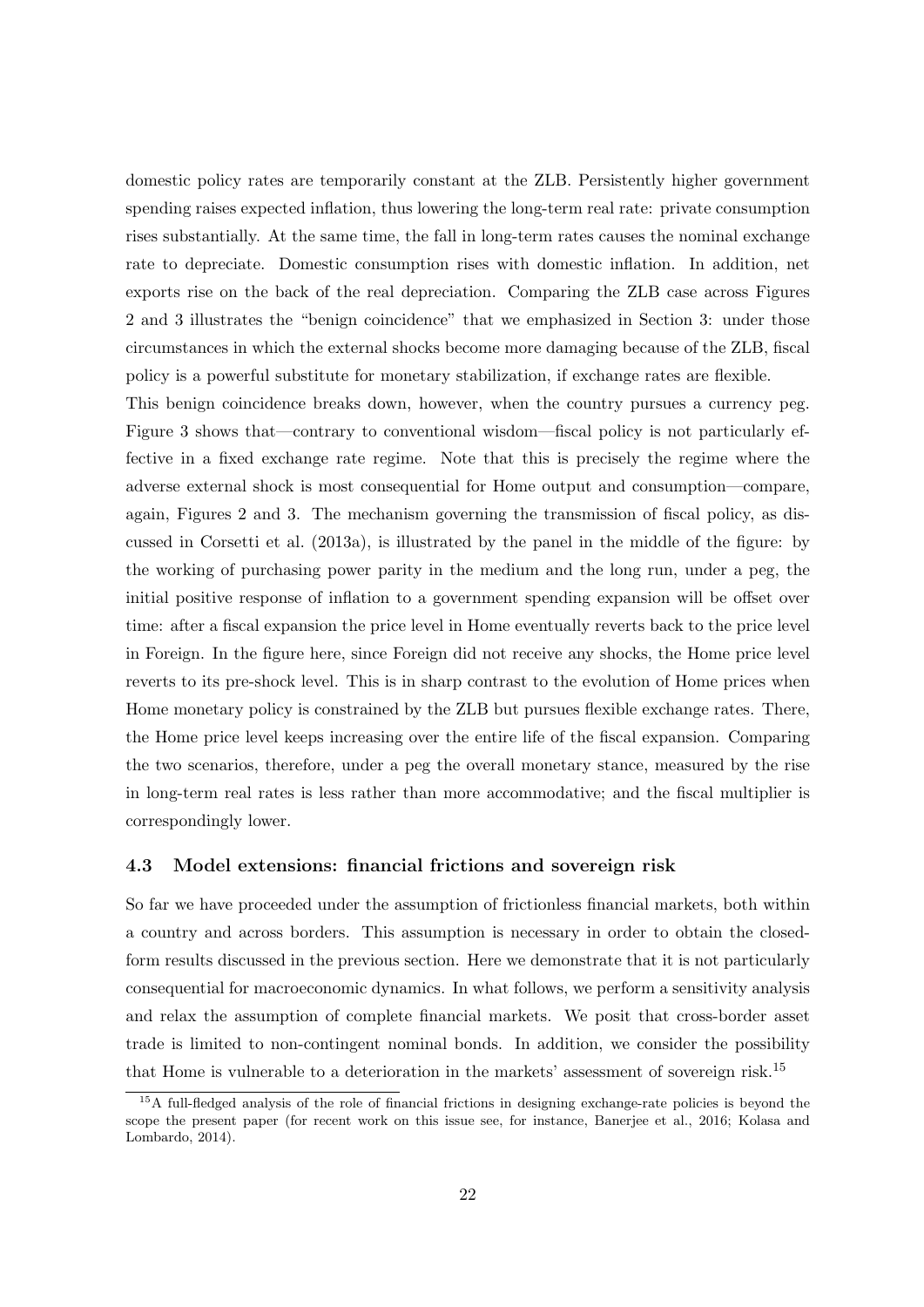Drawing on our previous work (Corsetti et al., 2013b, 2014), we assume that sovereign risk in Home increases when public debt builds up. Higher sovereign risk, in turn, induces a rise of borrowing costs in the private sector (see also Bocola, forthcoming). This specification entails that sovereign risk premia result in a contraction of domestic demand and, therefore, a drop in current economic activity, independently of whether sovereign default actually takes place or not. We provide some details on the modified model in Appendix A.5. Throughout we continue to assume that Home is a small open economy.

Using the extended model, we first establish that, under our parameterization, the propagation of the external-demand shock (the source of this being, as before, a foreign saving shock) is not fundamentally different if we move from the complete-market economy to an economy where there is trade in nominally non-contingent bonds only. With cross-border trade in non-contingent assets only, whether or not markets price sovereign risk, the transmission of a foreign great recession remains least detrimental under a float and amid domestic price stability, and most damaging under a peg—the ZLB case with floating exchange rates being the intermediate case.

Figure 4 shows the dynamic adjustment in case of incomplete markets, but so far absent sovereign risk. Comparing Figures 4 and 2 suggests that differences between the complete and incomplete-market economy are marginal at best.<sup>16</sup> Intuitively, the global shock that we place at the core of our analysis is temporary. Self-insurance via intertemporal trade in bonds and the equilibrium response of the terms of trade and real interest rate at the global level allow a small open economy to achieve an allocation that is not too far from that with perfect risk sharing (see, for instance, Cole and Obstfeld, 1991).

Next, we allow in addition for sovereign risk. Accounting for the sovereign risk channel in the model results in a mild amplification of the adverse effects of the foreign shock. Namely, as output falls in Home in response to the external shock, government debt builds up due to the working of automatic stabilizers (that we introduce in the model through a constant tax rate which is proportional to income). The fiscal outlook worsens, affecting the probability of default. Markets, in turn, call for a higher sovereign risk premium which impacts private borrowing conditions in Home adversely. This reduces aggregate demand and activates an adverse loop: lower demand translates into lower activity, hence higher deficits and debt; higher debt raises sovereign risk and borrowing costs further.<sup>17</sup> Quantitatively, however, the

 $16A$  qualitative difference worth mentioning concerns the response of net exports and consumption under a float with an unconstrained monetary policy. In the complete markets model, the saving shock in the foreign country generates a larger financial inflow into the Home country. Correspondingly, Home consumption rises, if only at the margin, and the exchange rate depreciates. The capital inflow is less pronounced in the bond economy. Home consumption falls, while a more pronounced depreciation produces a small trade surplus over time.

 $17$ Under a float and an unconstrained monetary policy, sovereign risk causes more current and/or future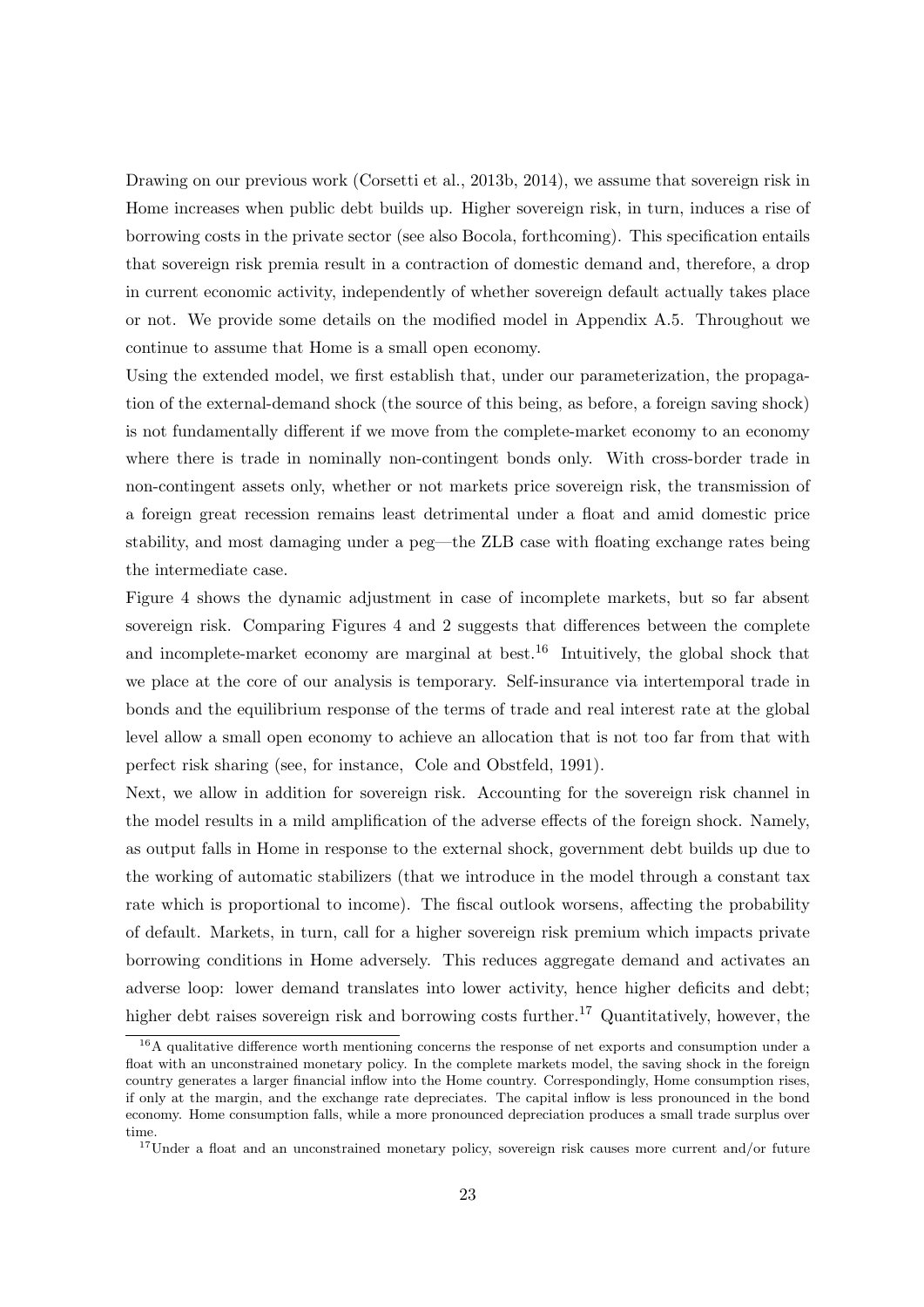

Figure 4: Adjustment to one-percent drop of external demand under incomplete international financial markets; unconstrained monetary policy in Home (dashed line) vs constant-interestrate period of 10 quarters (solid line) and exchange rate peg (dash-dotted line); see Figure 2 for details.

change in transmission is only moderate. Since the numerical results remain quite similar to Figure 4, we omit a graph for this case.

Rather, we emphasize the dimension in which sovereign risk matters a lot, namely, the effectiveness of fiscal stabilization policy. The effectiveness of fiscal stabilization may be eroded by a loss of confidence when the government pursues deficit-financed expansions in times of a poor fiscal outlook. Figure 5 shows the adjustment to an increase of domestic government consumption by one percent of GDP. The left column shows the response of the economy under the float and unconstrained monetary policy in Home. The middle column corresponds to

monetary accommodation, reflected by exchange rate depreciation upfront. Although consumption falls, it actually falls by less than in the absence of foreign risk—net exports are correspondingly lower. Monetary accommodation and upfront depreciation is instead lower in the ZLB case: the fall in consumption is now more pronounced than in the absence of sovereign risk, making room for a stronger net export dynamic. Under a peg, sovereign risk exacerbates and magnifies the effects under the ZLB scenario.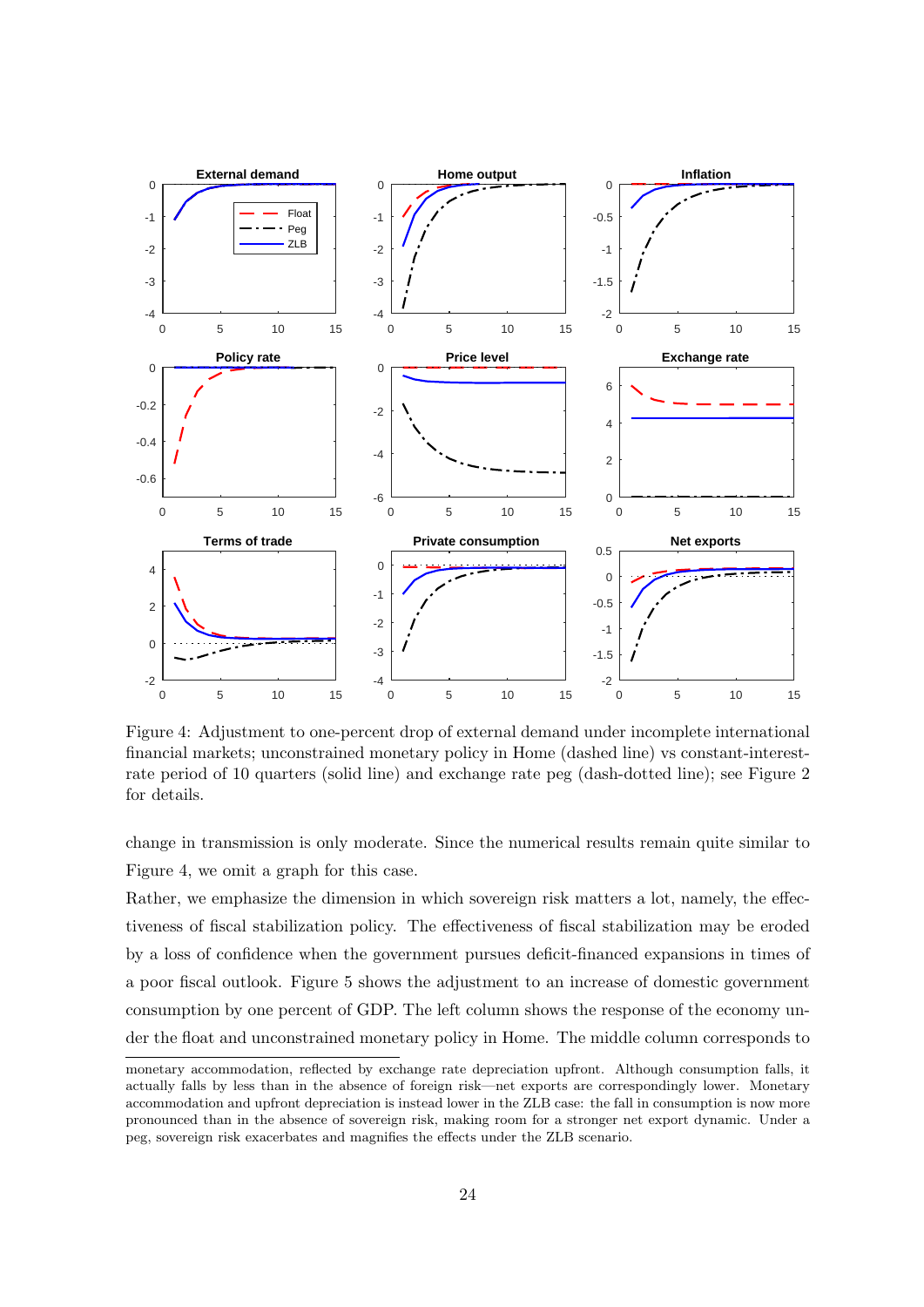

Figure 5: Effect of increase of government spending in Home w/ (dashed line) and w/o (solid line) sovereign risk: see Figure 3 for details; international financial markets assumed to be incomplete.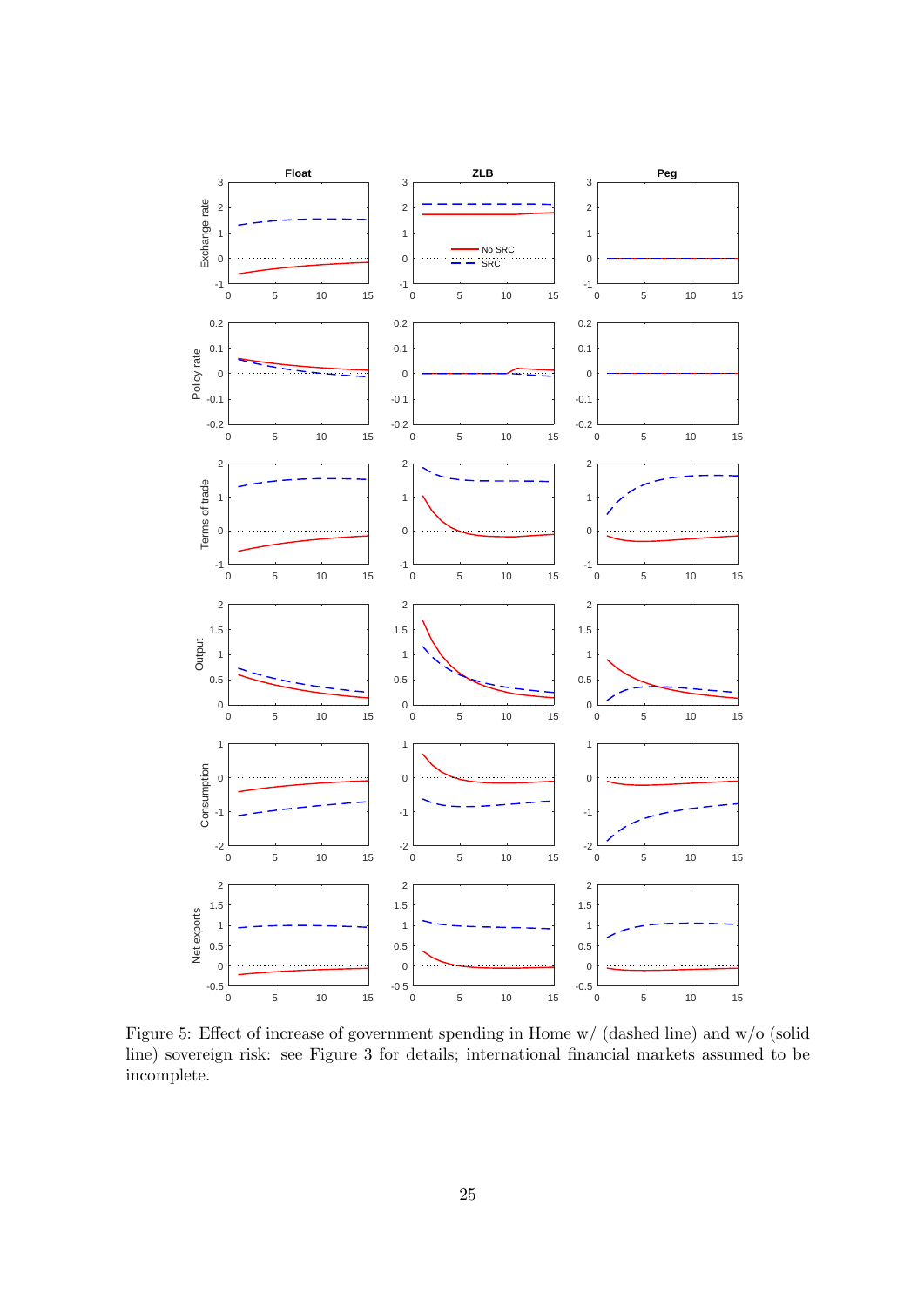a float with the ZLB constraint binding in Home. The panels on the right show the responses under the permanent peg. In each of the panels, a solid line marks the responses that would prevail absent the sovereign risk channel. The dashed line marks the responses with sovereign risk.

Focus on the panels in the fifth row which depict the response of domestic consumption: it is much depressed by higher government spending in all three scenarios if the sovereign risk channel is operative (dashed lines). Even at the ZLB there is, in fact, crowding out. Without the sovereign risk channel, instead, government spending crowds in private consumption (solid lines). That said, in spite of the crowding out of domestic consumption and somewhat surprisingly, the effect of government spending on overall economic activity in Home is not necessarily weaker with sovereign risk (see the 4th row). Indeed, sovereign risk increases the spending multiplier under an unconstrained float (first column). For the other two scenarios, the medium-term effect of fiscal spending on output is larger when there is sovereign risk. This result is driven by the dynamics of net exports (bottom row), which record large surpluses in all cases, either on impact (if exchange rates are flexible) or over time (under a peg), clearly helped by a large real depreciation (3rd row). In the short-term, however, if monetary policy is constrained by either the ZLB or a peg, sovereign risk means that fiscal effectiveness is much reduced.

The consequence of sovereign risk for the exchange rate and economic dynamics is the subject of a small but significant debate. Based on the consequences of sovereign risk for the exchange rate, Krugman (2014) strongly argues that prospective sovereign risk should not be used as an argument against the use of countercyclical fiscal policy. If spreads rise with a fiscal expansion—Krugman argues—their negative effects on output will be offset by a large depreciation, which will boost external demand. Figure 5 substantiates but also qualifies Krugman's view.

Under a float, our results appear to lend support to Krugman (2014): the output multiplier of public spending actually is larger with sovereign risk. Nonetheless, it is worth stressing that the stronger expansion of output is accompanied by a sharp deterioration of domestic consumption. That is, fiscal spending causes a sharp change in the composition of aggregate demand, whereby a boom in exports more than offsets a contraction of internal demand. The output expansion is largest when the policy rate is not constrained by the ZLB, since the central bank can engineer a stronger response to the collapse in internal demand. It is less pronounced, however, when monetary policy is constrained. At the ZLB, the exchange rate still adjusts sharply upfront, favoring large external surpluses. This offsets the crowding out effect of government spending on domestic demand via the sovereign risk channel. Under a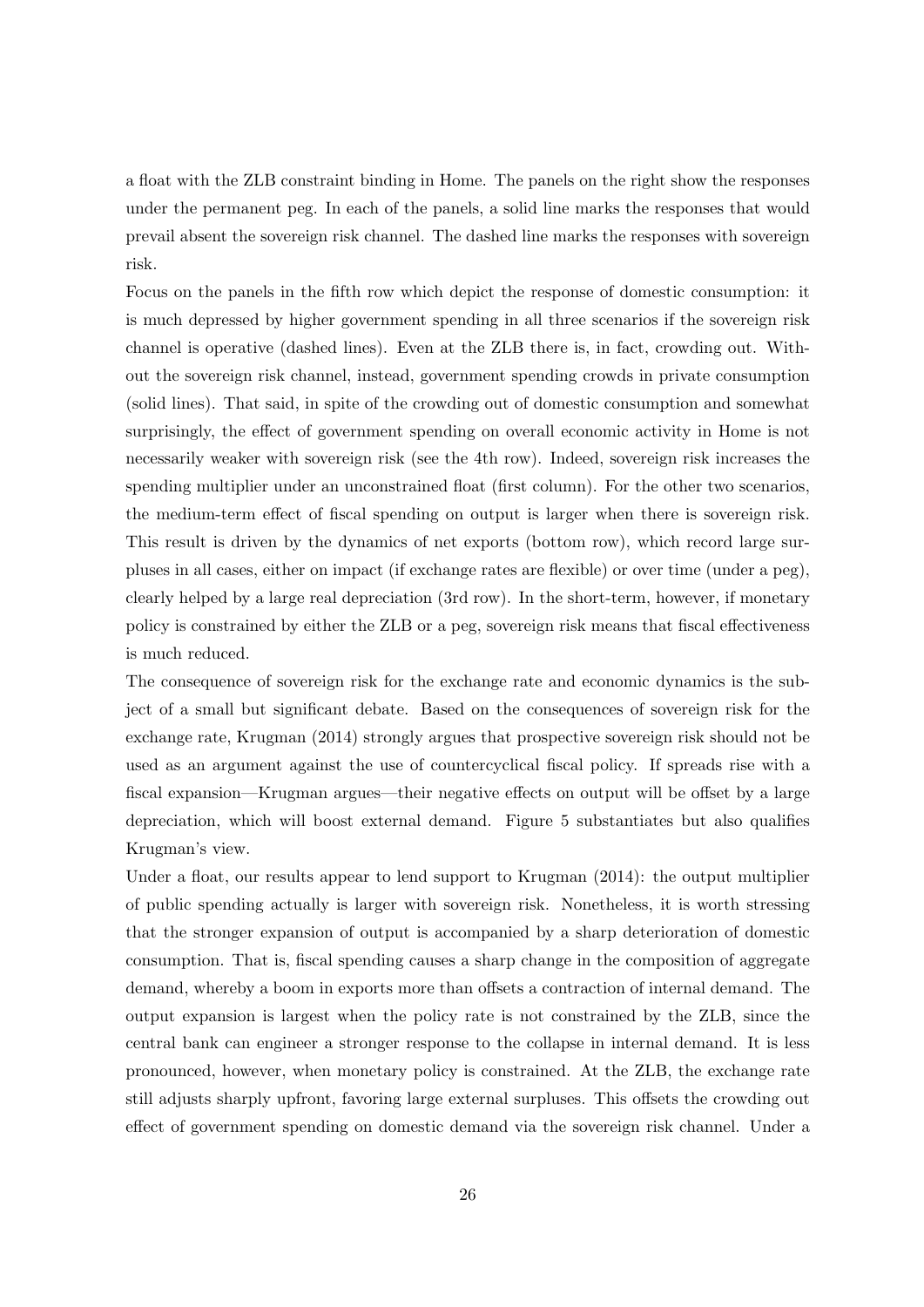peg, instead, there is no depreciation, hence with sovereign risk the spending multiplier on impact becomes very small.

Our analysis makes clear that sovereign risk can make fiscal stabilization policy more effective, as Krugman has argued. There are several important provisos, however. First, all of this crucially hinges on the the exchange rate regime. This is so because the extent to which the exchange rate will depreciate amid sovereign risk reflects the degree of monetary accommodation. Second, while effective in preventing a contraction in economic activity, fiscal stimulus amid sovereign risk in the simulations above does not prevent (but rather amplifies) the contraction in internal demand. Our reading of this is that, in light of the above, and especially given the limits of our understanding of financial and fiscal crises, the arguments for dynamic budget correction and policies maintaining a stable fiscal outlook remain strong.<sup>18</sup>

In the previous section, we have entertained the notion that the stabilization of large external shocks under flexible exchange rates may benefit from a "benign coincidence", with fiscal policy becoming most effective at stabilizing domestic activity when the external shock is most detrimental. Earlier, we already qualified that the benign coincidence holds only under flexible exchange rates. The analysis above qualifies this further. The benign coincidence does not only require floating exchange rates, it also applies reliably only when sovereign risk is not an important consideration.

## 5 Conclusion

Almost a decade after the outburst of the global financial crisis, the world economy remains vulnerable. In particular, there is a risk that large global shocks once again cause the world economy to fall into a great recession. This is a challenge to policymaking in small open economies, which by their very openness to trade are particularly vulnerable to external shocks. In this paper we provide a stylized analysis of the effectiveness of different monetary and fiscal policies in a small open economy that faces a large external demand shock. Specifcally, we model a shock to the rest of the world's desire to save that occurs at a time when policy rates in the rest of the world are constrained, for example, due to the ZLB. The shock causes world aggregate demand to fall and a global deflationary crawl. We reassess the effect that fiscal and monetary policies (in particular, the exchange rate regime) have on the evolution of the small open economy in the wake of the shock. We explicitly account for potential constraints on either policy, in the form of a ZLB constraint on domestic monetary

<sup>18</sup>The strong response of net exports to a government-spending expansion is also noteworthy in light of the ongoing controversy on currency wars. Our model suggests that, in a sovereign risk crisis, even fiscal stabilization—typically targeted to sustain internal demand—tends to increase net saving in the economy, and require currency depreciation to be effective.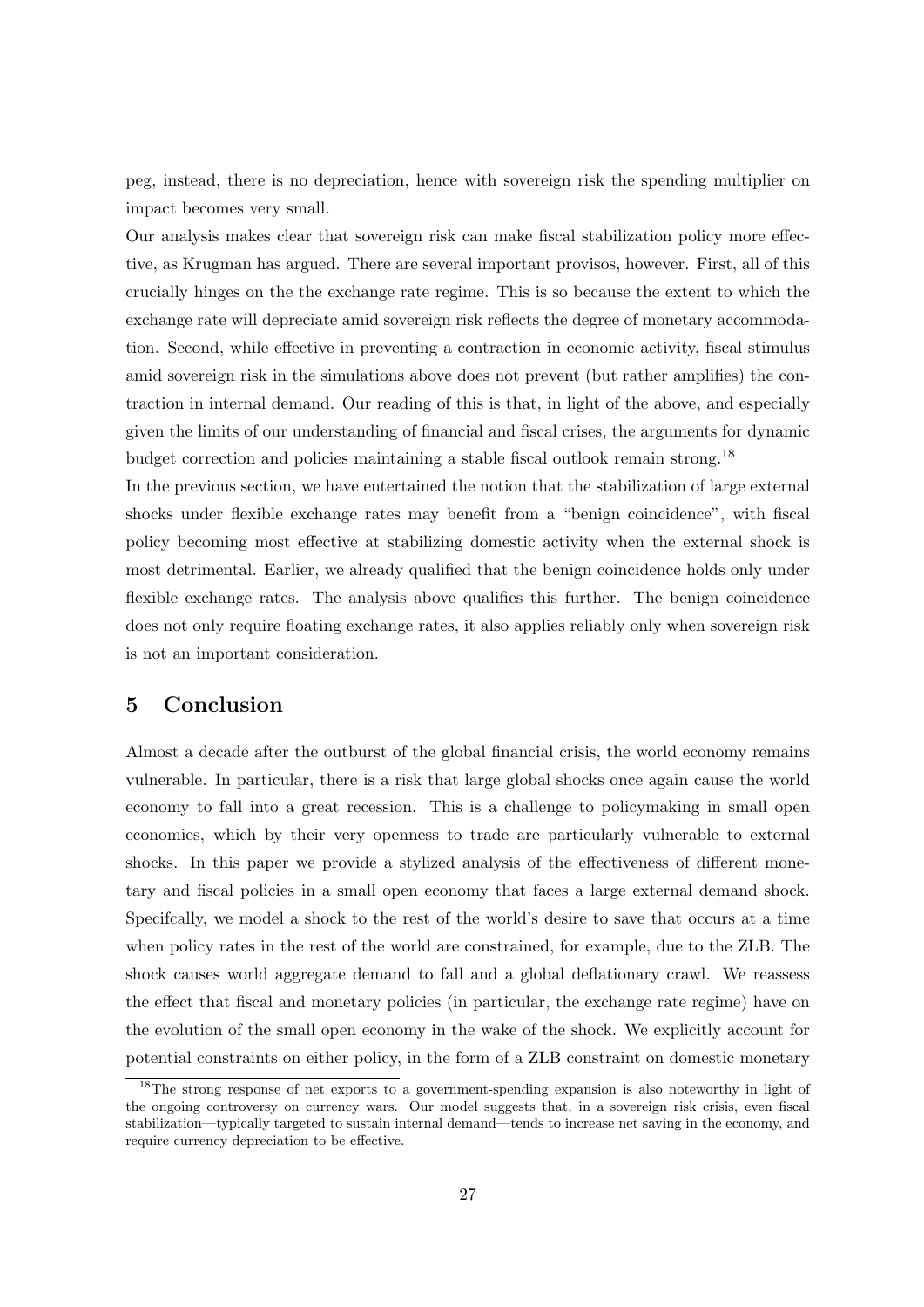policy or an exchange-rate peg, or concerns with sovereign risk which may constrain fiscal policy.

We analyze in detail the specific way in which a flexible exchange rate can act as a shock absorber under circumstances which have been defining features of the great recession and which may re-occur in the near future. A central result of our analysis is that for the exchange rate to isolate the small open economy from the external shock, it needs to decouple domestic inflation from the deflationary crawl that afflicts the world economy. This requires domestic policymakers to manage a depreciation drift in the nominal exchange rate, over and above the nominal and real depreciation needed to buffer the Home economy from the collapse in external demand alone.

If monetary policy cannot manage that drift, fiscal policy—in principle—can be used to stabilize the small open economy. However, we find that fiscal policy will be an effective tool only when the monetary regime is such that it can accompany fiscal stimulus with enough monetary accommodation, and, again, the country pursues an exchange rate regime that insulates the evolution of the domestic price level from the price level abroad. If that is the case, fiscal policy turns out to be particularly effective when the effect of the external shock is largest, namely, when domestic monetary policy is temporarily constrained by the ZLB. The same does not hold under an exchange rate peg.

Modern monetary theory indeed questions the conventional wisdom from the textbook rendition of the Mundell-Fleming model, that fiscal policy is a reliable alternative to monetary policy in a currency peg or a monetary union. Furthermore we find that the conventional Mundell-Fleming logic is misleading if there is a loss of confidence in the sovereign debt market that risks affecting the domestic private sector's financial conditions. Indeed, whether sovereign risk reduces the effectiveness of spending stimulus greatly depends on the monetary regime as well. Sovereign risk greatly reduces the effectiveness of spending stimulus if the small open economy pursues a pegged exchange rate, and to a lesser extent if its monetary rates are constrained at the ZLB. The opposite is true when the small open economy has opted for floating exchange rates and its monetary policy is not constrained.

In sum, we find that the risk of another great recession strengthens the case for flexible exchange rates.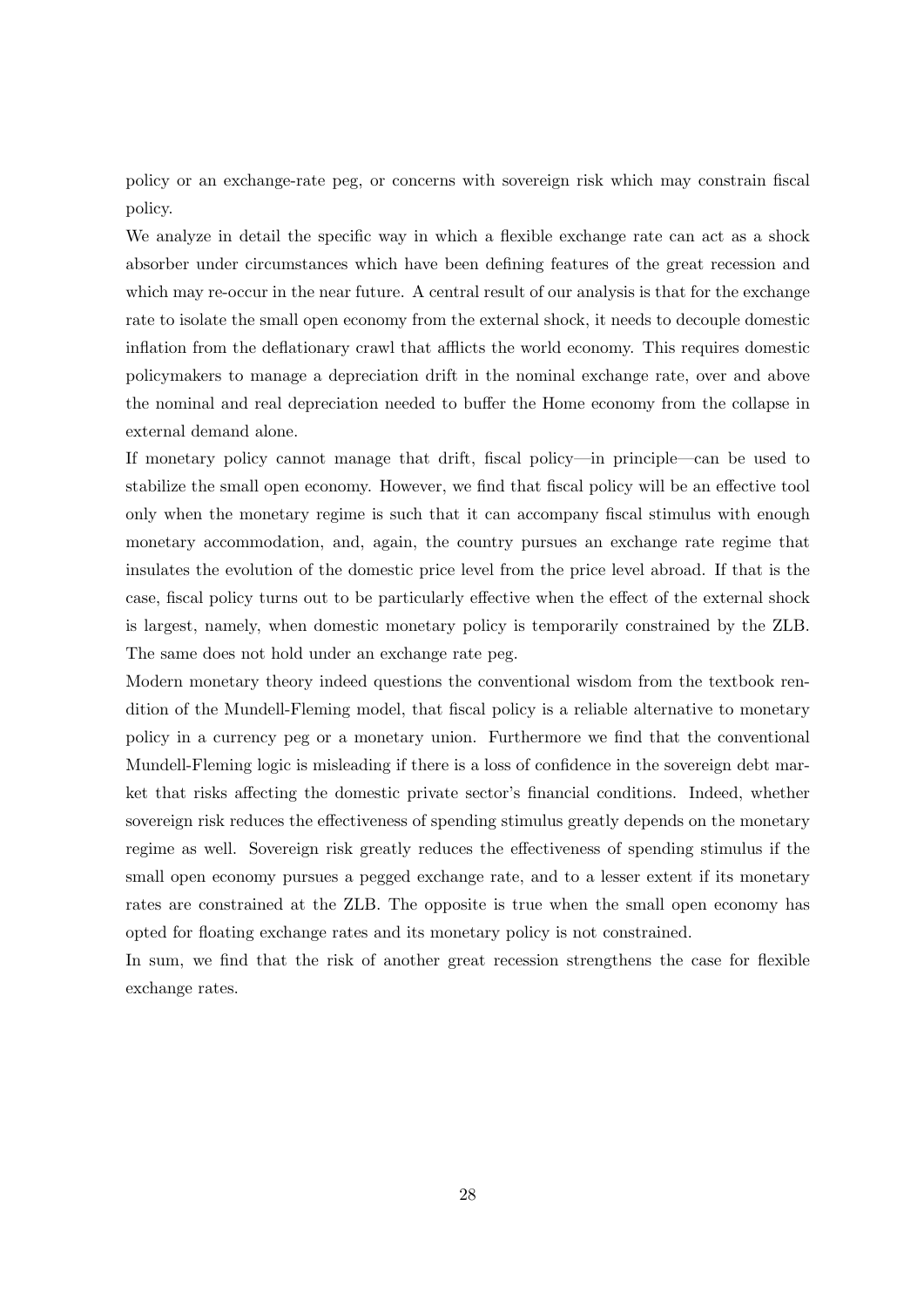## References

- Amador, Manuel, Javier Bianchi, Luigi Bocola, and Fabrizio Perri (2016). "Exchange rate policies at the zero lower bound". mimeo. Federal Reserve Bank of Minneapolis.
- Banerjee, Ryan, Michael B. Devereux, and Giovanni Lombardo (2016). "Self-oriented monetary policy, global financial markets and excess volatility of international capital flows". Journal of International Money and Finance. forthcoming.
- Benigno, Gianluca, Pierpaolo Benigno, and Fabio Ghironi (2007). "Interest rate rules for fixed exchange rate regimes". Journal of Economic Dynamics and Control 31 (7), 2196–2211.
- Berkmen, S. Pelin, Gaston Gelos, Robert Rennhack, and James P. Walsh (2012). "The global financial crisis: Explaining cross-country differences in the output impact". Journal of International Money and Finance 31 (1), 42–59.
- Bocola, Luigi (forthcoming). "The Pass-Through of Sovereign Risk". Journal of Political Economy.
- Caballero, Ricardo J., Emmanuel Farhi, and Pierre-Olivier Gourinchas (2015). "Global Imbalances and Currency Wars at the ZLB". NBER Working Papers 21670. National Bureau of Economic Research, Inc.
- Christiano, Lawrence, Martin Eichenbaum, and Sergio Rebelo (2011). "When is the government spending multiplier large?" *Journal of Political Economy 119* (1), 78 –121.
- Clarida, Richard, Jordi Gali, and Mark Gertler (2001). "Optimal Monetary Policy in Open versus Closed Economies: An Integrated Approach". American Economic Review 91 (2), 248–252.
- Cole, Harold L. and Maurice Obstfeld (1991). "Commodity trade and international risk sharing : How much do financial markets matter?" Journal of Monetary Economics 28 (1), 3–24.
- Cook, David and Michael B. Devereux (2011). "Optimal fiscal policy in a world liquidity trap". European Economic Review 55 (4), 443–462.
	- (2013). "Sharing the Burden: Monetary and Fiscal Responses to a World Liquidity Trap". American Economic Journal: Macroeconomics 5 (3), 190–228.
- (2016). "Exchange rate flexibility under the zero lower bound". Journal of International Economics 101, 52–69.
- Corsetti, Giancarlo, André Meier, and Gernot J. Müller (2012). "What determines government spending multipliers?" Economic Policy 27 (72), 521–565.
- Corsetti, Giancarlo, Keith Kuester, and Gernot J. Müller (2013a). "Floats, Pegs and the Transmission of Fiscal Policy". Fiscal Policy and Macroeconomic Performance. Ed. by Luis Felipe Cespedes and Jordi Gali. Vol. 17. Central Banking, Analysis, and Economic Policies Book Series. Central Bank of Chile. Chap. 7, 235–281.
- Corsetti, Giancarlo, Keith Kuester, André Meier, and Gernot J. Müller (2013b). "Sovereign risk, fiscal policy, and macroeconomic stability". Economic Journal 123 (566), F99–F132.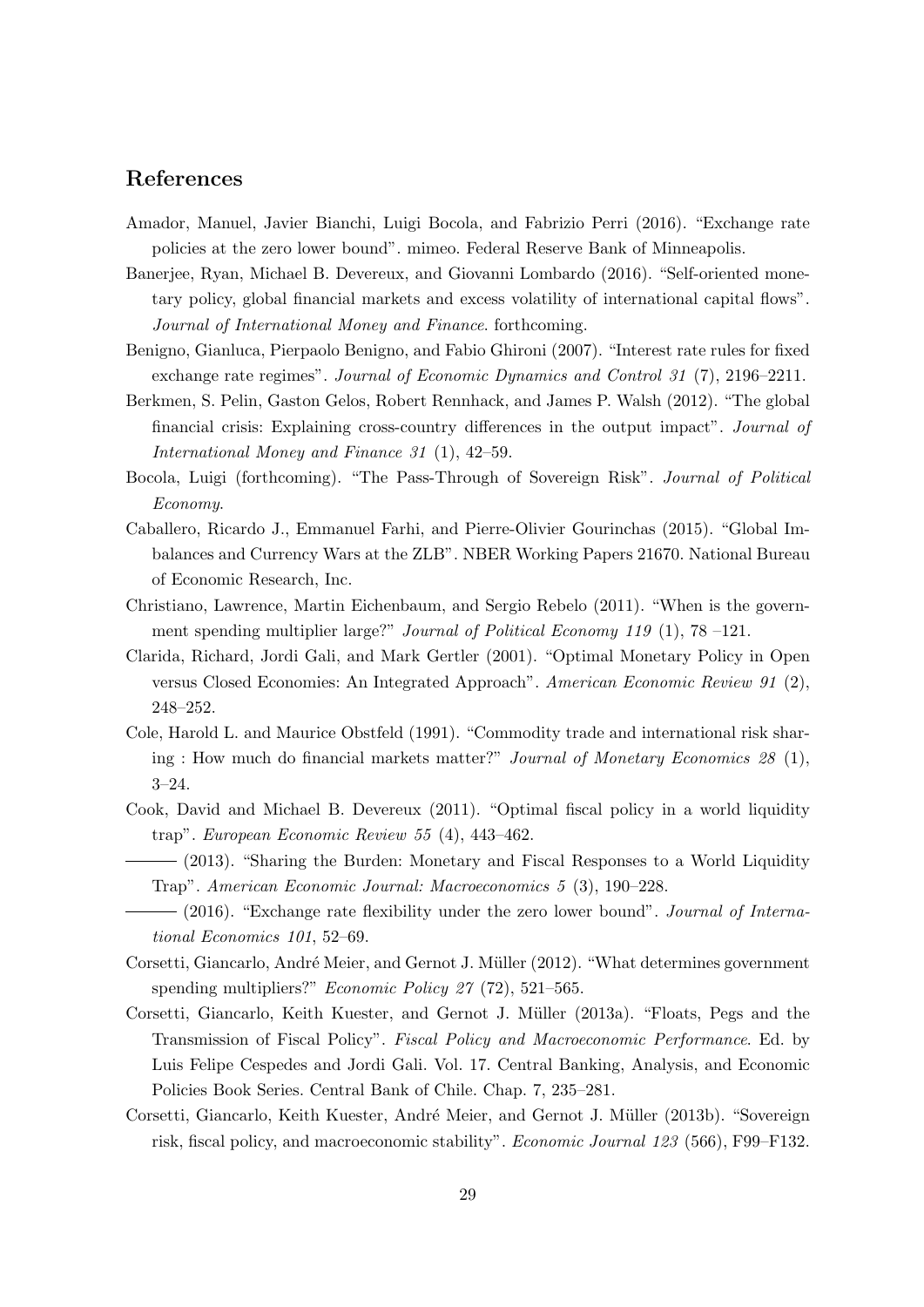- Corsetti, Giancarlo, Keith Kuester, André Meier, and Gernot J Müller (2014). "Sovereign risk and belief-driven fluctuations in the euro area". Journal of Monetary Economics 61, 53–73.
- Corsetti, Giancarlo, Eleonora Mavroeidi, Gregory Thwaites, and Martin Wolf (2016). "Step away from the zero lower bound: small open economies in a world of secular stagnation". mimeo. Cambridge University.
- De Paoli, Bianca (2009). "Monetary policy and welfare in a small open economy". Journal of International Economics 77, 11–22.
- Eggertsson, Gauti B., Neil R. Mehrotra, Sanjay R. Singh, and Lawrence H. Summers (2016). "A Contagious Malady? Open Economy Dimensions of Secular Stagnation". NBER Working Papers 22299. National Bureau of Economic Research, Inc.
- Engel, Charles (2014). "Chapter 8 exchange rates and interest parity". Handbook of international economics. Ed. by Elhanan Helpman Gita Gopinath and Kenneth Rogoff. Vol. 4. Handbook of International Economics. Elsevier, 453 –522.
- Erceg, Christopher J. and Jesper Lindé (2012). "Fiscal Consolidation in an Open Economy". American Economic Review 102 (3), 186–91.
- Fahri, Emmanuel and Ivan Werning (2016). "Fiscal Multipliers: Liquidity Traps and Currency Unions". In preparation, Handbook of Macroeconomics.
- Friedman, Milton (1953). "The case for flexible exchange rates". In: essays in positive economics. University of Chicago Press, 157–203.
- Galí, Jordi (2015). Monetary policy, inflation and the business cycle: an introduction to the new keynesian framework. 2nd ed. Princeton University Press.
- Galí, Jordi and Tommaso Monacelli (2005). "Monetary policy and exchange rate volatility in a small open economy". Review of Economic Studies 72, 707–734.
- Gertler, Mark and Peter Karadi (2011). "A model of unconventional monetary policy". Journal of Monetary Economics 58 (1), 17–34.
- Giannoni, Marc, Christina Patterson, and Marco Del Negro (2016). "The Forward Guidance Puzzle". Mimeo.
- Kolasa, Marcin and Giovanni Lombardo (2014). "Financial Frictions and Optimal Monetary Policy in an Open Economy". International Journal of Central Banking 10 (1), 43–94.
- Kriwoluzky, Alexander, Martin Wolf, and Gernot J. Müller (2015). "Exit expectations and debt crises in currency unions". CEPR Discussion paper 10817.
- Krugman, Paul (2014). "Currency Regimes, Capital Flows, and Crises". IMF Economic Review 62 (4), 470–493.
- Obstfeld, Maurice and Kenneth S. Rogoff (1996). Foundations of International Macroeconomics. Vol. 1. MIT Press Books 0262150476. The MIT Press.
- Schmitt-Grohé, Stephanie and Martin Uribe (2003). "Closing small open economy models". Journal of International Economics 61 (1), 163–185.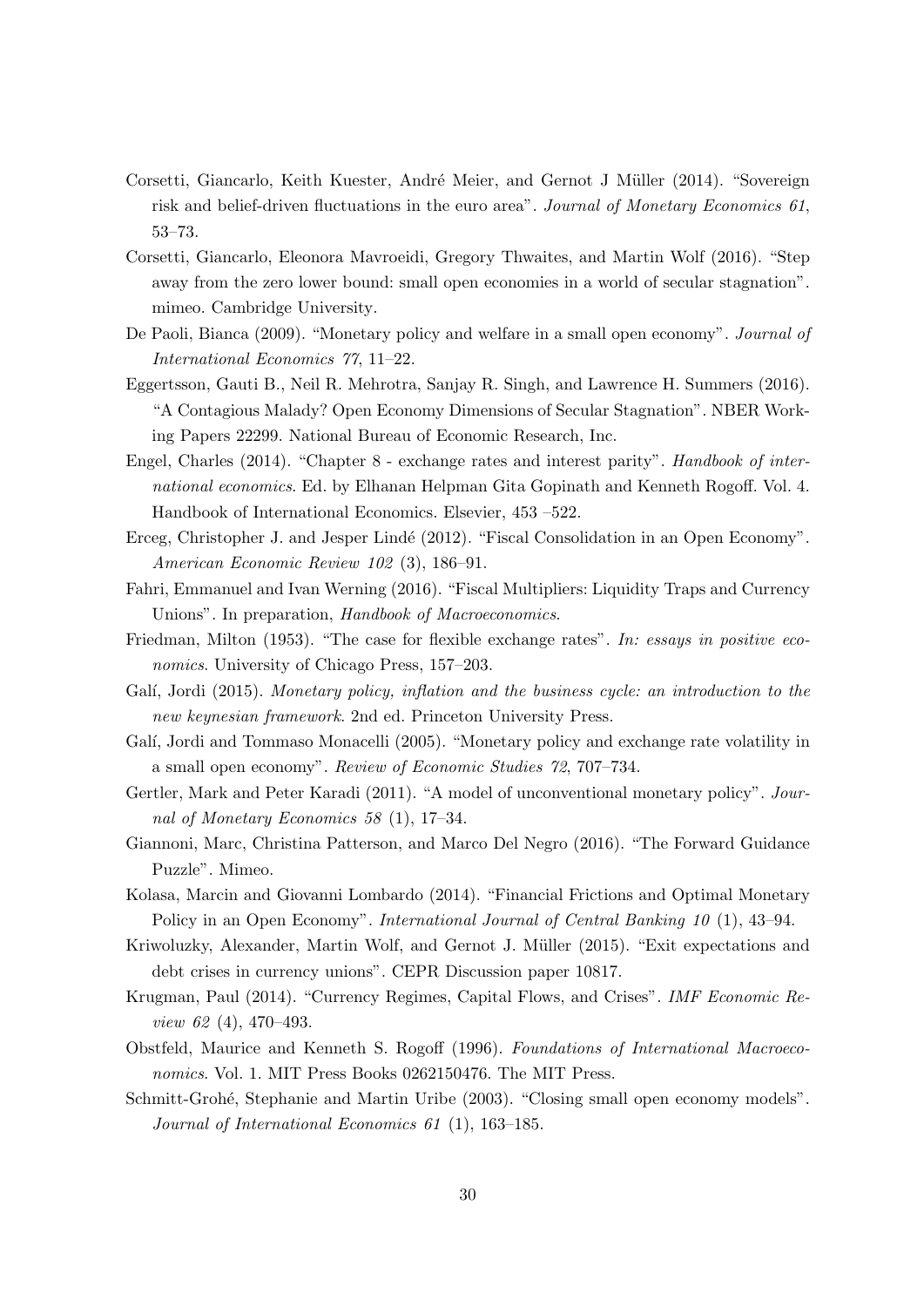- Schmitt-Grohé, Stephanie and Martín Uribe (2015). "Downward Nominal Wage Rigidity, Currency Pegs, and Involuntary Unemployment". Journal of Political Economy, forthcoming.
- Sutherland, Alan (2005). "Incomplete pass-through and the welfare effects of exchange rate variability". Journal of International Economics 65 (2), 375–399.
- Woodford, Michael (2011). "Simple analytics of the government expenditure multiplier". American Economic Journal: Macroeconomics 3 (1), 1–35.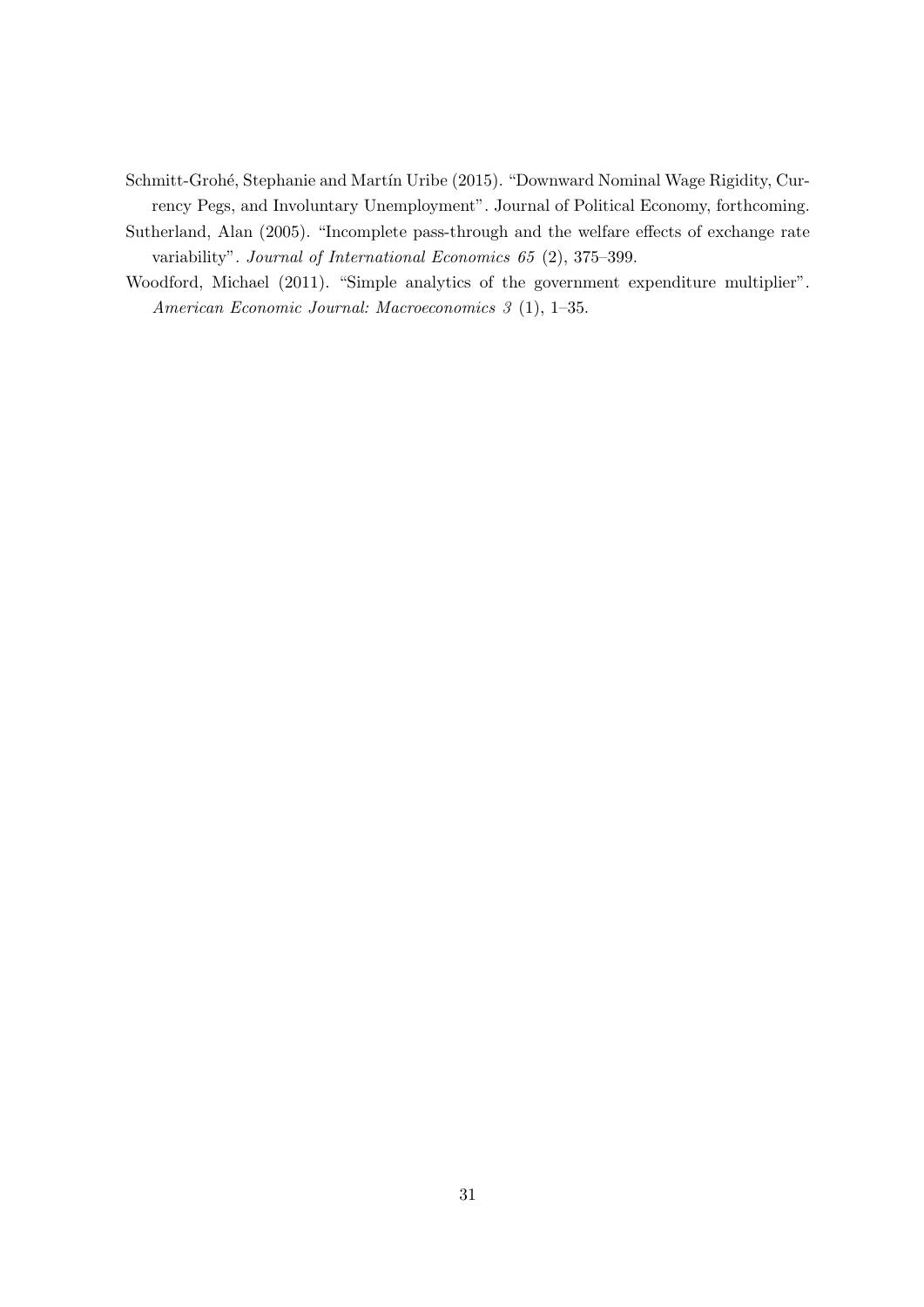### A A New Keynesian open-economy model

Our model is a simplified version of the two-country model put forward in Corsetti et al. (2012), as we abstract from investment and wage rigidities. Home trades with the rest of the world, consolidated in Foreign. Both countries produce a variety of country-specific intermediate goods, with the number of intermediate good producers normalized to unity. A fraction n of firms is located in Home, the remaining firms  $(n, 1]$  are located in Foreign. Analogously, Home accounts for a fraction  $n \in [0, 1]$  of the global population. Intermediate goods are traded across borders while final goods which are bundles of intermediate goods, are not. Prices of intermediate goods are sticky in producer-currency terms. Households supply labor services only within the country where they reside, but trade assets internationally. For the sake of analytical tractability, in our baseline, they will trade a complete set of statecontingent assets.

Many of the features of the model are standard, so we keep the exposition short. We focus our exposition on Home. When necessary, we refer to foreign variables by means of an asterisk.

#### A.1 Households

There is a representative household in each country. Letting  $C_t$  denote a consumption basket (defined below) and  $H_t$  labor supply, the objective of the household is

$$
\max E_t \sum_{k=0}^{\infty} (e^{\xi_{t+k}} \beta^k) \left( \ln C_{t+k} - \frac{H_{t+k}^{1+\varphi}}{1+\varphi} \right), \tag{A.1}
$$

where  $\xi_t$  is a zero-mean shock to the time-discount factor,  $\beta \in (0,1)$  is the discount factor, and  $\varphi > 0$  is the inverse of the Frisch elasticity of labor supply.

In our baseline, the household trades a complete set of state-contingent securities with the rest of the world. Letting  $\mathcal{X}_{t+1}$  denote the payoff in units of domestic currency in period  $t+1$ of the portfolio held at the end of period  $t$ , the budget constraint of the household is given by

$$
E_t \left\{ \rho_{t,t+1} \mathcal{X}_{t+1} \right\} - \mathcal{X}_t = (1 - \tau) (W_t H_t + \Upsilon_t) - T_t - P_t C_t.
$$

Here  $\rho_{t,t+1}$  is the nominal stochastic discount factor. W<sub>t</sub> is the nominal wage.  $\Upsilon_t$  are the domestic firms' nominal profits.  $\tau$  is a constant tax rate,  $T_t$  are lump-sum taxes.  $P_t$  is the price index for the final consumption basket. The consumption baskets themselves are not traded across borders. Their components are, however. The baskets consist of bundles  $A_t$ and  $B_t$  of, respectively, domestically and foreign produced intermediate goods. The final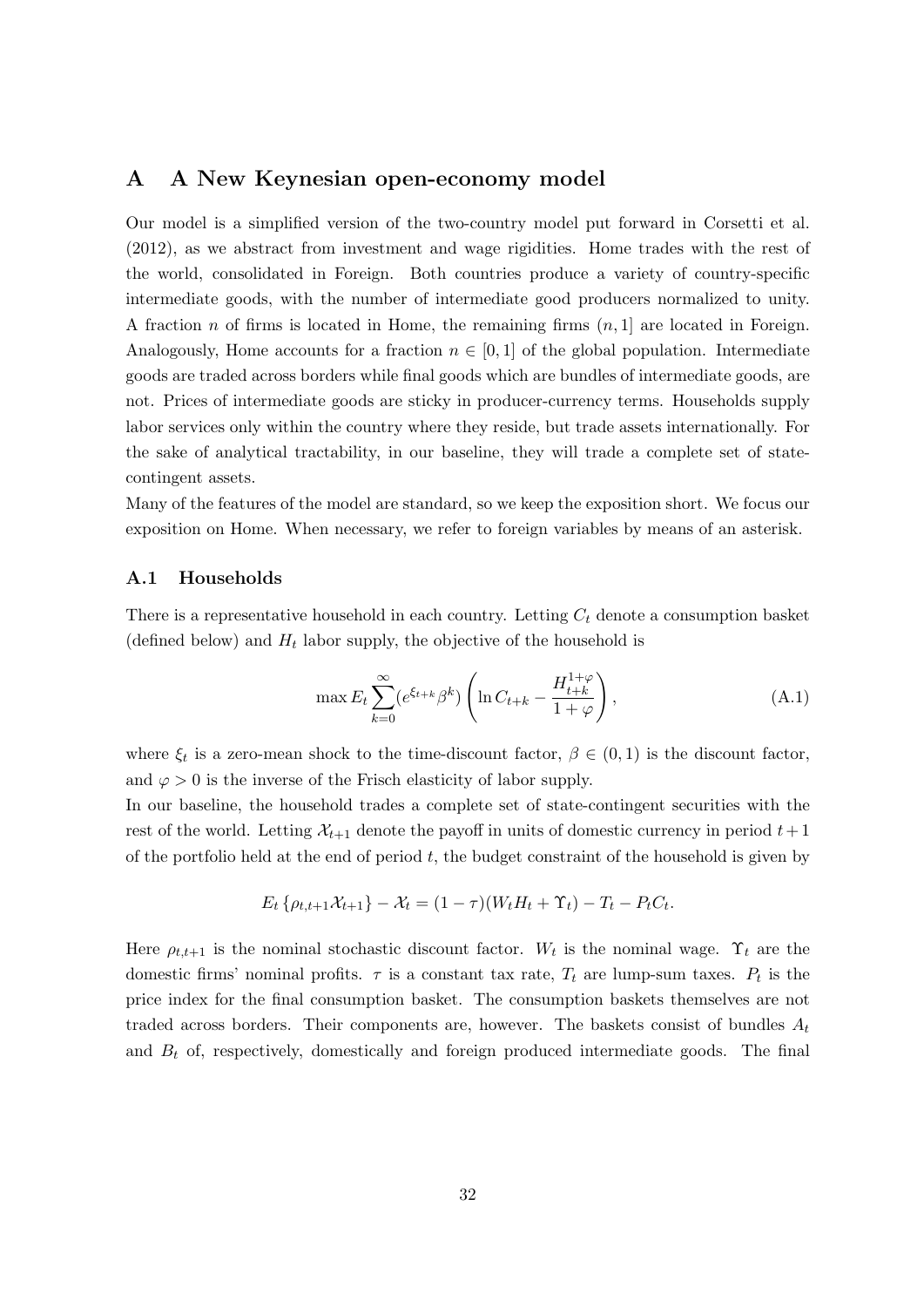consumption basket  $C_t$  ( $C_t^*$ ) is produced using the following aggregation technology

$$
C_t = \left\{ \left[ (1 - (1 - n)v) \right]^{\frac{1}{\sigma}} A_t^{\frac{\sigma - 1}{\sigma}} + \left[ (1 - n)v \right]_{\frac{1}{\sigma}} B_t^{\frac{\sigma - 1}{\sigma}} \right\}^{\frac{\sigma}{\sigma - 1}}, \tag{A.2}
$$

$$
C_t^* = \left\{ [nv]^{\frac{1}{\sigma}} \left( A_t^* \right)^{\frac{\sigma - 1}{\sigma}} + \left[ (1 - nv) \right]^{\frac{1}{\sigma}} \left( B_t^* \right)^{\frac{\sigma - 1}{\sigma}} \right\}^{\frac{\sigma}{\sigma - 1}}, \tag{A.3}
$$

where  $\sigma$  measures the terms of trade elasticity of the relative demand for domestically produced goods and  $v \in [0, 1]$  measures the home bias.<sup>19</sup>

The bundles of domestically and imported intermediate goods are defined as follows

$$
A_t = \left[ \left( \frac{1}{n} \right)^{\frac{1}{\epsilon}} \int_0^n A_t(j)^{\frac{\epsilon - 1}{\epsilon}} dj \right]^{\frac{\epsilon}{\epsilon - 1}}, \quad B_t = \left[ \left( \frac{1}{1 - n} \right)^{\frac{1}{\epsilon}} \int_n^1 B_t(j)^{\frac{\epsilon - 1}{\epsilon}} dj \right]^{\frac{\epsilon}{\epsilon - 1}}, \tag{A.4}
$$

where  $A_t(j)$  and  $B_t(j)$  denote intermediate goods produced in Home and Foreign, respectively, and  $\epsilon$  measures the elasticity of substitution between intermediate goods produced within the same country.

The household minimizes expenditures subject to  $(A.2)$  and  $(A.4)$ . Specifically, let  $P_t(j)$ denote the price of an intermediate good expressed in domestic currency and  $\mathcal{E}_t$  the nominal exchange rate (the price of foreign currency in terms of domestic currency). We assume that the law of one price holds, so that

$$
\mathcal{E}_t P_t^*(j) = P_t(j). \tag{A.5}
$$

The household's expenditure minimization implicitly defines a demand function for intermediate goods. Assuming that government consumption,  $G_t$ , is a bundle isomorphic to final goods, but consisting of domestically produced goods only, global demand for a generic intermediate good produced in Home and Foreign is, respectively:

$$
Y_t^D(j) = \left(\frac{P_t(j)}{P_{Ht}}\right)^{-\epsilon} \left\{ \left(\frac{P_{Ht}}{P_t}\right)^{-\sigma} \left[\begin{array}{c} (1-(1-n)v)C_t\\+(1-n)vQ_t^{\sigma}C_t^* \end{array}\right] + G_t \right\},\tag{A.6}
$$

$$
Y_t^D(j)^* = \left(\frac{P_t^*(j)}{P_{Ft}^*}\right)^{-\epsilon} \left\{ \left(\frac{P_{Ft}^*}{P_t^*}\right)^{-\sigma} \left[ n\nu Q_t^{-\sigma} C_t + (1 - n\nu) C_t^* \right] \right\},\tag{A.7}
$$

<sup>&</sup>lt;sup>19</sup>This specification follows Sutherland (2005) and De Paoli (2009). With  $v = 1$ , there is no home bias: if the relative price of foreign and domestic goods is unity, the fraction of domestically produced goods which ends up in the production of final goods is equal to n, while imports account for a share of  $1 - n$ . Importantly, final goods are identical across countries in this case. A lower value of  $v$  implies that the fraction of domestically produced goods in final goods exceeds the share of domestic production in the world economy. If  $v = 0$ , there is full home bias and no trade across countries.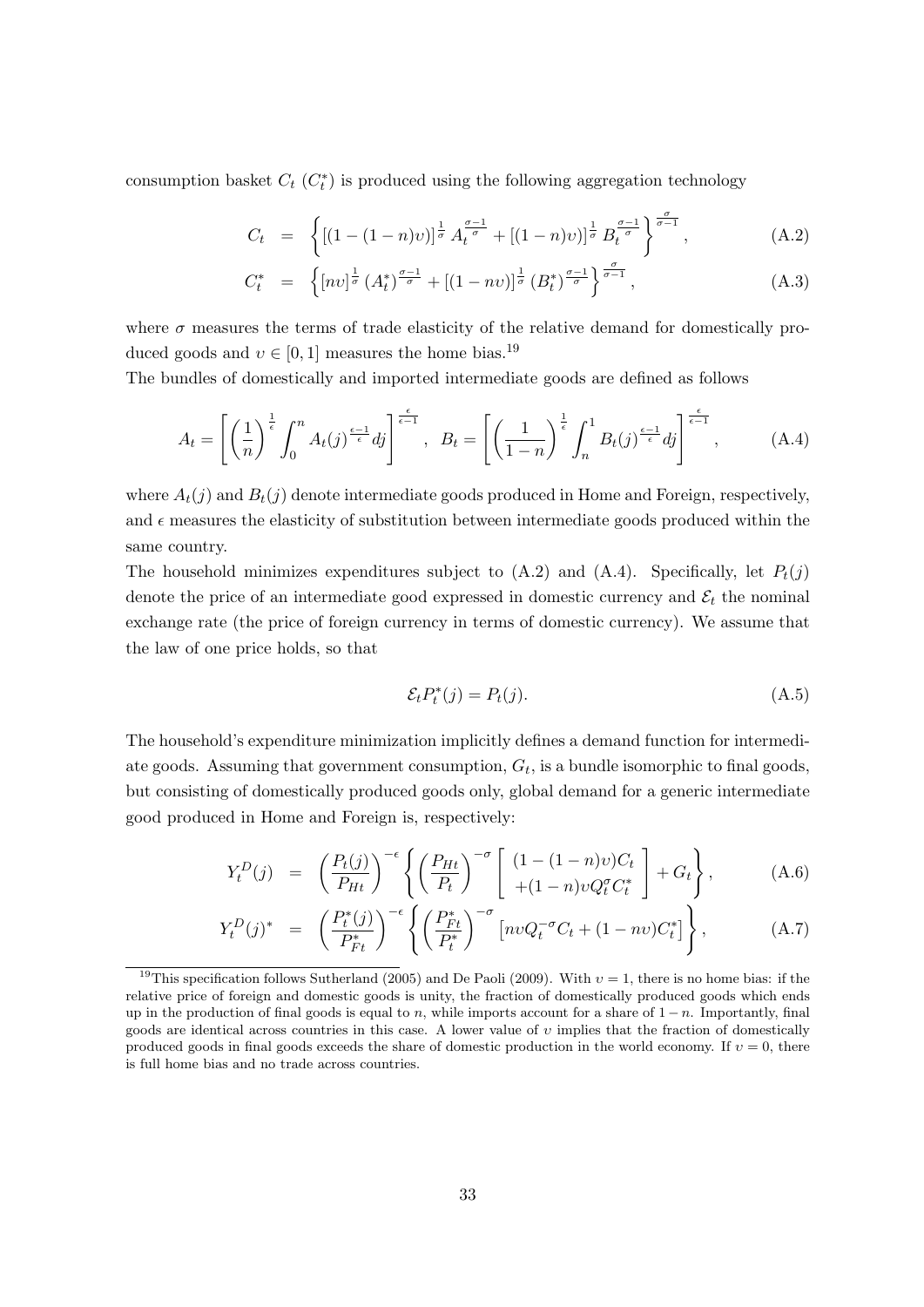where price indices are given by

$$
P_{Ht} = \left[\frac{1}{n} \int_0^n P_t(j)^{1-\epsilon} dj\right]^{\frac{1}{1-\epsilon}}, \quad P_{Ft} = \left[\frac{1}{1-n} \int_n^1 P_t(j)^{1-\epsilon} dj\right]^{\frac{1}{1-\epsilon}}, \tag{A.8}
$$

$$
P_t = [(1 - (1 - n)v)P_{Ht}^{1 - \sigma} + ((1 - n)v)P_{Ft}^{1 - \sigma}]^{\frac{1}{1 - \sigma}}, \qquad (A.9)
$$

$$
P_t^* = \left[ n v \left( P_{Ht}^* \right)^{1-\sigma} + (1 - n v) \left( P_{Ft}^* \right)^{1-\sigma} \right]^{\frac{1}{1-\sigma}}, \tag{A.10}
$$

and

$$
Q_t = \frac{\mathcal{E}_t P_t^*}{P_t} \tag{A.11}
$$

measures the real exchange rate.

#### A.2 Firms

Intermediate good producers sell under monopolistic competition, facing the demand function (A.6). The production function is Cobb-Douglas:

$$
Y_t(j) = H_t(j) \tag{A.12}
$$

where  $H_t(j)$  denotes labor services employed by firm  $j \in [0, n]$  in period t.

We assume that prices are set in the currency of the producer and that price setting is constrained exogenously à la Calvo, so that in each period only a fraction of intermediate good producers  $(1 - \alpha)$  may adjust its price. When firm j has the opportunity, it sets  $\tilde{P}_t(j)$ to maximize the expected discounted value of net profits:

$$
\max_{\tilde{P}_t(j)} \sum_{k=0}^{\infty} \alpha^{t+k} E_t \rho_{t,t+k} \left\{ \tilde{P}_t(j) Y_{t+k}^D(j) - \Psi \left[ Y_{t+k}^D(j) \right] \right\}
$$

subject to the demand function (A.6) and the production function (A.12);  $\Psi \left[ Y_{t+k}^D(j) \right]$  measures costs. Domestic households own the firms, so profits are discounted with the domestic households' stochastic discount factor.

#### A.3 Monetary and fiscal policy

We assume that monetary policy is conducted by adjusting the short-term nominal interest rate:

$$
R_t \equiv 1/E_t \rho_{t,t+1}.
$$

As regards fiscal and budget policy, we assume that Home government spending falls on an aggregate of domestic intermediate goods only. We also posit that intermediate goods are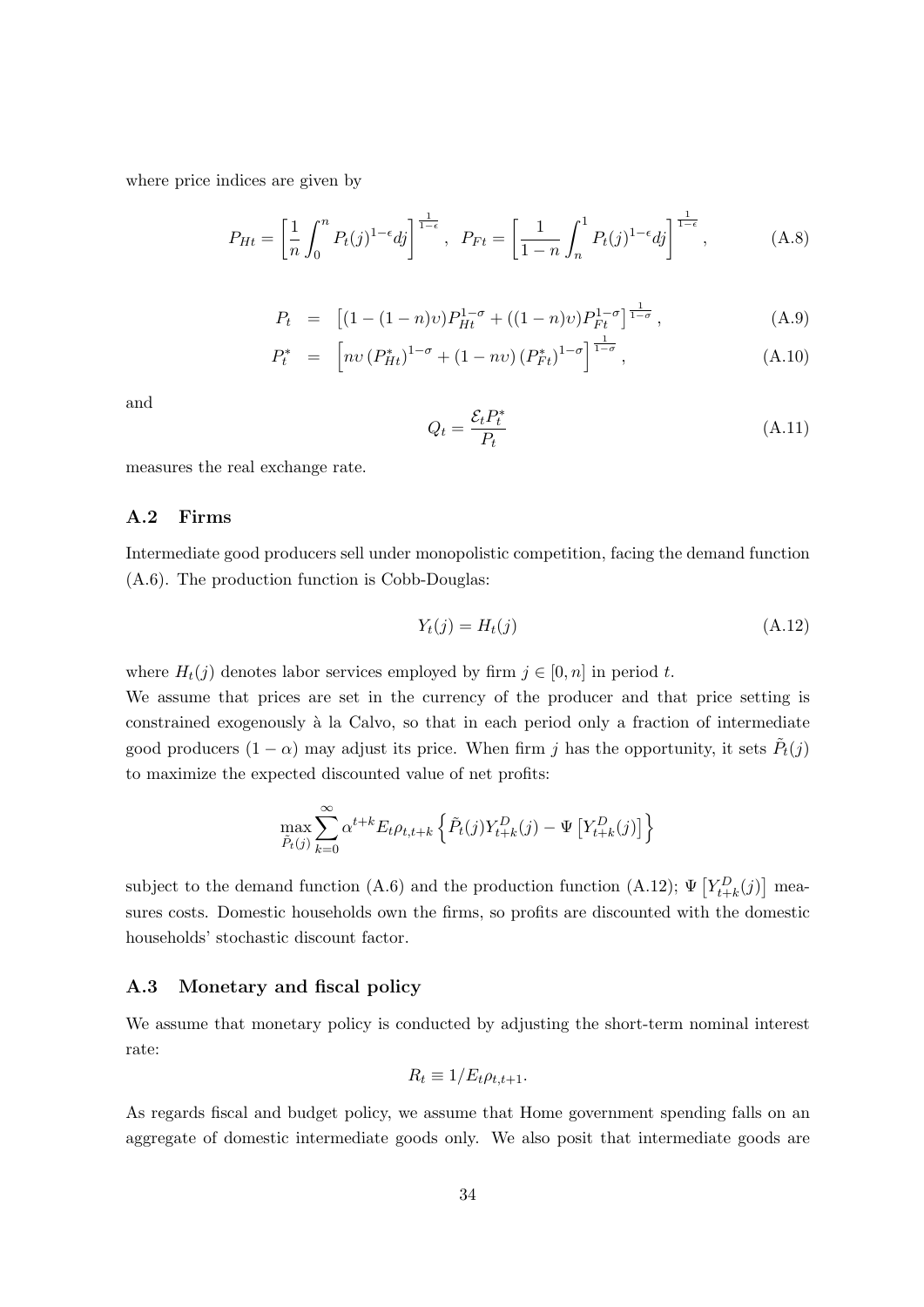assembled so as to minimize costs. Thus the price index for government spending is given by  $P_{H,t}$ . In the first part of the paper, without loss of generality, we assume that the government budget is balanced in each period by means of lump-sum taxes  $T_t$ . In the second part of the paper, we will consider a richer specification, so as to account for the possibility of sovereign risk.

#### A.4 Equilibrium

In equilibrium, firms and households optimally choose prices and quantities subject to their respective constraints and initial conditions while markets clear. At the level of intermediate goods we have  $Y_t(j) = Y_t(j)^D$ . Defining an index for aggregate output  $Y_t =$  $\left(\int_0^1 Y_t^{\frac{\epsilon-1}{\epsilon}}(j)dj\right)^{\frac{\epsilon}{\epsilon-1}},$  we obtain

$$
Y_t = \left(\frac{P_{Ht}}{P_t}\right)^{-\sigma} [(1 - (1 - n)v)C_t + (1 - n)vQ_t^{\sigma} C_t^*] + G_t.
$$
 (A.13)

Labor markets clear if

$$
H_t = \int_0^n H_t(j)dj \tag{A.14}
$$

Finally, asset markets clear by Walras' law.

In our analysis we focus on the limiting case  $n \to 0$  for the size of the domestic economy:

$$
Y_t = \left(\frac{P_{Ht}}{P_t}\right)^{-\sigma} [(1 - v)C_t + vQ_t^{\sigma} C_t^*] + G_t,
$$
  

$$
Y_t^* = C_t^*.
$$

This makes the Home economy de facto a small open economy. Foreign, instead, operates like a closed economy. But – importantly – it may be a source of shocks for Home.

#### A.5 Incomplete financial markets

We also consider a variant of the model where financial markets are incomplete. Specifically, in the modified model, we restrict asset trade to nominally non-contingent bonds only. Moreover, we relax the assumption that government debt is neutral and allow it to impact the economy through the sovereign risk channel. Denote with  $D_t$  the stock of nominal debt issued by the fiscal authorities, assumed to have a maturity of one period. The period budget constraint of the government reads as follows:

$$
Q_{D,t}D_t = D_{t-1}[1 - \delta I(\text{default in } t+1)] + G_t - \tau Y_t - T_t, \tag{A.15}
$$

where  $\delta > 0$  is the fixed haircut that the government applies to private holders of its own debt in those states of the world in which it defaults. I (default in  $t + 1$ ) is the indicator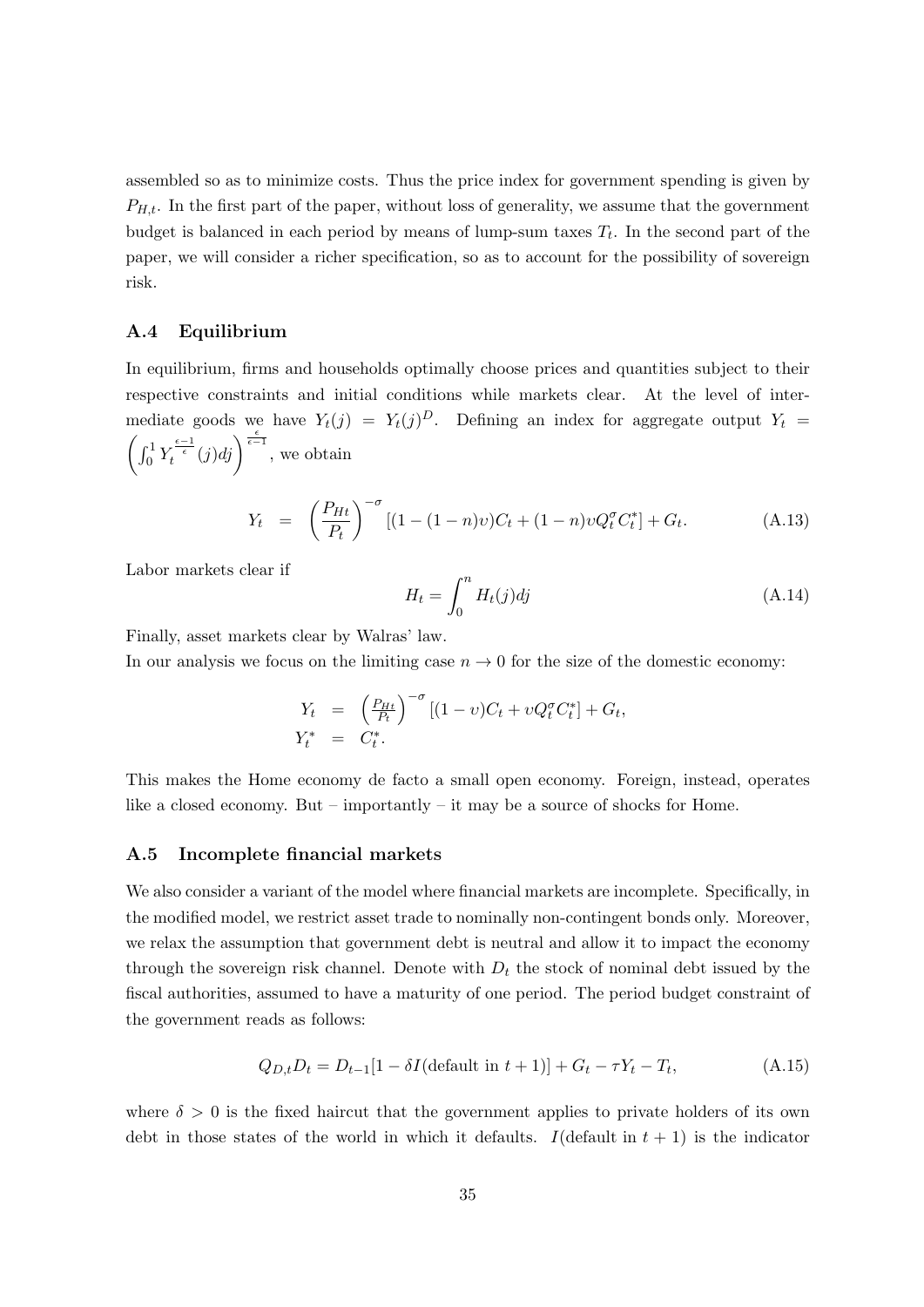function that takes a value of one in case the government defaults and is zero otherwise. As in Corsetti et al. (2013b), the probability of default in period  $t, p_t$ , may increase in the level of debt relative to steady-state output according to the following random function:

$$
p_t = F_{\text{beta}} \left( \frac{D_t}{4Y} \frac{1}{\overline{d}}; \alpha_{b^g}, \beta_{b^g} \right). \tag{A.16}
$$

Here  $\overline{d}$  denotes the upper end of the support for the debt-to-GDP ratio and  $F_{\text{beta}}$  marks the CDF of the beta distribution. That is, from an  $ex$  ante perspective, the government applies the haircut  $\delta$  in the next period with probability  $p_{t+1}$ . With the opposite probability, the government will comply with its promises to pay.

Finally, we postulate that lump-sum taxes adjust to stabilize debt in the following way:

$$
T_t = \phi_d D_t, \text{ with } \phi_d > 1 - \beta.
$$

Households trade two discount bonds on international financial markets, one paying one unit of domestic currency in the next period, the other one unit of foreign currency. Specifically, letting  $B_t$  denote the domestic-currency bond and  $B_t^*$  the foreign-currency bond, traded at price  $Q_{B,t}$  and  $Q_{B^*,t}$ , respectively, the budget constraint of a household in Home reads as follows

$$
Q_{B,t}B_t + Q_{B^*,t}B_t^* \mathcal{E}_t + P_t C_t = (1 - \tau)Y_t - T_t + B_{t-1} + B_{t-1}^* \mathcal{E}_t,
$$
\n(A.17)

where  $\tau$  is a constant tax rate.

For tractability, we assume that sovereign default is possible only in the Home country and that the marginal investor in sovereign bonds is a small mass of risk-neutral investors in Foreign. Since Home bonds are subject to both outright sovereign default (a haircut), and the risk of changes in the price of currencies, the bond price schedule is

$$
Q_{D,t} = \beta E_t \left\{ \left[ 1 - \delta I(\text{default in } t+1) \right] \mathcal{E}_t / \mathcal{E}_{t+1} \right\}. \tag{A.18}
$$

Sovereign default risk in the Home country, in turn, is assumed to spill over to private-sector bond prices as follows

$$
Q_{B,t} = R_t^{-1} E_t [1 - \eta \delta I (\text{default in } t+1)], \quad Q_{B^*,t} = \beta E_t [1 - \eta \delta I (\text{default in } t+1]. \tag{A.19}
$$

where the parameter  $\eta \geq 0$  captures the degree of spillover of sovereign risk into private borrowing. Following Corsetti et al. (2013b) we rationalize a value of  $\eta$  larger than zero by the observation that private-sector contracts may not be fully enforced in the event of a sovereign default.<sup>20</sup> Importantly, however, we assume that even though lenders may not be fully serviced in the event of sovereign default, borrowers may not retain resources either.

<sup>&</sup>lt;sup>20</sup>Specification (A.19) follows Kriwoluzky et al. (2015).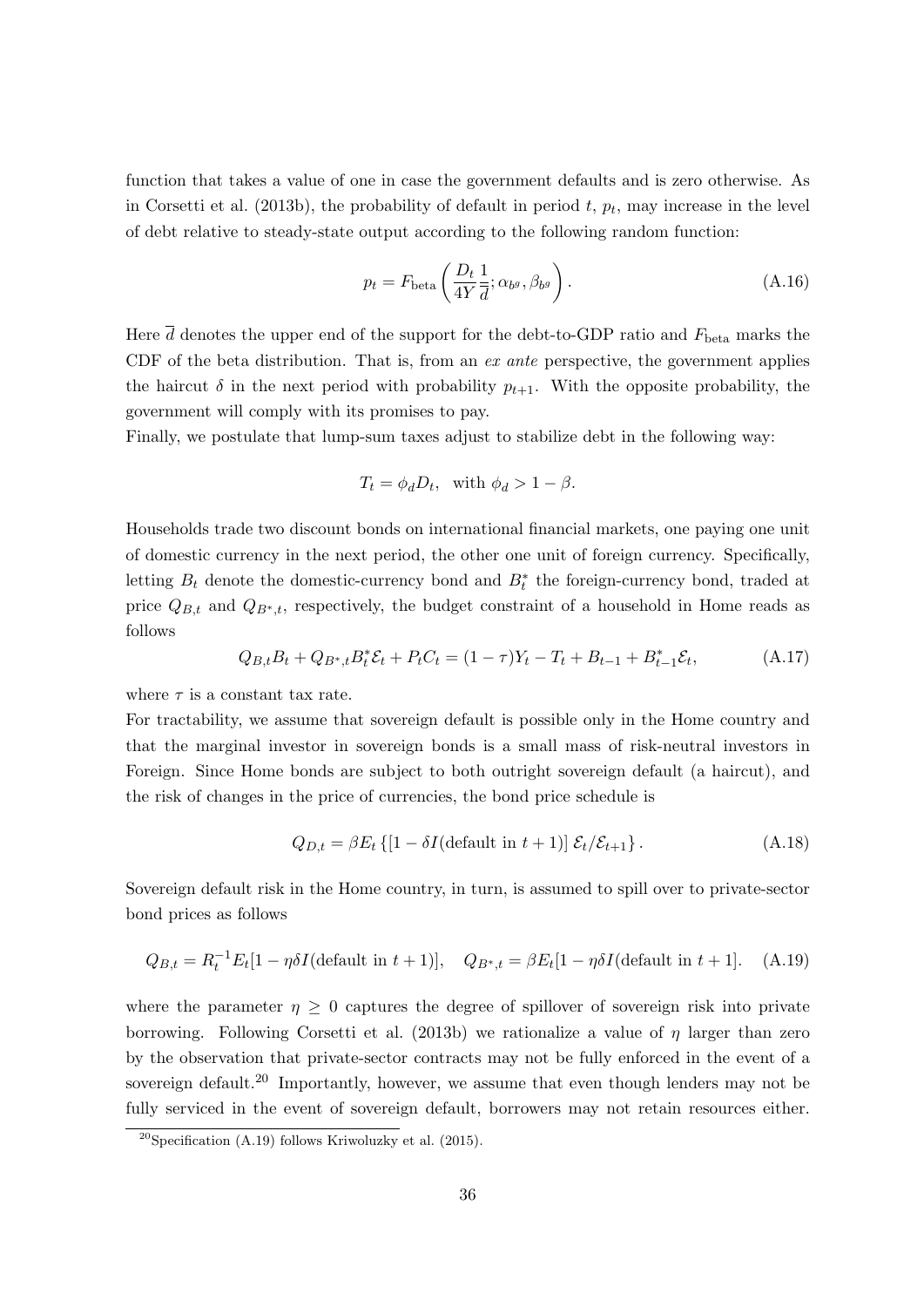Rather, resources are lost in the process.

We reconsider our earlier experiments in our modified model, based on simulations throughout. For this purpose, we rely on a first order approximation to the equilibrium conditions around a deterministic steady state. As before, there is no debt and inflation in steady state. The strength of the sovereign risk channel is captured by three parameters: the sensitivity of  $F_{\text{beta}}$  to the debt level (how steeply the default risk rises in debt), the size of the haircut in the event of default,  $\delta$ , and the spillover parameter  $\eta$ . Eventually, our assumptions imply that an increase of sovereign debt by one percent of GDP, raises the interest rates faced by the private sector by half a basis point. This corresponds to a scenario of severe fiscal stress, according to our earlier work (Corsetti et al., 2013b). We ensure stationarity by assuming that the private-sector interest rate is also elastic in the net foreign asset position of the private sector (Schmitt-Grohé and Uribe, 2003).

## B System of linear difference equations

A linear approximation to the equilibrium conditions of the complete markets model yields the following system of expectational difference equations. Small letters indicate the log deviation of a variable from its steady-state value. We first focus on the baseline model allowing for  $n \in [0, 1].$ 

#### B.1 Baseline

Households supply labor according to

$$
\tilde{w}_t = \varphi h_t + c_t + \frac{\tau}{1 - \tau} \tilde{\tau}_t \tag{B.1}
$$

$$
\tilde{w}_t^* = \varphi h_t^* + c_t^* + \frac{\tau}{1 - \tau} \tilde{\tau}_t^*,
$$
\n(B.2)

where  $\tilde{w}_t$  is the (consumption) real wage. The optimal time path of consumption satisfies:

$$
c_t = E_t(c_{t+1}) - (i_t - E_t \pi_{t+1})
$$
\n(B.3)

$$
c_t^* - \xi_t^* = E_t(c_{t+1}^* - \xi_{t+1}^*) - (i_t^* - E_t \pi_{t+1}^*).
$$
\n(B.4)

Under complete financial markets, we have the following risk-sharing condition:

$$
(c_t - \xi_t) - (c_t^* - \xi_t^*) = q_t = (1 - v)s_t.
$$
\n(B.5)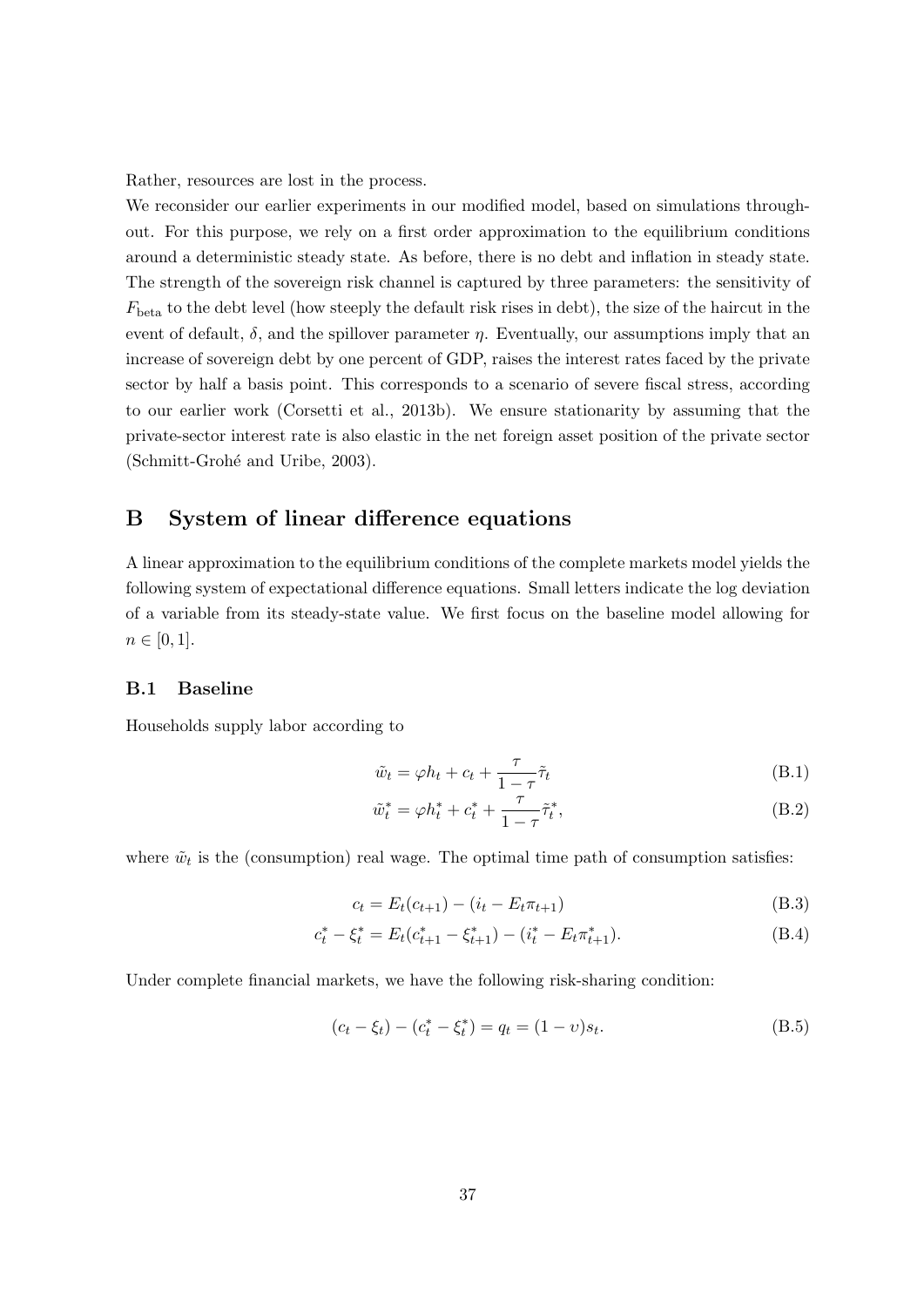Intermediate good firms' price-setting behavior is given by

$$
\pi_{Ht} = \beta E_t \pi_{Ht+1} + \kappa m c_t \tag{B.6}
$$

$$
\pi_t^* = \beta E_t \pi_{t+1}^* + \kappa m c_t^*,\tag{B.7}
$$

where marginal costs are given by

$$
mc_t = \tilde{w}_t - q_{H,t} \tag{B.8}
$$

$$
mc_t^* = \tilde{w}_t^* - q_{F,t}^*.
$$
 (B.9)

The aggregate production function is given by

$$
y_t = h_t \tag{B.10}
$$

$$
y_t^* = h_t^*.\tag{B.11}
$$

Relative prices satisfy

$$
\pi_{Ht} = q_{Ht} - q_{Ht-1} + \pi_t \tag{B.12}
$$

$$
\pi_{Ft}^* = q_{Ft}^* - q_{Ft-1}^* + \pi_t^*,\tag{B.13}
$$

as well as

$$
-q_t + q_{Ht} = q_{Ht}^* \tag{B.14}
$$

$$
-q_t + q_{Ft} = q_{Ft}^*.
$$
\n(B.15)

From the definition of the real exchange rate we have

$$
q_{Ft} - q_{Ft-1} = de_t + \pi_t^* - \pi_t + q_{Ft}^* - q_{Ft-1}^*.
$$
\n(B.16)

Deflated price indices

$$
0 = (1 - (1 - n)\omega)q_{Ht} + (1 - n)\omega q_{Ft}
$$
 (B.17)

$$
0 = (1 - n\omega)q_{Ft}^* + n\omega q_{Ht}^*.
$$
\n(B.18)

Finally, there is market clearing:

$$
y_t = (1 - n)v(c_yc_t^* + \sigma c_yq_t) - \sigma c_yq_{Ht} + (1 - (1 - n)v)c_yc_t + (1 - c_y)g_t
$$
 (B.19)

$$
y_t^* = nv(c_t - \sigma q_t) - \sigma q_{Ft}^* + (1 - nv)c_t^*.
$$
\n(B.20)